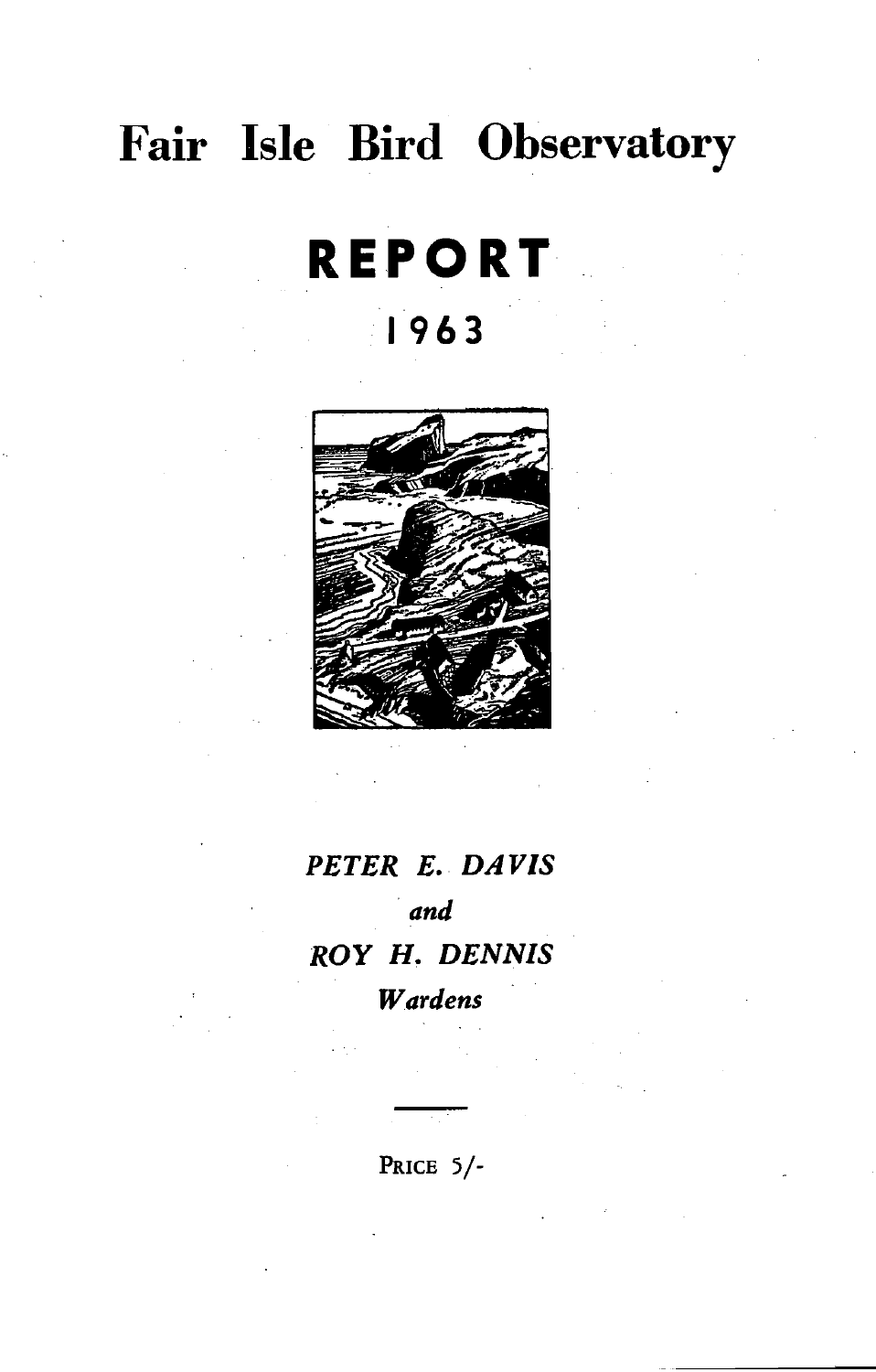# *Fair Isle Bird Observatory Trust*

#### $Trustees$

\*Mr D. G. Andrew; Dr John Berry; \*Mr A. G. S. Bryson; Dr James W. Campbell; \*Sir Charles G. Connell; Dr F. Fraser Darling; \*Dr W. J. Eggeling; Mr James Fisher; Cmdr. Sir G. Hughes-Onslow, R.N.; Mr G. T. Kay; \*Professor M. F. M. Meiklejohn; Col. R. Meinertzhagen; Mr E. M. Nicholson; Dr Ian D. Pennie; Mr Peter Scott; Mr P. J. Sellar; \*Mr Peter Slater; Dr A. C. Stephen; Sir A. Landsborough Thomson; \*Mrs Irene Waterston; \*Professor V. C. Wynne-Edwards.

*Ohairman-\*Sir* Arthur B. Duncan.

*Hon. Secretary-\*Mr* George Waterston, 21 Regent Terr., Edinburgh, 7. *Hon. Treasurer-\*Mr* Ian R. Pitman, 48 Castle Street, Edinburgh, 2. \*denotes Member of Executive Committee.

Warden-Mr Roy H. Dennis, The Bird Observatory, Fair Isle, Shetland. (Tel. Fair Isle 8).

*Solicitors-J.* & F. Anderson, W.S., 48 Castle Street, Edinburgh, 2.

*Auditors* Lindsay, Jamieson and Haldane, c.A., 24 St Andrew Square, Edinburgh.

*Bankers-The* Bank of Scotland, 64 George Street, Edinburgh, 2.

#### ANNUAL SUBSCRIPTION - Friend of Fair Isle - ONE GUINEA.

Please support by Donation or Legacy-

#### **THE FAIR ISLE BIRD OBSERVATORY ENDOWMENT FUND.**

With the generous help of the Pilgrim Trust, the Observatory Trustees have established an Endowment Fund for Orriithology and Bird Preservation in Scotland. The objects are-To establish the Fair Isle Bird Observatory on a permanent financial basis; to extend Fair Isle research methods to other stations in Scotland; and finally to develop Bird Sanctuaries and Bird Protection in general.

Capital subscribed to. the Fund will be held as a permanent Endowment by the Trustees and cannot be spent. Income from the Fund will be carefully used by the Bird Observatory Executive Committee in keeping with the above objects.

Please write to the Hon. Secretary for particulars.

GEORGE WATERSTON, *Hon. Secretary.* 

21 Regent Terrace, Edinburgh, 7.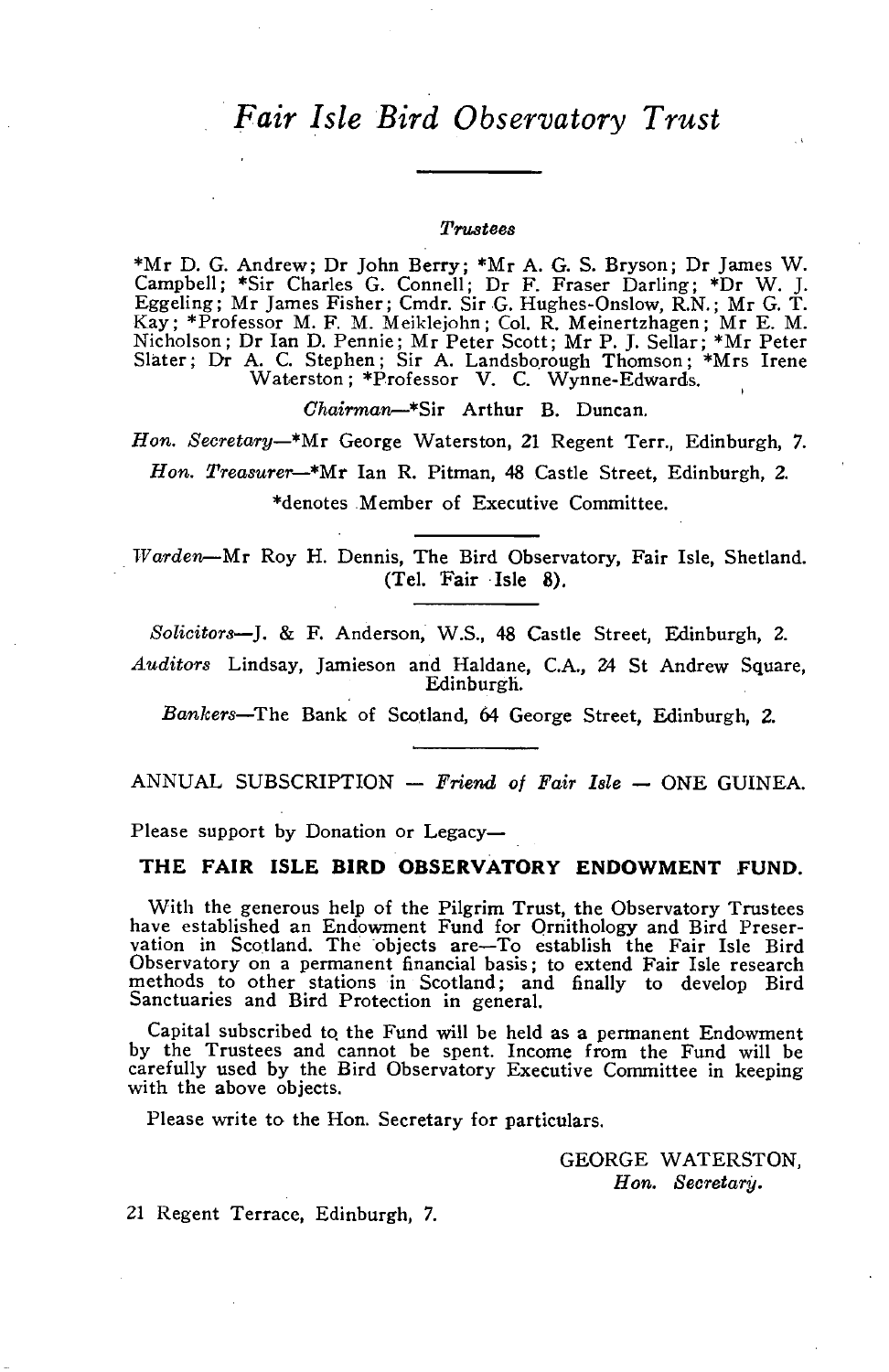#### *FAIR ISLE BIRD OBSERVATORY TRUST*

# **Annual Report for 1963**

#### **FOREWORD**

THIS has once again been an eventful year at Fair Isle as . you will see from the pages of this Report. The record number of birds ringed at the Observatory is matched by the valuable number of recoveries of which I must mention that of the Rustic Bunting which turned up four months later in the Aegean Sea.

At the end of 1963 we lost the services of Peter and Angela Davis after a period of six years of devoted work for the Trust. They took over the running of the Bird Observatory at a somewhat critical stage in our finances, and it is due entirely to their enthusiastic and thrifty administration that we are now on a much sounder financial footing, with the Hostel showing a useful profit each year. Peter has been appointed to a post with the British Trust for Ornithology at Tring, and I am sure I am speaking for us all in extending to him our very best wishes for the future.

Barry Spence, our Assistant Warden for the past two years, is also leaving to take over the post of Warden at Spurn Bird Observatory. Barry has. worked tremendously hard and has been a tower of strength at the Observatory. To him too we extend OUr very best wishes.

In place of the Davis family we warmly welcome Mr and Mrs Roy Dennis. As a former Assistant Warden, Roy knows Fair Isle well and we are confident that he and Marina will maintain the high standards already set.

Finally-what would we do without the ever-cheerful Pat Adams, our invaluable cook-caterer? Everyone who has stayed at the Hostel will know how much we are indebted to her for her never-failing good humour and her excellent catering. She is back with us again in 1964; the Hostel would not be the same without her.

We have always had wonderful team-work on Fair Isle, an**d** for this we must all be thankful. But to maintain the important scientific work in ornithology and other fields of natural history we must have the funds. Without regular subscriptions from our "Friends of Fair Isle" we cannot exist.

I sincerely hope you will give us your support.

ARTHUR B. DUNCAN,

*Chairman.*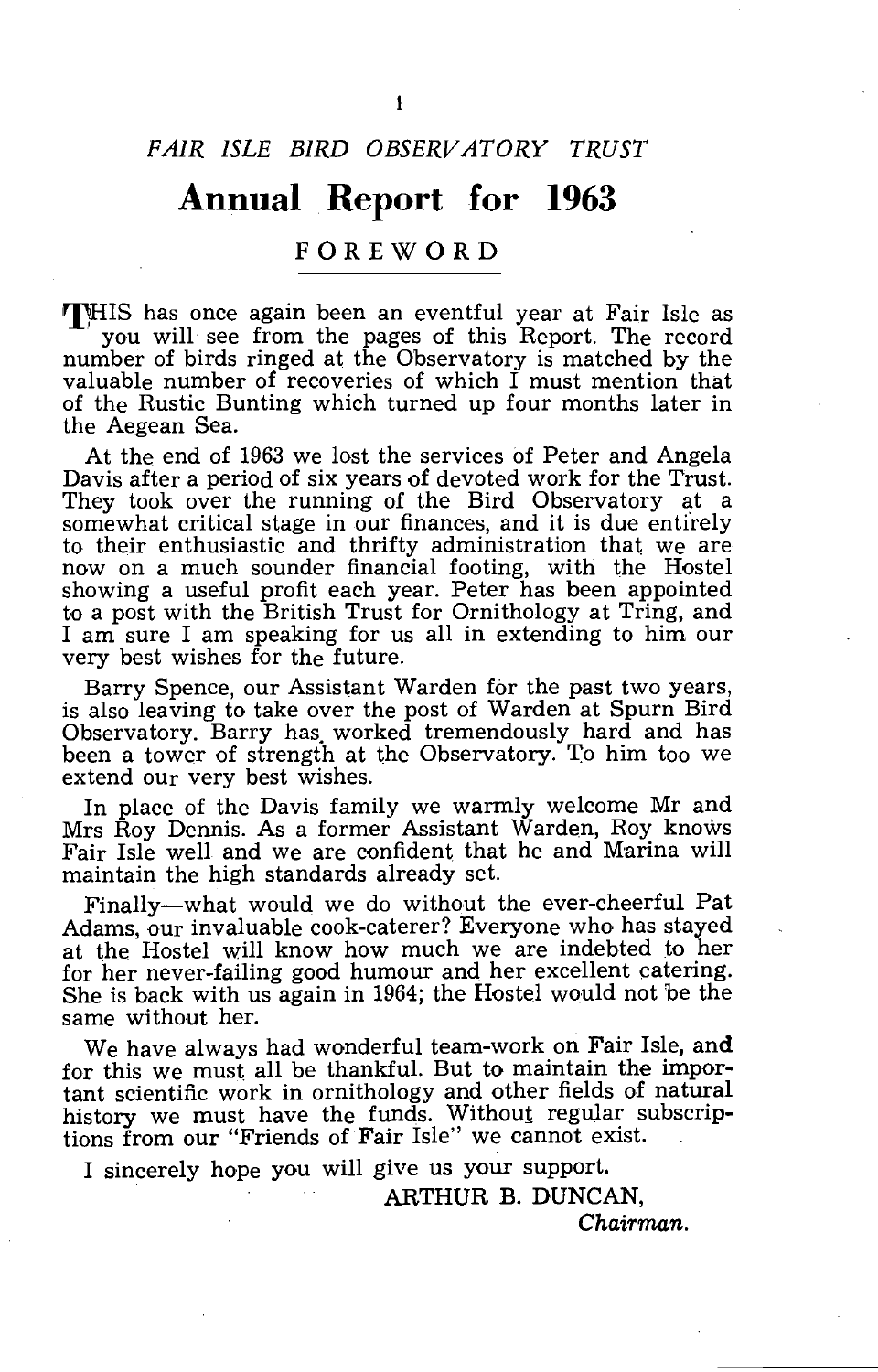#### *FAIR ISLE BIRD OBSERVATORY TRUS1'*

## **TREASURER'S REPORT**

You will see from the accounts that they cover a period of ten months to 31st October, 1963. This alteration in the Trust year was made to suit the convenience of the Trustees. The annual meeting is normally held in January each year, and finalising the accounts on 31st October enables me to provide detailed figures for the January meeting.

I point this out because the figures for 1962, given for comparison, are for the full twelve months of the previous year and are, therefore, not strictly comparable.

The figures themselves are reasonably encouraging.

*Hostel.* The hostel made a good profit in 1963 as opposed to a loss for the previous year, there being an increase in hostel receipts of £326. We raised our charges for 1963, following the poor result in 1962, and I am glad to say that we have had no complaints.

*Trust Revenue.* In the Trust Revenue Account 'you will see that we show a small overall profit for the ten months of £55 odd, which is satisfactory. The only item which requires comment is the figure of £320 for travelling expenses. This includes a payment towards the Hon. Secretary's Scandinavian trip of £100, which was met by a private subscriber and is included in the figure of £539 under subscriptions.

*Balance Sheet.* I have little to comment on in the 'balance sheet. The Assets have been well written down in previous years. The balance due to *IMessrs* J. & F. Anderson is covered by cash in bank, and in addition we still have our investment in 3% Savings Bonds to fall back on in the event of need.

## **Fair Isle Endowment Fund**

|                                                                                                   | Market Value |  |  |                       |             |  |
|---------------------------------------------------------------------------------------------------|--------------|--|--|-----------------------|-------------|--|
|                                                                                                   |              |  |  | as at 31st Oct., 1963 |             |  |
| 1. 21 Regent Terrace, Edinburgh<br>$\ldots$ $\ldots$ $\ldots$ $\text{\pounds}3050$ 0 0<br>at cost |              |  |  | $£3050$ 0 0           |             |  |
| 2. £4,300 British Govt. 3% Savings<br>Bonds 1960/70 at 90  3659 9 0                               |              |  |  | 3870                  | $0 \quad 0$ |  |
| 3. £140 Whitbread & Co. "A" Ordinary<br>Stock at $18/-$ per $5/-$ 313 11 0                        |              |  |  | 504 -                 | 0           |  |
|                                                                                                   | £7023        |  |  | 0 £7424 0 0           |             |  |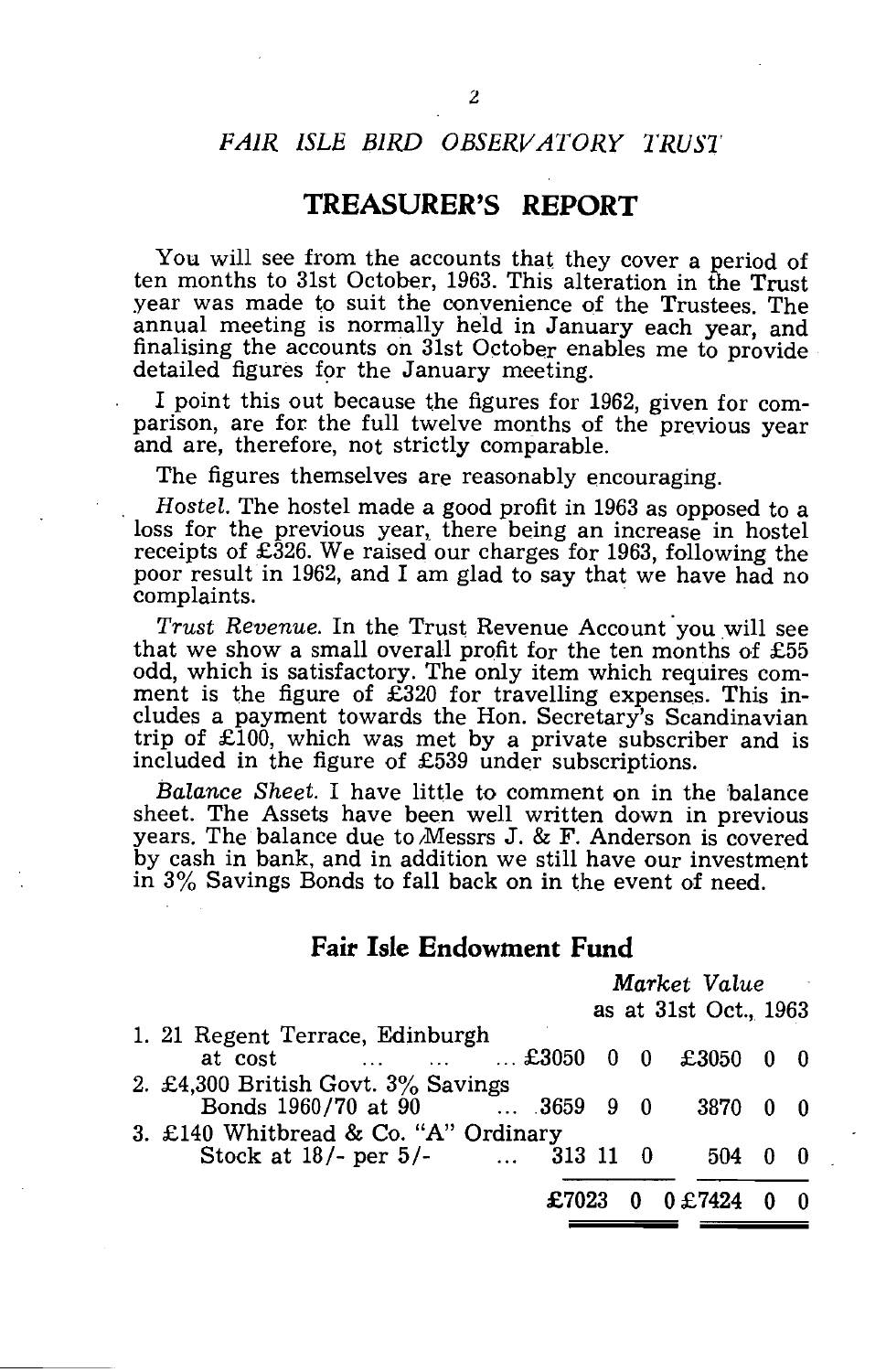The Endowment Fund stands at £7424 as at 31st October, 1963, taking Regent Terrace at cost. The Regent Terrace property is let to the Scottish Ornithologists' Club who pay no rent but carry all overheads. It provides a permanent headquarters for the Fair Isle Bird Observatory Trust, The Scottish Ornithologists' Club and the Royal SoCiety for the Protection of Birds and as such, whilst bringing in no income, serves as a centre, and a very valuable centre, for Scottish Ornithology. The income from the invested Endowment funds is payable to the Fair Isle Trustees. The Capital cannot be encroached upon and is held by the Bank of Scotland as Trustee. In the event of the Fair Isle Bird Observatory having, for any reason, to close down, the income from the Endowment would continue to be used by the Trustees for similar ornithological research or for bird protection.

At the risk of becoming a bore I *cannot emphasize too strongly the importance* to *Scottish Ornithology and Bird Protection* of *the Fair Isle Endowment Fund.* 

Our activities at the moment are largely dependent on the individual subscriber. I would like, as I have said before, to see the Endowment fund with a capital of £30,000, as opposed to £4,000, of invested cash. Then we could *know* that the work we have put in since 1948 could be continued and enlarged upon, year in and year out, for the future. I *again ask you* to help, by legacy or donation, to build up the Endowment Fund.

Finally I would remind you that your trustees have under their direct control, again through the Bank of Scotland, the capital and income of the Helena Howden Trust, established some years ago with the purpose of creating a sanctuary or sanctuaries for birds in Scotland. So far your Trustees have used the income of the fund in connection with, amongst others, the Isle of May, St Kilda, Handa and Lochmaben reserves. The capital is still available for any worthwhile project or projects. George Waterston would welcome any suggestions you may have and would pass them on to the Trustees.

# *FAIR ISLE BIRD OBSERVATORY TRUST*

#### **I.-Hostel Revenue Account**

#### EXPENDITURE

12 months to 31est Dec. 1962

|  | £75 0 0 Stores at 1st January, 1963   |                   | $\ldots$ £110 0 0 |  |
|--|---------------------------------------|-------------------|-------------------|--|
|  | 766 1 11 Foodstuffs, Supplies, etc.   | $\sim$ 100 $\sim$ | 725 12 0          |  |
|  | 43 12 5 Telephone<br>$\cdots$         | $\cdots$          | 1960              |  |
|  | 218 19 4 Wages and National Insurance | $\mathbf{r}$      | $185 \t18 \t0$    |  |
|  | $61\;15\;0$ Sundry Payments           | $\mathbf{r}$      | 8 12 6            |  |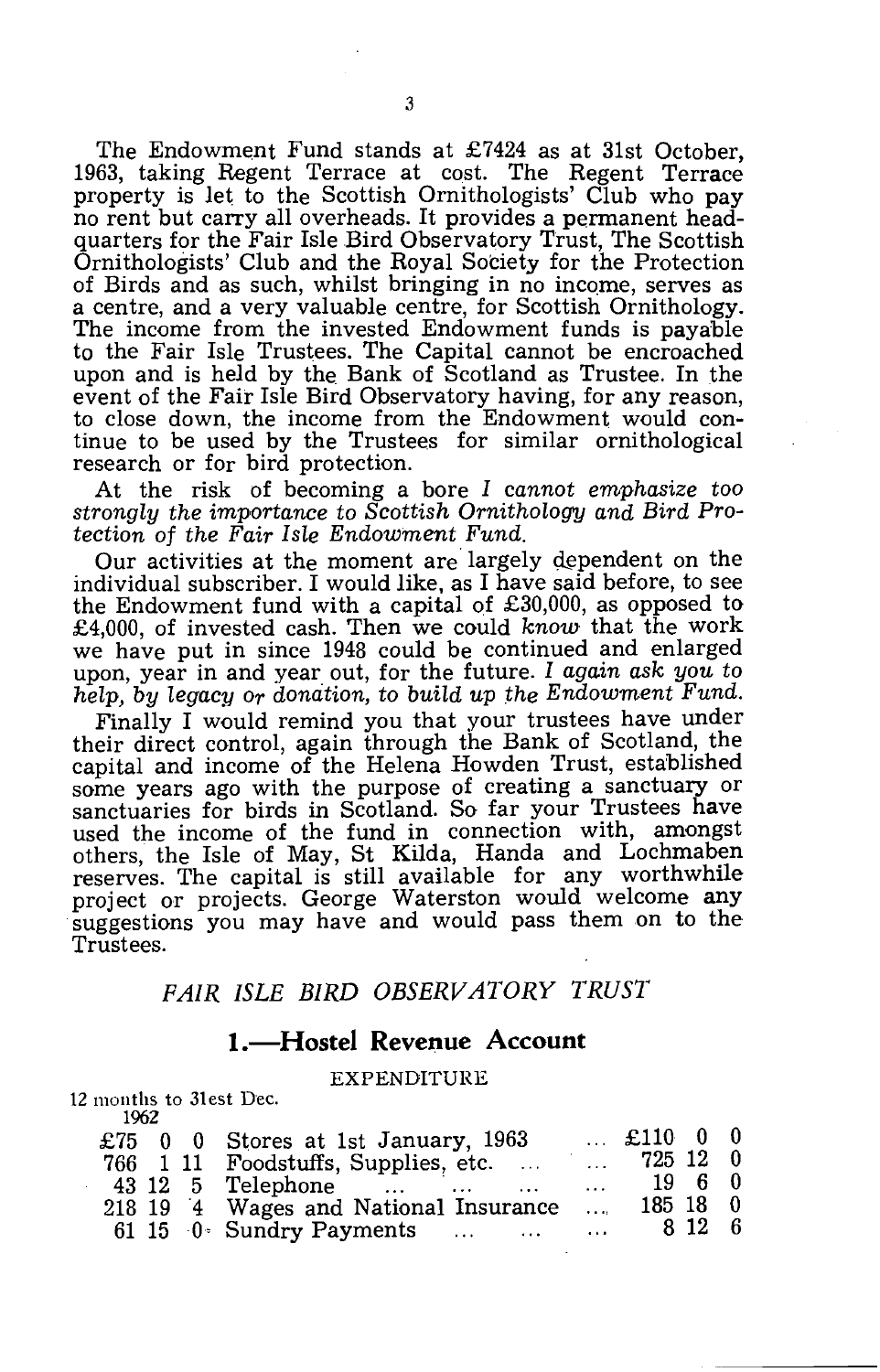| 16 15<br>146<br>229<br>0<br>0 | -18<br>6<br>0<br>0 | 0<br>0<br>0<br>0<br>0 | Insurance of Huts<br>Fuel<br>$\cdots$<br>$\cdots$<br>Repairs and Renewals<br>Postages<br>$\cdots$<br>Profit for period | $\cdots$ | .<br><br>.<br>. | 62 15<br>169<br>87<br>3<br>250 | 10<br>2<br>17<br>6 | 4<br>0<br>7<br>8 |
|-------------------------------|--------------------|-----------------------|------------------------------------------------------------------------------------------------------------------------|----------|-----------------|--------------------------------|--------------------|------------------|
| £1558                         | 7                  | 8                     |                                                                                                                        |          |                 | £1623                          | 0                  |                  |
|                               |                    |                       | <b>INCOME</b>                                                                                                          |          |                 |                                |                    |                  |
| £1166                         | 2                  | - 2                   | Board and Booking Fees                                                                                                 |          |                 | £1492 15                       |                    | 0                |
|                               |                    |                       |                                                                                                                        |          |                 |                                |                    |                  |
| 28<br>110                     | 16<br>0            | -10<br>0              | Miscellaneous<br><b>Stores</b>                                                                                         | .        | $\ddotsc$<br>.  | 8<br>122                       | 5<br>0             | 0                |
| 253                           | 8                  | 8                     | Loss for year                                                                                                          |          |                 | 0                              | 0                  | O                |

# 2.-Trust Revenue Account

EXPENDITURE 12 months to 31 st Dec. 1962

| £671<br>9<br>11<br>64<br>80<br>125<br>0<br>0<br>0<br>106<br>35<br>13 | 10<br>15<br>14<br>3<br>5<br>$\overline{\mathbf{4}}$<br>$\bf{0}$<br>0<br>0<br>12<br>0<br>1 | 2<br>0<br>0<br>3<br>1<br>2<br>0<br>0<br>0<br>8<br>0<br>10 | Wages and National Insurance<br>Rent and Insurance<br>$\ddotsc$<br>Interest paid<br>and the company of the company of<br>Travelling expenses<br>$\cdots$<br>Bird Ringing and Trap Repairs<br>Printing, Stationery, etc.<br>Freight<br><b>Allen Contract Contract Contract Contract</b><br>Removal Expenses<br>$\mathcal{L}_{\text{max}}$ and<br>Subscription paid<br>Expenses of Administration<br>Shetland Model Boat<br>$\dddotsc$<br>Repairs and renewals<br>$\sim$ | $\ddotsc$<br>$\cdots$<br>$\ddotsc$<br>$\ddotsc$<br><br>.<br>.<br>$\cdots$<br>$\cdots$ | £516<br>4<br>14<br>320<br>40<br>134<br>25<br>57<br>1<br>83<br>0<br>0 | 5<br>12<br>6<br>2<br>6<br>8<br>19<br>7<br>0<br>6<br>0<br>0 | 9<br>5<br>$\overline{2}$<br>0<br>$\bf{0}$<br>6<br>11<br>0<br>0<br>6<br>0<br>0 |
|----------------------------------------------------------------------|-------------------------------------------------------------------------------------------|-----------------------------------------------------------|------------------------------------------------------------------------------------------------------------------------------------------------------------------------------------------------------------------------------------------------------------------------------------------------------------------------------------------------------------------------------------------------------------------------------------------------------------------------|---------------------------------------------------------------------------------------|----------------------------------------------------------------------|------------------------------------------------------------|-------------------------------------------------------------------------------|
| 253                                                                  | 8                                                                                         | 8                                                         | Profit for period<br>$\ddotsc$                                                                                                                                                                                                                                                                                                                                                                                                                                         |                                                                                       | 55                                                                   | 19                                                         | 7                                                                             |
| £1370 14 10                                                          |                                                                                           |                                                           | <b>INCOME</b>                                                                                                                                                                                                                                                                                                                                                                                                                                                          |                                                                                       | £1253 13 10                                                          |                                                            |                                                                               |
| £490 12                                                              |                                                                                           |                                                           |                                                                                                                                                                                                                                                                                                                                                                                                                                                                        |                                                                                       |                                                                      |                                                            |                                                                               |
| 386                                                                  | 18                                                                                        | 2<br>10                                                   | Subscriptions etc.<br>$\cdots$<br>Income Tax recovered                                                                                                                                                                                                                                                                                                                                                                                                                 | $\dddotsc$                                                                            | £539<br>310                                                          | -12<br>0                                                   | 6<br>0                                                                        |
| 19                                                                   | 11                                                                                        | 6                                                         | Interest on Savings Bonds                                                                                                                                                                                                                                                                                                                                                                                                                                              | $\ddotsc$                                                                             | 11                                                                   | 16                                                         | 0                                                                             |
| 149<br>0                                                             | 15                                                                                        | 11                                                        | Income from Endowment Fund                                                                                                                                                                                                                                                                                                                                                                                                                                             | $\cdots$                                                                              | 141                                                                  | 18                                                         | 8                                                                             |
| 97                                                                   | 0<br>19                                                                                   | 0<br>5                                                    | Profit on Hostel Account<br>$\dddotsc$                                                                                                                                                                                                                                                                                                                                                                                                                                 | $\ddotsc$                                                                             | 250                                                                  | 6                                                          | 8                                                                             |
| 27                                                                   | 13                                                                                        | 0                                                         | Legacy received<br>$\ddotsc$<br>Donation received                                                                                                                                                                                                                                                                                                                                                                                                                      | .                                                                                     | 0                                                                    | 0                                                          | 0                                                                             |
| 198                                                                  | 4                                                                                         | 0                                                         | Loss for year $\dots$ $\dots$                                                                                                                                                                                                                                                                                                                                                                                                                                          |                                                                                       | 0<br>0                                                               | 0<br>0                                                     | 0<br>0                                                                        |
|                                                                      |                                                                                           |                                                           |                                                                                                                                                                                                                                                                                                                                                                                                                                                                        |                                                                                       |                                                                      |                                                            |                                                                               |
| £1370 14 10                                                          |                                                                                           |                                                           |                                                                                                                                                                                                                                                                                                                                                                                                                                                                        |                                                                                       | £1253 13 10                                                          |                                                            |                                                                               |

4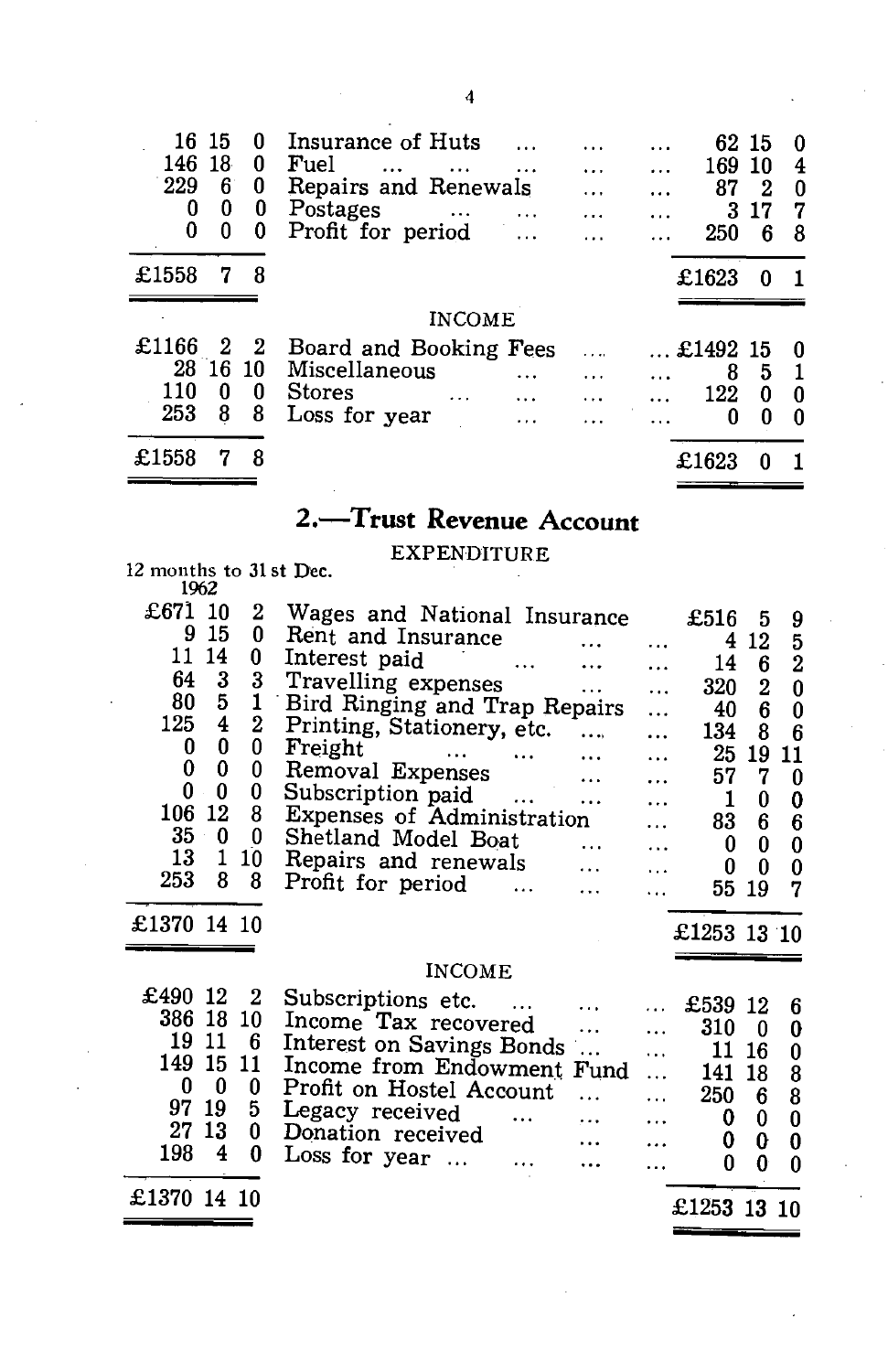## **Balance Sheet as 31st October, 1963**

LIABILITIES

| 12 months to 31st Dec.<br>1962 |              |        |                                                                                                                                                                                                                                                                       |                 |                   |        |
|--------------------------------|--------------|--------|-----------------------------------------------------------------------------------------------------------------------------------------------------------------------------------------------------------------------------------------------------------------------|-----------------|-------------------|--------|
| £1723 15<br>198                | - 4          | 3<br>0 | Capital Account:<br>Balance per last Balance Sheet £1525 11<br>Add: Profit for period<br>$\ddotsc$                                                                                                                                                                    |                 | 55 19             | 3<br>7 |
| £1525 11                       |              | 3      |                                                                                                                                                                                                                                                                       | £1581 10 10     |                   |        |
| 72                             | 7            | 1      | Balance Due to<br>Messrs J. & F. Anderson, W.S.                                                                                                                                                                                                                       | 341 14          |                   | 4      |
| £1597 18                       |              | 4      |                                                                                                                                                                                                                                                                       | £1923           | 5.                | 1      |
|                                |              |        | <b>ASSETS</b>                                                                                                                                                                                                                                                         |                 |                   |        |
| £200                           | 0            | 0      | Buildings, Traps, etc. written down £200<br>Add: Additions<br>$\mathbf{1} \cdot \mathbf{1}$                                                                                                                                                                           | 183<br>$\cdots$ | O<br>1            | 0<br>3 |
|                                |              |        | Less: Sale of bricks                                                                                                                                                                                                                                                  | £383<br>12      | $\mathbf{1}$<br>0 | 3<br>0 |
|                                |              |        |                                                                                                                                                                                                                                                                       | £371            | 1                 | 3      |
| 300                            | 0            | 0.     | Furniture, Furnishings etc. at Fair<br>Isle as written down $£300 \quad 0$<br>U<br>$0 \quad 0$<br>16<br>Add: Additions<br><b>Carlos</b>                                                                                                                               |                 |                   |        |
| 150                            | 0            | 0      | Scientific Equipment as written down 150                                                                                                                                                                                                                              | 316             | 0<br>0            | 0<br>0 |
| 619                            | $\mathbf{1}$ | 3      | Investment- $\text{\pounds}642$ 3% Savings<br>Bonds 1960/70 (Market value as<br>at 31st October, 1963 £581)<br>Consumable Stores:<br>£32<br>Food stuffs<br>0<br>0<br>0<br>0<br>40.<br>Livestock<br>$\cdots$<br>- 0<br>50<br>0<br>Fuel<br>$\sim$ . $\sim$<br>$\ddotsc$ | 619             | $\mathbf{1}$      | 3      |
| 110                            | $\bf{0}$     | 0      | Cash in Bank:<br>£4 18 10<br>Trust Account<br>340 12<br>2<br>Hostel Account                                                                                                                                                                                           | 122             | 0                 | 0      |
| 218 17                         |              |        | £345 11<br>$\bf{0}$<br>4<br>$\mathbf{0}$<br>8<br>Cash overpaid<br>$\cdots$                                                                                                                                                                                            | 345             | 2                 | 8      |
|                                |              | 1      |                                                                                                                                                                                                                                                                       |                 |                   |        |
| £1597 18                       |              | 4      |                                                                                                                                                                                                                                                                       | £1923           | 5                 | 1      |

EDINBURGH, 30th December, 1963: Examined and found correct. LINDSAY, JAMIESON & HALDANE, *C.A,*  $\bar{\omega}$  .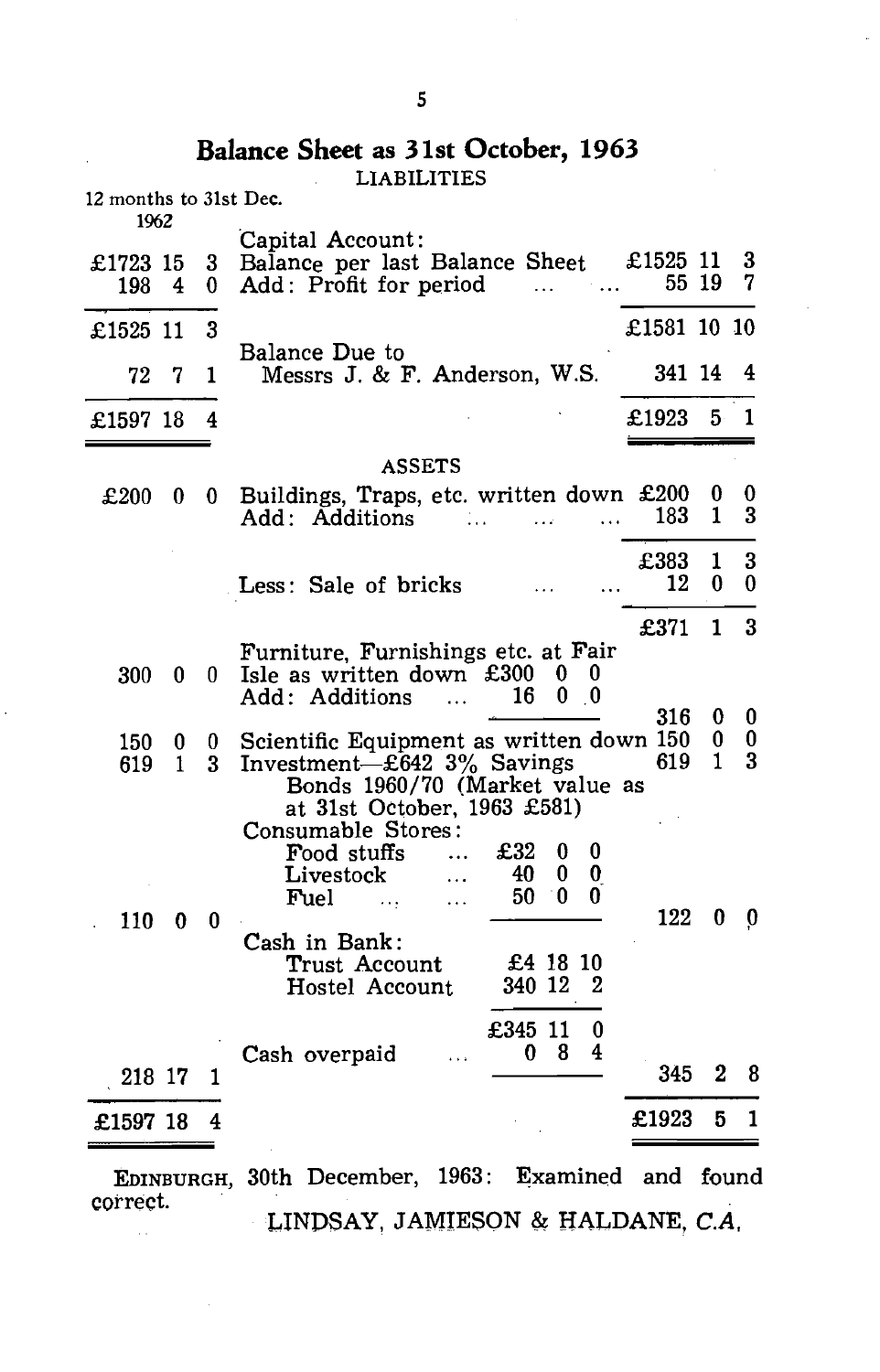## **WARDEN'S REPORT FOR 1963**

#### PETER DAVIS and Roy H. DENNIS

The observatory opened for the 1963 season on 27th January, and closed on 4th December. Between late April and mid-November a total of 162 visitors stayed at the observatory for 241 visitor-weeks; a considerable improvement on the situation in 1962, and not far short of the record of 254 weeks in 1961. There were many more bookings in the spring than there had been in  $1962<sub>3</sub>$  and the total was boosted by the sixweek stay of a party of Royal Engineers engaged in an astronomical survey in September and October.

As before, there were a good many visitors from overseas, including four from Sweden, three from France, two from Germany and two from Belgium, and others from Australia and the United States.

*Staff.* The change of wardens took place in late September, Roy and Marina Dennis having arrived for a period of "over-<br>lap" at the beginning of the month. Miss Pat Adams continat the beginning of the month. Miss Pat Adams continued her good work in the hostel kitchen, and Barry Spence most ably carried out the duties of assistant for a second year. We should like to congratulate Barry on his appointment as warden of the Spurn Bird Observatory, early in 1964.

*Island Events.* This was a more hopeful year for the island community, since two families of immigrants settled in. The Bancrofts, a family of seven from Kent, came in to occupy the Haa house and croft in June, while a newly-wed couple from Edinburgh, the Fergussons, took over the Quoy holding in July. On the debit side, William Stout of Houll chose to emigrate after his marriage to the island nurse, Miss Winifred Duncan, in late July; and the couple took with them his widowed mother, Mrs Babs Stout. Willie's place in the mail- 'boat was taken by Thomas Stout of Busta. No islanders died or were born, and the net result of these changes was an increase in the crofting population to 48 (including seven young people engaged in full-time education away from the isle). It is planned that a further three immigrants, two of island stock, shall arrive in the course of 1964.

Mr and Mrs Gordon Cornish, who had been at the school for almost three years, departed early in the year, and were replaced by Mr and Mrs Girvan McKay. A temporary nurse was resident from October until the end of the year, and the new nurse, with her husband and child, arrived at the beginning of 1964.

Workers from International Voluntary Services returned to the island to work on extensions to the Old Haa and Quoy houses, and some of the islanders were employed on this work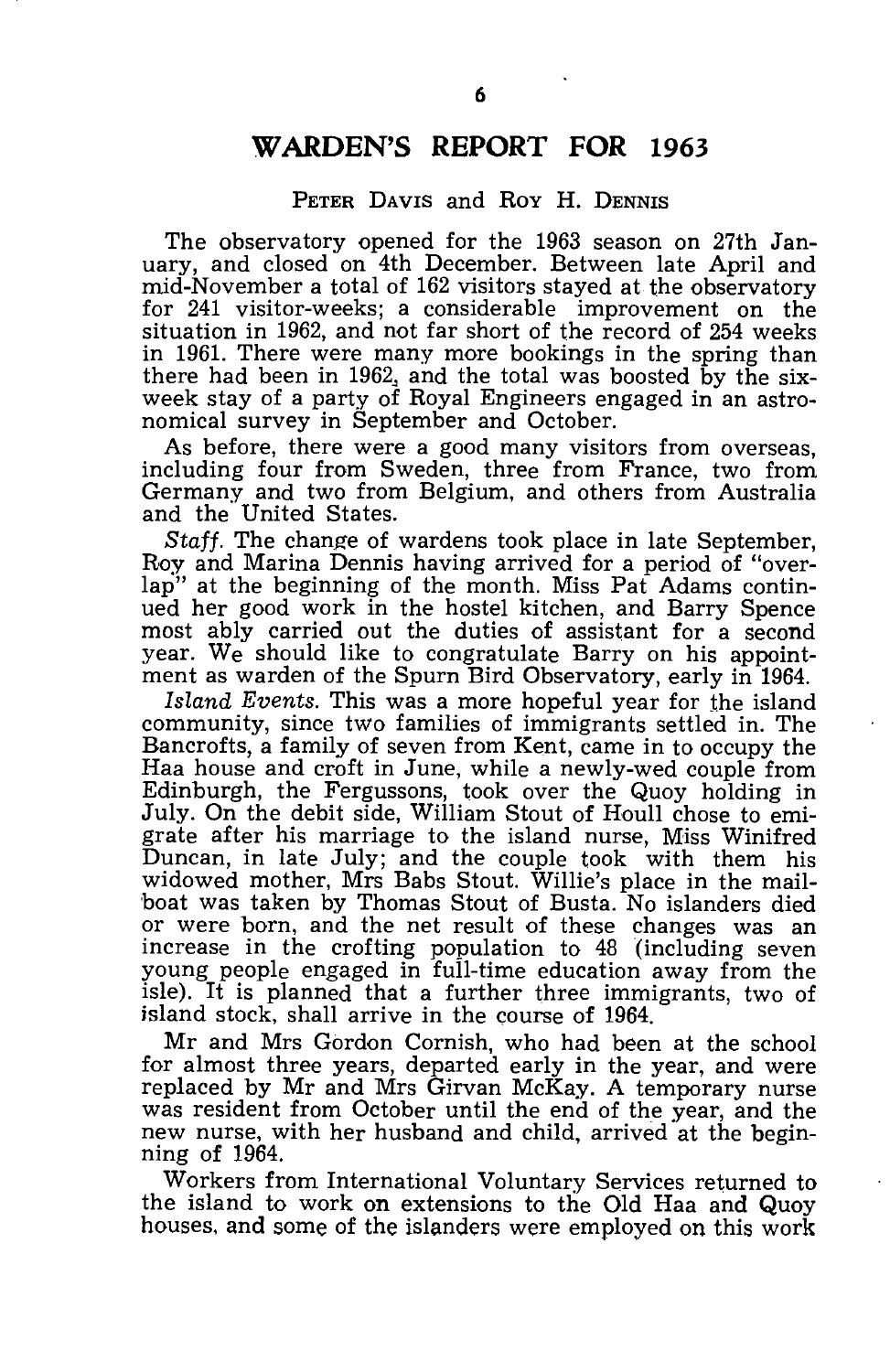during the late summer and autumn. One boat fished the lobsters all summer with great success, and two others joined in for shorter periods. Reseeding experiments carried out by Gordon Barnes had encouraging results, and should be extended in future years. No National Trust cruises landed on the isle, but woollen goods were sent away to be sold to passengers; during a visit from the "Orcadia," arranged by members of the Orkney British Legion, some 150 passengers enjoyed a fine July day in the isle.

Eric Simms and two cameramen from BBC TV made a film on the island in June, which was to be shown on television in the spring of 1964. Recordings made at the same time were broadcast in the "Countryside" programme in late July.

*Field-work.* In addition to the routine work of observation and ringing, we carried out censuses of the Eider population and of breeding land-birds in the crofts. The Arctic Skua study having ended in 1962, Peter Davis paid a ten-day visit to Shetland in June, to examine colonies in Dunrossness, on Mousa, Noss, and Unst. Many useful counts of the proportions of the colour-phases in these localities were made, but only one ringed bird was seen, a breeding adult at Noss Hill in Dunrossness which carried a size D.E. ring as formerly used at Fair Isle, but which had no colour-rings. A total of over 200 skuas was examined at sufficiently close quarters to be certain that they had no rings.

The brunt of the seabird ringing programme fell upon the shoulders of Barry Spence, as P.D. had to devote a great deal of time to bookwork, particularly the completion of the island check-list, before his departure in the autumn. It is greatly to Barry's credit that the seabird totals were scarcely lower (and for several species considerably higher) than in 1962.

Two botanists who are preparing a new flora of Shetland, WaIter Scott and Richard Palmer, came to survey the island, and added several species to the lists compiled by earlier workers. Richard Butler completed his field-work for a thesis on the geography of the isle.

*Co-operation.* We continued to supply regular reports on the migrants to the Migration Research Officer, and responded to several requests for additional information from both the B.T.O. and from private individuals.

A collection of flat-flies was made on behalf of Mr Denis Hill of the University of Hong Kong.

# *Ornithology*

In this year's annual report the sections on migration and breeding birds have been amalgamated and presented in a systematic list. The presentation of a yearly systematic list in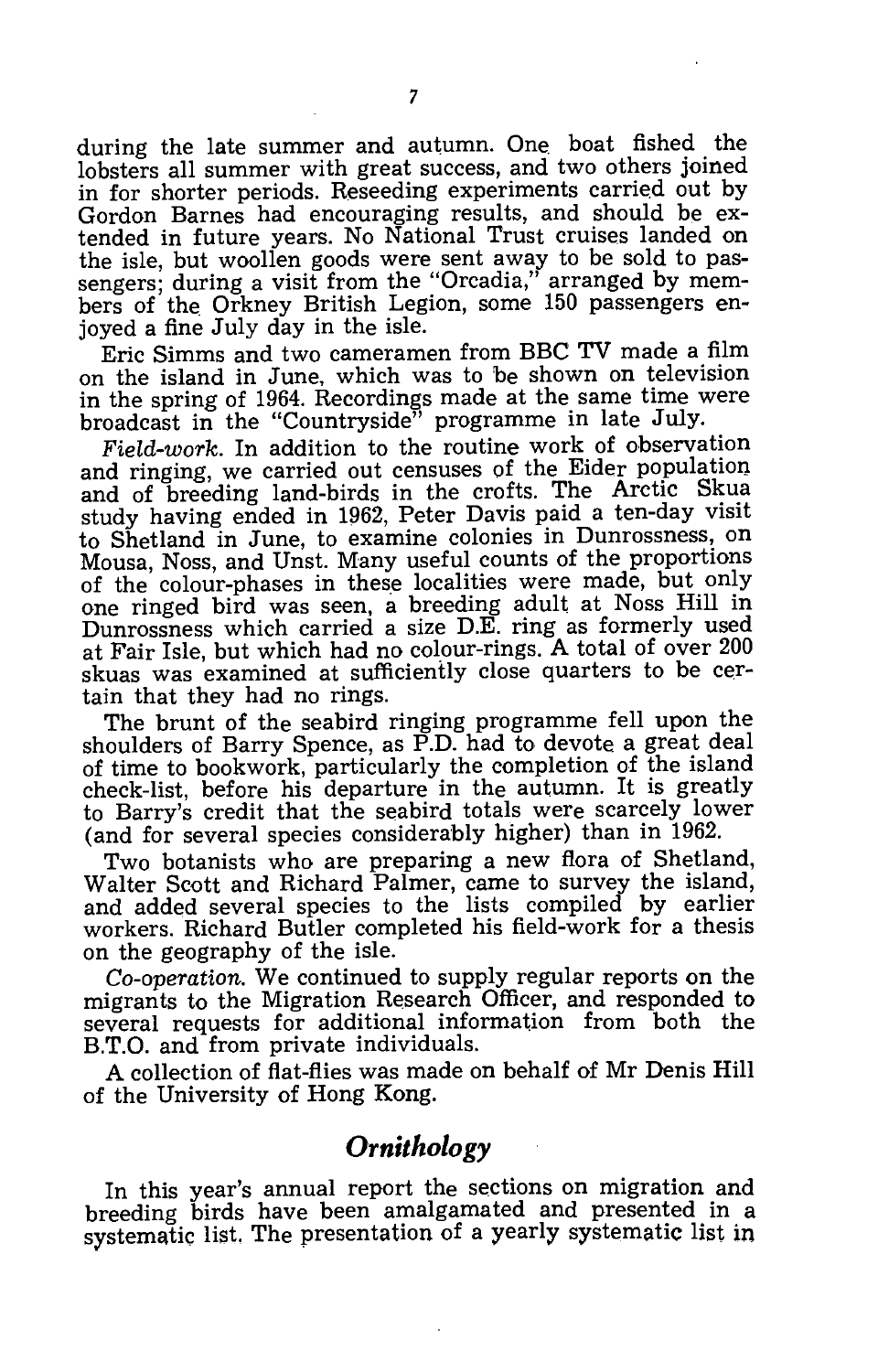the annual reports will, after the completion of the "Checklist of the Birds of Fair Isle" in 1964, make it easier to appreciate the status at Fair Isle of any species.

The pattern of migration at Fair Isle in 1963 was one of extreme contrasts, with unusually prolonged periods of abundance and scarcity; but on the whole one may say that it was a good year for common birds (notably for Blackbirds and the warblers at both seasons, and for Robins in spring), and a rather poor one for the tally-hunter. In spring, March was outstanding, mid-April almost as exciting as in 1962, the end of May and early June unprecedented, and the rest nowhere. In autumn, the whole of August and the first days of September were full of interest, the rest of September and early October almost unrelievedly qiscouraging, while late October and early November could hardly have been bettered.

The spring movements have already been reviewed in the Bulletin (Vol. 5, No. 3), and the autumn passage will be reviewed in detail in Bulletin No. 4.

The summer weather from late May to August was drier and warmer than for some years past, and most species enjoyed a successful season. Fuller details of the 1963 breeding season have appeared in the Bulletin No. 3.

179 species were recorded in 1963; the Black-throated Diver was the only addition to the Fair Isle list.

### *Systematic List for 1963*

- BLACK-THROATED DIVER *Gavia arcticus.* One seen at the Tail of Uren on 15th and 20th November was a new record for Fair Isle.
- GREAT NORTHERN DIVER *Gavia immer.* Singles on 2nd and 29th September, 2 on 3rd November and singles on five days from 5th to 24th November.
- RED-THROATED DIVER *Gavia steHata.* Singles on 19th . March, 10th and 27th May, 2 on 9th June and singles on four other June dates, at least 2 on 1st and 2nd July and singles on 5th and 8th July, 1st to 15th August, 7th September and 14th November.
- RED-NECKED GREBE *Podiceps grisegena.* One off Buness 0n 16th September.
- LEACH'S PETREL *Oceanodroma leucorrhoa.* At least one on the crossing, 17th September.
- STORM PETREL *Hydrobates pelagicus.* Small numbers seen on the crossing from 11th June to 17th September, maximum ca. 20 on 17th September. Birds again seen on the cliffs at night, but breeding not proved, mainly at Malcolm's Head and Kirn of Skroo. A bird ringed at Malcolm's Head on the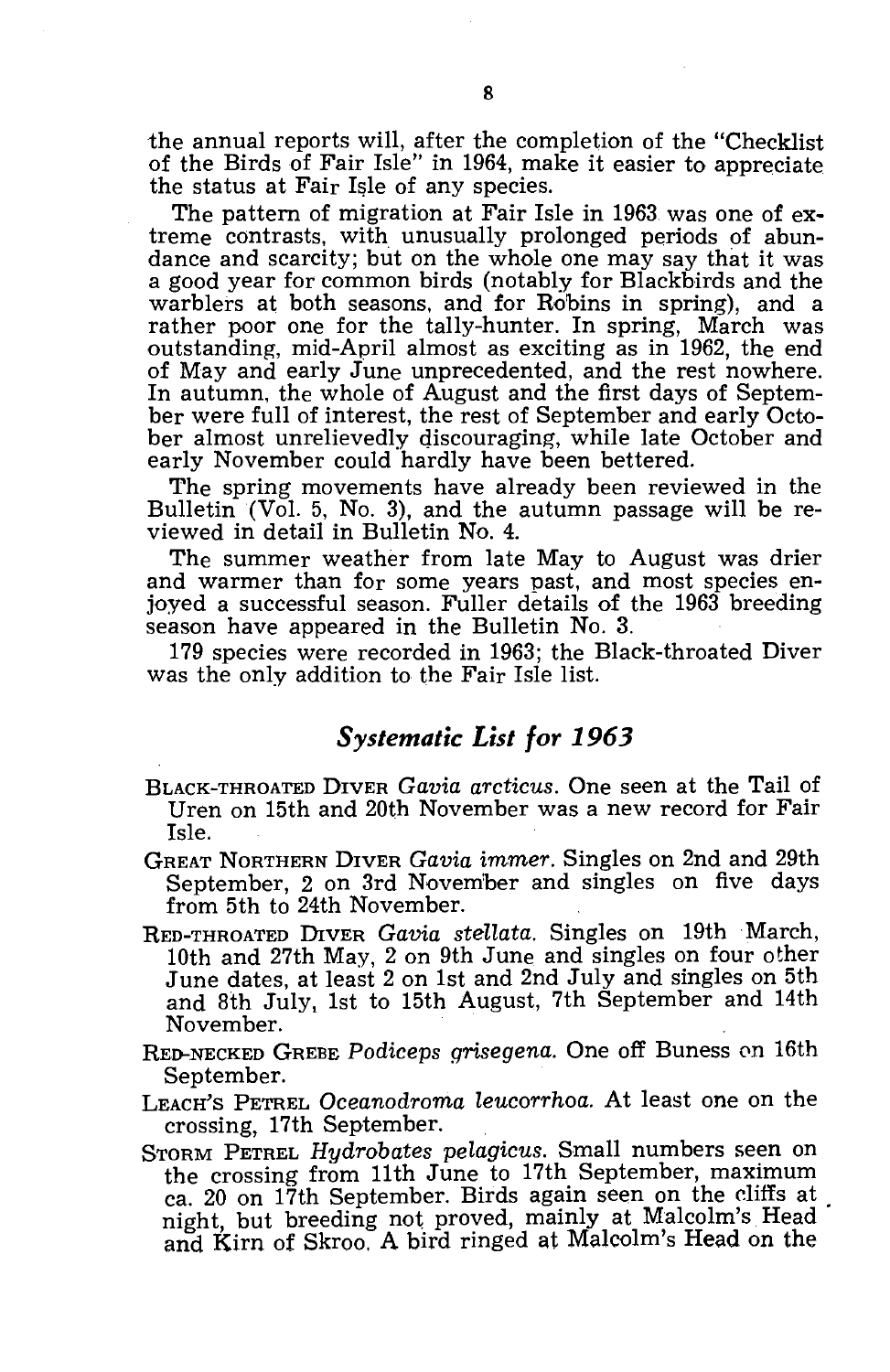1st August was recovered and released at Foula on the 4th August.

- MANX SHEARWATER *ProceHaria puffinus.* One seen on crossing on 10th April and 2 on 2nd July.
- SOOTY SHEARWATER *Procellaria grisea.* One off Skaddan on 7th September and 2 on 13th November. On the crossing, singles were seen on 20th August, 7th and 25th September, but 2 on 17th September.
- FULMAR *Fulmarus glacialis.* A good breeding season. Blue Fulmars seen on 15th September and 15th October.
- GANNET *Sula bassana.* Small numbers offshore throughout spring and summer, increasing to ca. 60 on 23rd August, smaller numbers offshore all autumn.
- CORMORANT *Phalacrocorax carbo.* One in South Harbour all January. Singles once in February and twice in March; 6 on 10th April. Singles on 10th May and 4th to 24th July. Passage from 19th August, when ca. 30, peaks of ca. 30 on 6th,  $70 + \overline{0}n$ 12th September, and 9 on 2nd October. Small numbers in October and November.
- SHAG *Phalacrocorax aristotelis.* No change noted in the breeding population, another species which enjoyed a good breeding season.
- HERON *Ardea cinerea.* One wintered until 5th February. Small spring passage, maximum of 5 and return passage from 24th July, peaks of 11 on 13th August and 13 on 19th September.
- MALLARD *Anas platyrhynchos.* Two wintered, small numbers on spring passage, maximum of 5. Occasional birds during summer, and small autumn passage from 12th September: peaks of 10 on 20th September, 16 on 4th October and 22 on 11th November.
- TEAL *Anas creca.* Small passage in April and May, 2 on 15th and 16th June. Autumn passage from 18th September, peaks of 7 on 20th, 11 on 25th September and 9 on 4th October. Last record of 2 on 15th November.
- WIGEON *Anas penelope.* Small passage from 16th March to 17th May. Autumn passage from 1st September to 28th November, peaks of 14 on 25th September and 16 on 3rd November.
- PINTAIL *Anas acuta.* A pair on 1st April and 6th May. Singles on 20th, 21st September and 2nd November.
- SHOVELER *Spatula clypeata.* One pair on 8th June.
- Scaup *Aythya marila.* A 9 on 11th October.
- TUFTED DUCK *Aythya fuligula*. Single  $9$  on 7th February and 24th and 25th March. A pair from 2nd to 12th June. A  $\varphi$ from 11th to 20th October.
- GOLDENEYE *Bucephala clangula.* Two wintered. Spring passage from 27th January to 22nd April; maximum of 6 in February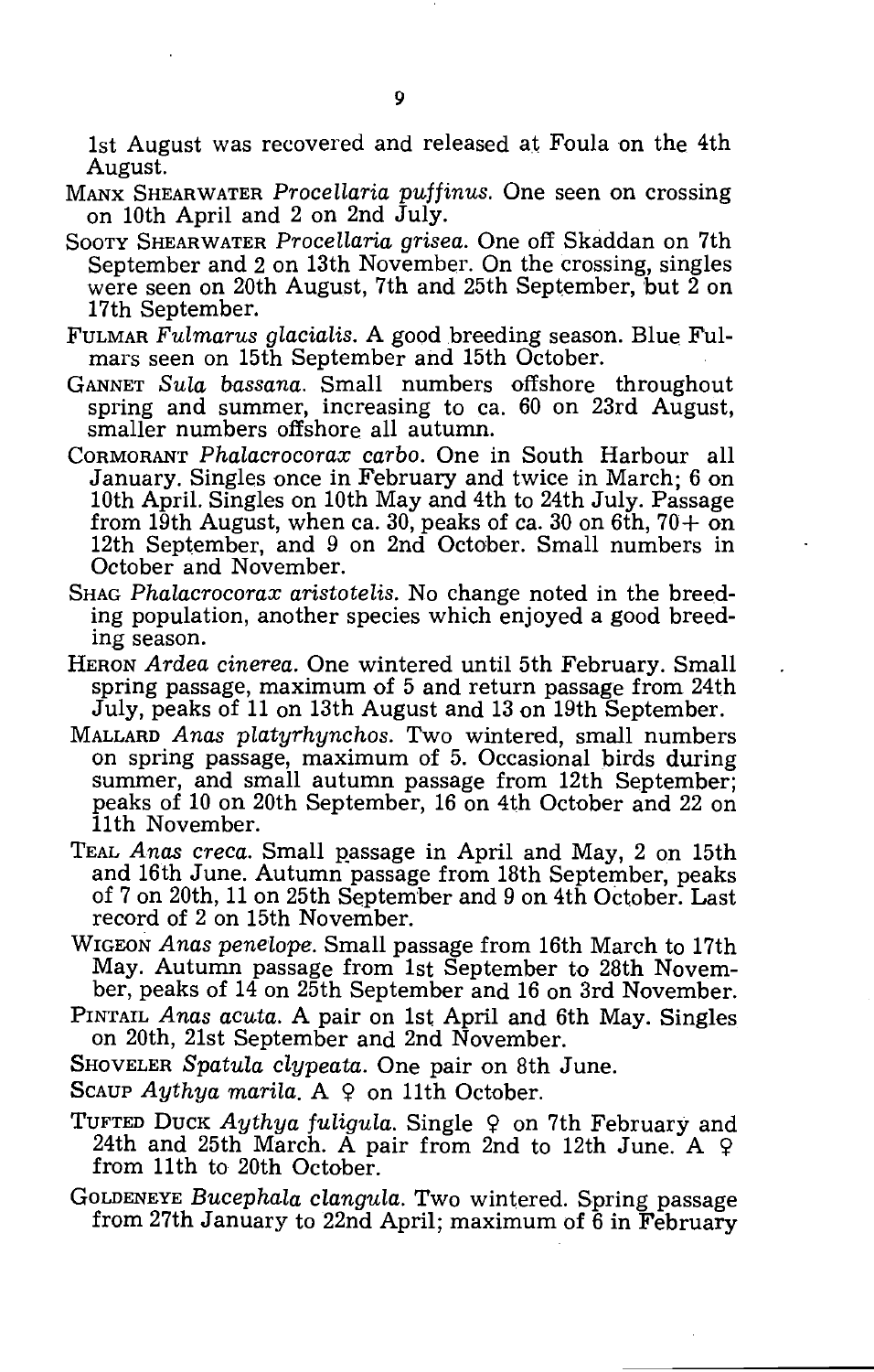and 7 in March. Autumn passage from 15th October to 29th November, maximum 12 on 1st November.

- LONG TAILED DUCK *Clangula hyemalis.* Only spring record was a pair on 12th April. Autumn passage from 1st October to 26th November, peaks of 10 on 2nd and 31st October, 24 on 9th and 13 ond 14th November.
- VELVET SCOTER *Melanitta fusca*. <sup>2</sup> from 26th to 28th March, 5  $\sigma$  of on 4th August,  $\sigma$  from 4th to 16th November and a  $\Omega$ on 26th November.
- SCOTER *Melanitta nigra.* Four spring records, *d* from 13th to 25th March,  $9$  on  $30th-31$ st March,  $\sigma$  on 10th-11th April and d' on 22nd to 29th June. In autumn, *d* on 31st October and 1st November and up to 7  $9$   $9$  from 9th to 25th November.
- EIDER *Somateria mollissima.* A count on 3rd May gave a total of 407, almost equally divided by the sexes. A successful summer for rearing young.
- RED-BREASTED MERGANSER *Merg1tS serrator.* One pair from 7th to 21st February. Small numbers April to 6th June. Singles twice in July and August, but 3 on 2nd July, Autumn passage from 23rd September to 22nd November, maximum 4.
- SHELDUCK *Tadorna tadorna.* One from 18th to 20th March. 1 to 3 between 7th and 22nd April, and 2 on 20th May.
- GREYLAG *Anser anser.* One ffam 19th to 28th March. Up to 2 from 11 th to 17th and 2 on 27th April and up to 2 from 12th to 18th May. One on 24th September, 45 on 26th and 10 on 29th September. One on 7th October and 1st November. A large arrival of ca. 150 on 3rd November, biggest fall since the 1914 war, stayed in decreasing numbers until 29th November.
- PINKFOOT *A nser arvensis.* 15 on 26th and 1 to 3 from 27th to 30th September.
- BRENT GOOSE *Branta bernicla.* An adult and two immatures in North Haven on 12th October, were referable to the palebreasted race *(hrota).*
- WHOOPER SWAN *Cygnus cygnus.* Present in small numbers, maximum 7, from January to 8th April. 11 on 18th, 14 on 19th April and one on 23rd May. Autumn passage from 28th September (2) to 29th November, maximum of 17 on 10th October.
- ROUGH-LEGGED BUZZARD *Buteo lagopus.* One adult on 29th May and one from 3rd to 10th November.
- SPARROWHAWK *Accipiter nisus.* One on 7th March.  $\varphi$  on 13th September. 1 to 2 between 15th October and 10th November.
- HEN HARRIER Circus cyaneus. A fine  $\sigma$  from 25th to 29th November.
- OSPREY *Pandion haliaetus.* One on 6th June.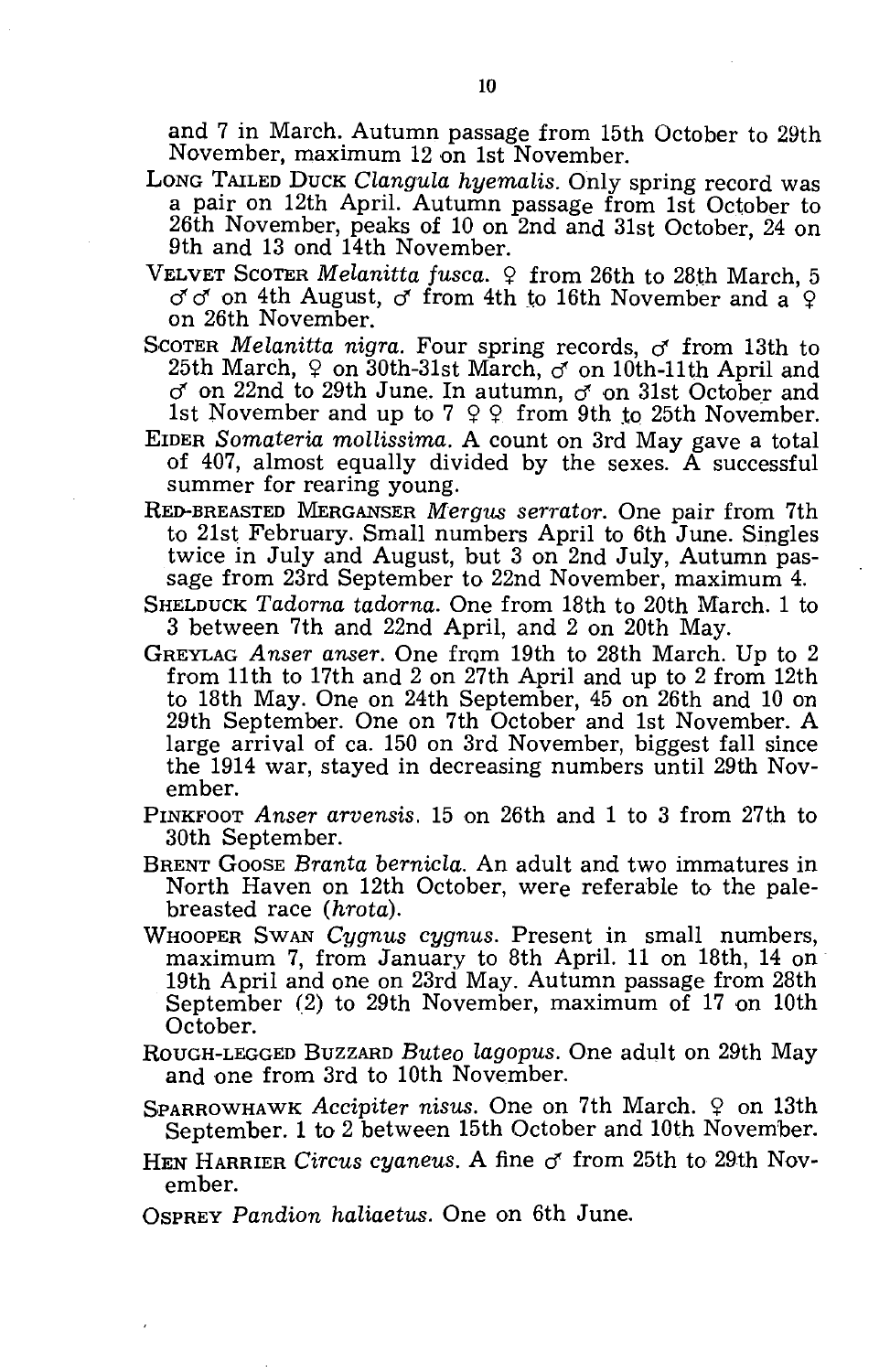- PEREGRINE *Falco peregrinus.* A pair appeared to lay eggs but no young were reared; the first time since at least 1957. 3 seen together on 21st and 22nd September.
- MERLIN *Falco columbarius*. One on 20th February, Singles between 23rd March and 16th May. Autumn passage  $\overline{26}$ th August to 29th November, maximum 6 on 8th, 12th and 29th September.
- KESTREL Falco tinnunculus. One present until 12th April. Spring passage from 16th May to 19th June, maximum  $\frac{1}{4}$  on 10th June. Singles seen on some days in July. Autumn passage from 18th August to 10th October, maximum 3 on 24th September, singles on a few dates until 27th November.
- QUAIL *Coturnix coturnix.* 2 on 19th June and singles on 20th, 21st June and 15th August.
- WATER RAIL *Rallus aquaticus.* One on 3rd April. One on 26th September, main autumn passage from 14th October to 24th November, with maximum of 3 on 6th November.
- CORNCRAKE *Crex crex.* Singles on 21st April and 6 dates between 5th and 26th May. Two  $\sigma \, \sigma$  called most of the summer, one at Lower Leogh and Kennaby, but the nests were not found. Singles on 11th August, 1st and 2nd September and 5th and 23rd October.
- MOORHEN *Gallinula chloropus*. One on 18th March and 13th-14th April. Singles on 7 dates between 4th October and 19th November.
- Coor *Fulica atra.* Spring arrival of 3 on 24th March, 2 until 1st April and one stayed until 20th June. One on 5th November.
- OYSTERCATCHER *Haematopus ostralegus*. Arrival in first week of February, maximum 5 in February. Increasing during March from 13 on 2nd to ca. 50 on the 16th, settling down to the breeding population. Flocking of 52 on 2nd July, num- 'bers decreasing in August, maximum of 15 in September and small numbers, 3-4, in October and November.
- LAPWING *Vanellus vanellus*. One on 12th February, 4 on 28th February, 30 on 6th,  $100+$  on 10th, ca. 500 on 19th and ca. 300 on 21st March. Decrease on 25th to ca. 30 and 60 on 1st April. A poor breeding season, population dropped from about 12 pairs to only 3 pairs. Maximum of 7 after breeding season, until 3rd October when 50+. Small passage October and November, peaks of  $45+$  on 2nd and  $60+$  on 5th November, last record, 6 on 25th November.
- RINGED PLOVER Charadrius hiaticula. Spring passage and arrival from 6th February, maximum  $7 \text{ on } 13$ th March. Two pairs nested on Buness. Autumn passage from end July to 12th October, peaks of 22+ on 5th August, 25 on 2nd and 20 on 22nd September. Birds referable to the arctic race, one on 9th and 2 on 23rd September.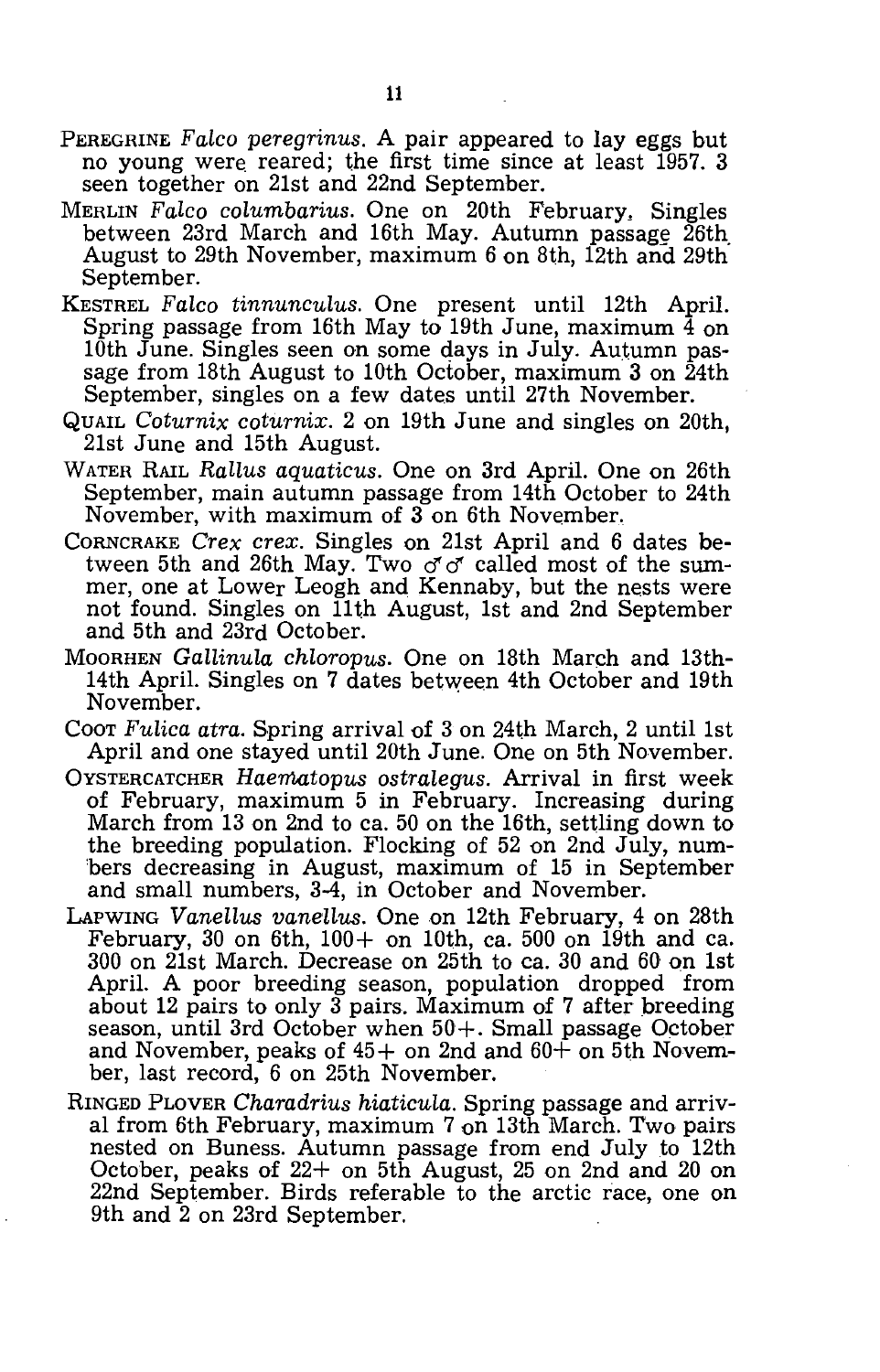- GREY PLOVER *Charadrius squatarola.* One from 30th September to 8th October and another from 1st to 6th November.
- GOLDEN PLOVER *Charadrius apricarius.* Small spring passage from 8th February to 6th June, maximum 14 on 19th April. Autumn passage from 2nd July (3) to 7th November, with peaks of 25+ on 31st August, 30+ on 2nd, 15th, 27th, 70+ on 28th September, 25 on 1st and 26 on 20th October.
- DOTTEREL *Charadrius morinellus*. A 9 in the Hill Dyke area on 10th and 11th June.
- TURNSTONE *Arenaria interpres.* Small number, maximum 12: wintered. Spring passage from 7th March to 21st May, peaks of 35 on 12th,  $45+$  on 24th March and 40 on 1st April. Two on 4th July. Autumn passage from 23rd July, peaks of  $40+$ on 22nd and 30th August, 70 on 16th, ca. 100 on 26th September, 90+ on 4th and 23rd-24th, 135 on 31st October and 98 on 22nd November.
- SNIPE *Capella gallinago.* Small numbers wintered. Very little spring passage, peak of 10 on 20th March. One pair nested in Gilsetter but probably failed to rear young. Autumn arrivals from 17th August, peaks of ca. 10 on 10 on 1st and 26th September, 12 on 5th October and 13th November.
- JACK SNIPE *Lymnocryptes minimus.* Singles on 2nd, 5th and 18th February and 13th April. Singles in autumn on 1st, 28th-29th October, 3rd and 5th November.
- WOODCOCK *Scolopax rusticola.* Spring passage from 9th February until 24th April, main movements, ca. 10 on 19th and ca. 50 on 20th March. One on 16th June. Autumn passage from 3rd October to 30th November, a poor autumn, peaks only  $68+$  on 1st and ca. 50 on 2nd November.
- CURLEW *Numenius arquata.* Small numbers in winter. Spring passage from 6th March to 24th May, maximum of 24 on 22nd April. Small numbers in June, increasing to 25 on 2nd July and 34 on 5th JUly. Autumn passage until 28th September, peaks of 24 on 19th August and 10 on 1st September, singles on a few days until 11th November.
- WHIMBREL *Nurnenius phaeopus.* Spring passage from 24th April to 29th June, maximum of  $6+$  on 18th May. Peak of 6 on 2nd July and small numbers on autumn passage until 10th September.
- BAR-TAILED GODWIT Limosa *lapponica.* One on 3rd July and 12th August and 2 on 3rd October.
- GREEN SANDPIPER *Tringa ocrophus.* At least 1 18th-21st April, 1 from 6th to 9th May and one on 10th June. Autumn passage from 30th July until 8th September, singles on most days except 3 on 5th and 6th August.

WOOD SANDPIPER *Tringa g'lareola.* 1 to 3 from 26th to 29th May.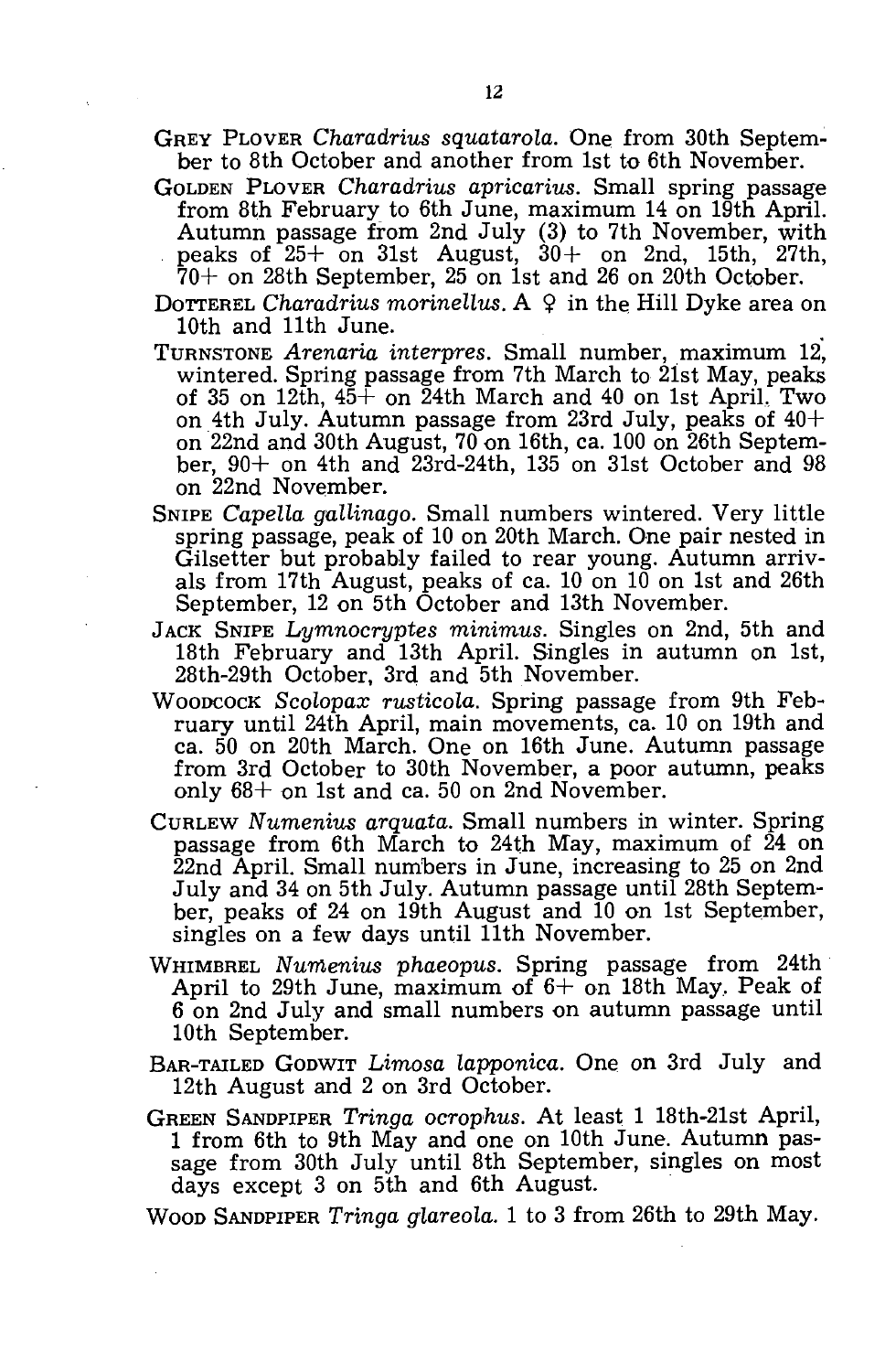1 from 6th to 11th and 2 on 9th June. 2+ on 5th and 6th and single from 7th to 17th August. .

- COMMON SANDPIPER *Tringa hypoleucus.* Singles on 11 days from 5th to 12th June, but  $2$  on 26th May, 3rd and 5th June and 3 on 7th June. 1 to 2 on dates from 4th August to 8th September.
- SPOTTED REDSHANK *Tringa erythropus.* One from 19th to 22nd September.
- REDSHANK *Tringa totanus.* Small numbers wintering. Maximum of 13 on 13th February. Spring passage from about 20th March to 17th May. Peaks of 20 on 25th March, 14 on 13th and 21st April. Single birds on several days in June. Autumn passage from 1st July with peaks of 54 on 24th July, ca. 40 on 18th August, ca. 30 on 15th September, 30 on 4th October and 25 on 19th and 20th November.
- GREENSHANK *Tringa nebularia.* Single birds on 21st and 24th May. Singles also on 26th and 30th July and on several dates from 2nd August to 12th September. Peaks of 3+ on 20th August and 2 on 13th September.
- KNOT *Calidris canutus.* 1 on 13th May. Return passage from 21st July to 3rd October. 12 on 6th August and 7 on 5th September. An early flock of 44 birds in beautiful red summer plumage on 31st July.
- PURPLE SANDPIPER *Calidris maritima.* A few wintering birds. Maximum of 14 on 7th February. Small movements until 19th May. Maximum of 12+ on 11th May. Autumn arrivals from 23rd July. Maxima of 8 in August, 10 in September and 15 in October. Maximum of 22 on 8th November.
- LITTLE STINT *Calidris minuta.* Single bird from 20th to 31st August, single at Leestat from 5th to 12th October, with 2 present on 7th and 10th October.
- DUNLIN *Calidris alpina.* 1 on 12th February. Up to 7 seen on 5 dates in March. 1 on 24th April. Small numbers from 6th May to 9th June. Autumn passage from 7th July to 7th November. Maximum of 10 on 4th and 6th August, 12 on 3rd October. A late bird on 26th November.
- CURLEW SANDPIPER *Calidris testacea.* Single birds on Skaddan from 5th to 8th September and 3rd to 9th November constitute the 7th and 8th record for the isle.
- SANDERLING *Crocethia alba.* Autumn passage of small numbers on dates from 19th July to 24th September. Maximum of 8 on 5th August.

RUFF *Philomachus pugnax.* Autumn passage from 6th August to 7th September. Mostly 1 or 2 but 6 on 9th August, 3 on 10th August. One late bird on 2nd November.

PHALAROPE spp. One flew across the Havens on 14th September. STONE CURLEW *Burhinus oedicnemus*. One at Horstibrecks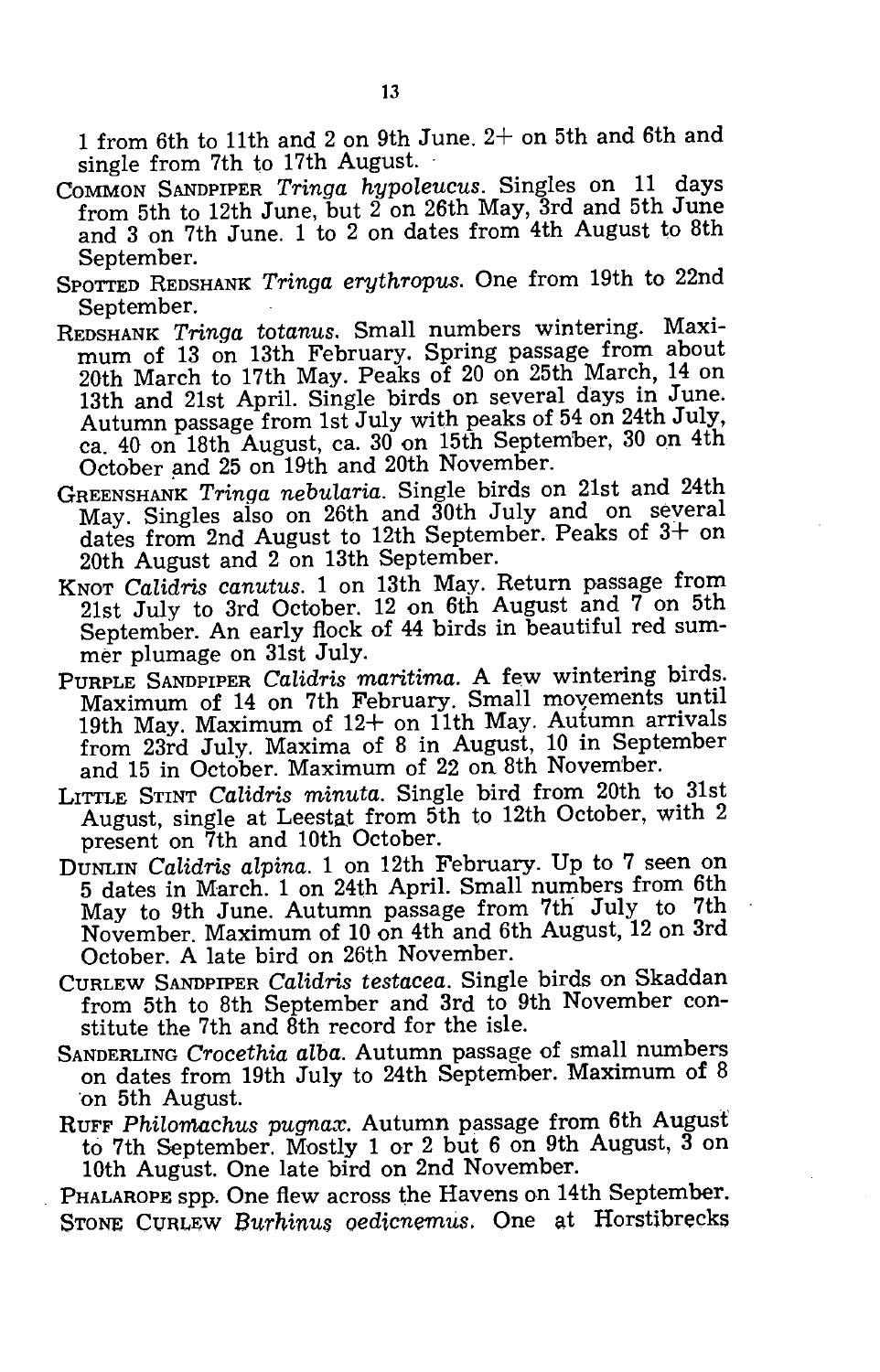from 23rd to 25th May-second record for Fair Isle.

- ARCTIC SKUA *Stercorarius parasiticus.* Spring arrival from 19th April, main arrival on 26th April. The breeding population decreased by about five pairs from the peak of 70 pairs in 1962, and although detailed records of nesting success were not maintained, it was evident that they reared fewer chicks than average, partly owing to the impact of the increase of the Great Skuas. Apart from the ringing of chicks. work on this species was confined to the following up of the birds which have habitually laid 3-egg clutches; one of these again produced 3, while another laid 4, the first time this has been known on Fair Isle. As in earlier years, all were infertile.
- GREAT SKUA *Stercorarius skua.* Spring arrival from 9th April, main arrival 14th April. Breeding pairs increased from 25 to 31 pairs, plus many non-breeders. Nesting success was very poor due to disturbance. The breeding population were late to leave the isle, the last record being 22nd October.
- POMARINE SKUA *Stercorarius pomarinus.* One pale phase bird frequented the crofting area from 21st October. It was trapped and ringed at Midway on the 30th October and proved to be a second winter bird, probably a male.
- GREAT BLACK-BACKED GULL *Larus marinus.* Breeding numbers remained steady. Some large flocks were recorded in the autumn with peaks of 200 on 22nd November and 100 on 31st October and on 3 other dates in November.
- LESSER BLACK-BACKED GULL *Larus fUscus.* 2 on the 12th and 1 on the 25th March. Main arrival during late April. A good breeding year and the population was double that of 1962. A few late migrants in September, the last on 26th September. 1 of the Scandinavian race on the 25th September.
- HERRING GULL *Larus arqentatus.* The breeding population increased markedly and had a successful season. Some large congregations in the autumn, notably 200 on 26th September. 320 on 7th November and 400 on 21st November.
- COMMON GULL *LaTUS canus.* First arrivals from 11th February, main passage 19th to 20th March and 18th to 22nd April. Autumn passage from 5th July. Main movements of 600+ on 31st July, ca. 600 on the 5th, ca. 250 on the 19th and about 500 on 28th August, ca. 245 on 19th and ca. 200 on 20th with ca. 130 on 26th September. 112 on the 4th, ca. 100 on the 8th, 206 on the 15th, 240 on the 16th and 140 on 31st October. 136 on 1st November and 72 on 4th November.
- GLAUCOUS GULL *LaTUS hyperboreus.* 1 on 12th October, single birds on 4th, 15th, 16th and 18th November with  $2$  on 7th November. .

BLACK-HEADED GULL *Larus ridibundus.* 1 or 2 wintering. Spring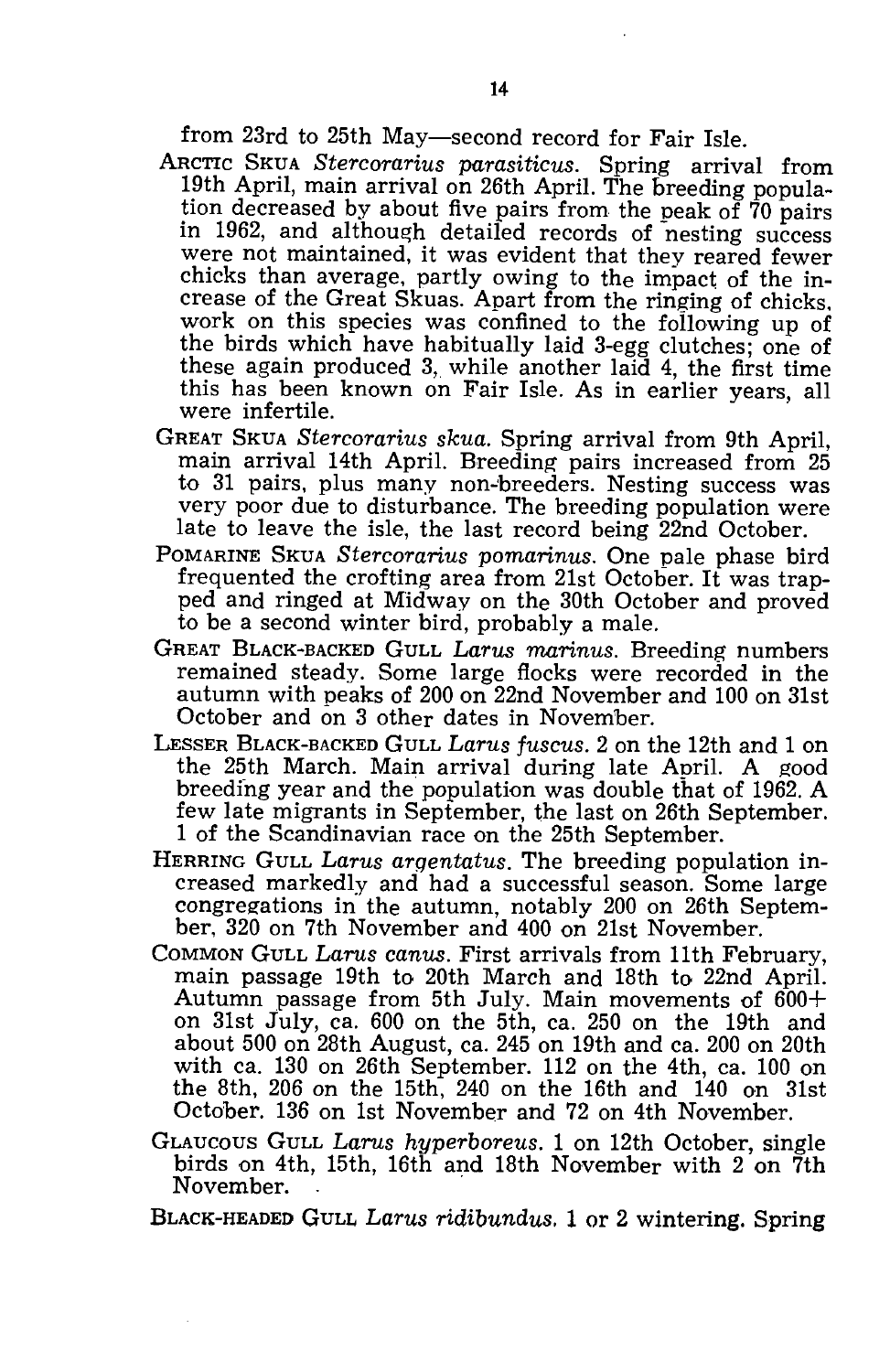passage from 7th March, maxima of 25 on 20th March, and 32 on 29th April. Return passage from 13th July to 20th November. Peaks of 17 on 21st July, 13 on 9th August, 10 on 25th September and 16 on 11th October.

- KITTIWAKE *Rissa tridactyla.* First seen on 26th February, first ashore on 13th March. They reared exceptional numbers of young, but a large proportion of these died around the island after fledging, apparently of starvation. Departure during August, small numbers in September, but a flock of 72 on Skaddan on 3rd October.
- COMMON TERN *Sterna hirundo.* Small numbers in July; a westerly gale deposited about 110 on 26th September. A record total for the isle.
- ARCTIC TERN *Sterna macrura.* Small numbers were specifically identified from 23rd May, a few in June, July, August and September. Small numbers of Common/Arctic Terns' were recorded from 29th May to 3rd October, maxima of 11 on 14th August and 10 on 20th September.
- LITTLE AUK *Plautus alle.* None recorded from the isle, but many on crossings on 2nd February and 3 on crossing on 13th November.
- RAZORBILL *Alea torda.* First ashore on 13th March. Main arrivals on shore from 6th April. A very successful 'breeding season. Last seen on isle on 1st August.
- GUILLEMOT *Uria aalge.* First ashore on 13th and 18th February and 13th March, mainly from 8th April. Enjoyed a good breeding season. Last seen on the isle on 3rd August. More than usual in island water in October and November. Some recovered dead on beaches.
- BLACK GUILLEMOT *Uria grylle.* Enjoyed a good breeding season, population much the same as 1962.
- PUFFIN *Fratereula arctiea.* First ashore on 8th April, main arrival on the 15th. They did not have such a successful year as the rest of the sea birds. Last seen ashore on 23rd August. A few late autumn records off the isle.
- STOCK DOVE *Columba oenas.* 1 to 2 between 31st March and 18th May. 1 on 29th and 30th November.
- ROCK DOVE *Columba livia*. A few wintered, peaks of 14 on 12th March, 11+ on 27th March and ca. 25 on 22nd May. Maximum numbers after breeding season, ca. 20 on 22nd September and 23 on 23rd October.
- WOOD PIGEON *Columba palumbus.* Spring passage from 16th March to 21st June. Maxima of 15 on 1st April and 10 on 15th May. Single birds on 5 dates in July and 1 in August. Autumn passage, 1 to 2 from 12th October to 18th November.

TURTLE DOVE *Streptopelia turtur.* Single birds from 16th May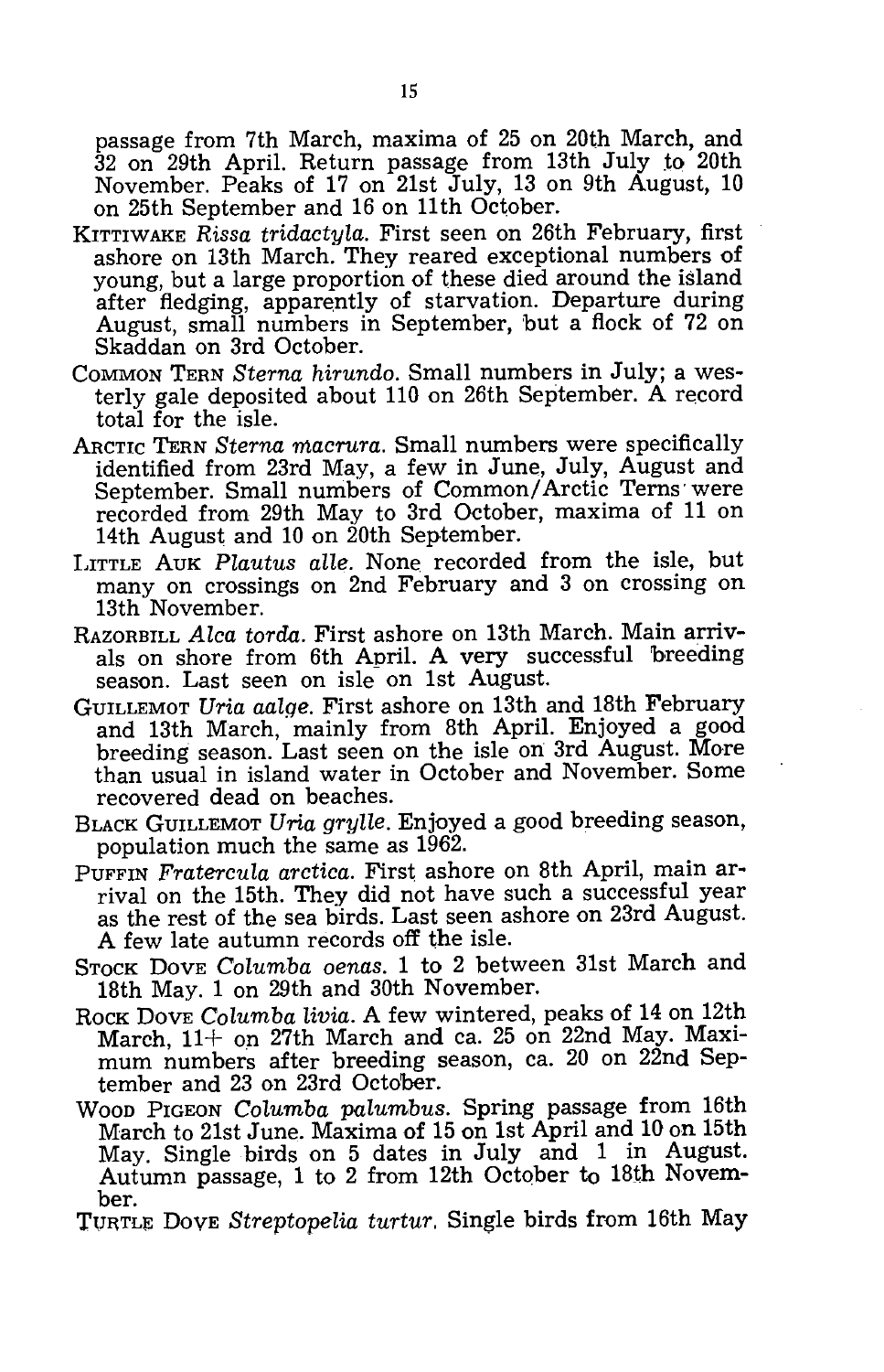to 16th July, with 2 from 2nd to 6th June. 1 to 2 between 24th August and 20th September.

- COLLARED DOVE *S'treptopelia decaocto.* Single birds on 7 dates in May. 1 to 2 from 3rd to 19th June with 2 new birds on 20th June.
- CUCKOO *Cuculus canorus.* Single birds seen on 6 dates in May, from the 9th. Mainly  $\sigma' \sigma'$ 's. A  $\varphi$  on 19th June. Single bird from 24th to 25th June. A juvenile on 13th to 17th July and 1 on 1st September.
- LONG-EARED OWL *Asio otus.* 1 on 18th February, 1 on 16th March and 21st March, 2 on 12th April. Strong autumn passage from 21st October to 18th November, maximum of 8 on 4th November. Last one on 28th November.
- SHORT-EARED OWL *Asio flammeus.* 1 on 20th to 24th March. Single birds on 7 dates in April, 2 dates in May and 1 on 9th June. Single birds on 4 dates in August, 2 dates in September. A strong passage in the autumn between 28th October and 10th November with a maximum of 20 on 8th November.
- NIGHTJAR *Caprimulgus europaeus*. A  $\sigma$  in the Observatory area from 9th to 13th June.
- SWIFT *Apus apus.* First arrival of 2 on the 8th April, 1 to 2 on 4 dates in May, maximum of ca. 30 on 6th June, small numbers on  $6$  dates in June, maximum of  $9+$  on 5th July with small numbers on 7 other dates in July. 1 on 21st, 3 on 22nd, 7 on 25th August with with  $6+$  on 4th September. Single birds on 6 dates between 2nd and 24th September.
- GREAT SPOTTED WOODPECKER *Dendrocopus major.* A single bird around Shirva on 4th and 5th November.
- WRYNECK *Jynx torquila.* 1 on 29th April. Single birds from 21st to 31st May. Small passage 19th August to 7th September. Maxima of 6 on 31st August, 4 on 1st and 2, plus 2 dead, on 2nd September.
- SHORT-TOED LARK *Calandrella cinerea.* 1 southern type specimen, in the Stoneybrake area and then the Busta area, from 25th September to 14th October.
- WOODLARK *Lullula arborea.* Single birds on 4th and 5th April, and 7th to 15th November.
- SKYLARK *Alauda arvensis.* About 40 to 50 wintering. Arrival of ca. 350+ on 12th March and ca. 400 on 20th March, ca. 300 on 1st April. Movements noted from mid-September, slowly decreasing to winter population of ca. 60.
- SHORE LARK *Eremophila alpestris.* 1 at Taing from 2nd to 6th November.
- SWALLOW *Hirundo rustica.* Spring passage from 19th April to 16th June with peaks of  $15+$  on 9th, ca. 20 on 15th,  $30+$  on 22nd and ca. 50 on 27th May. Maximum of 10 in June. Small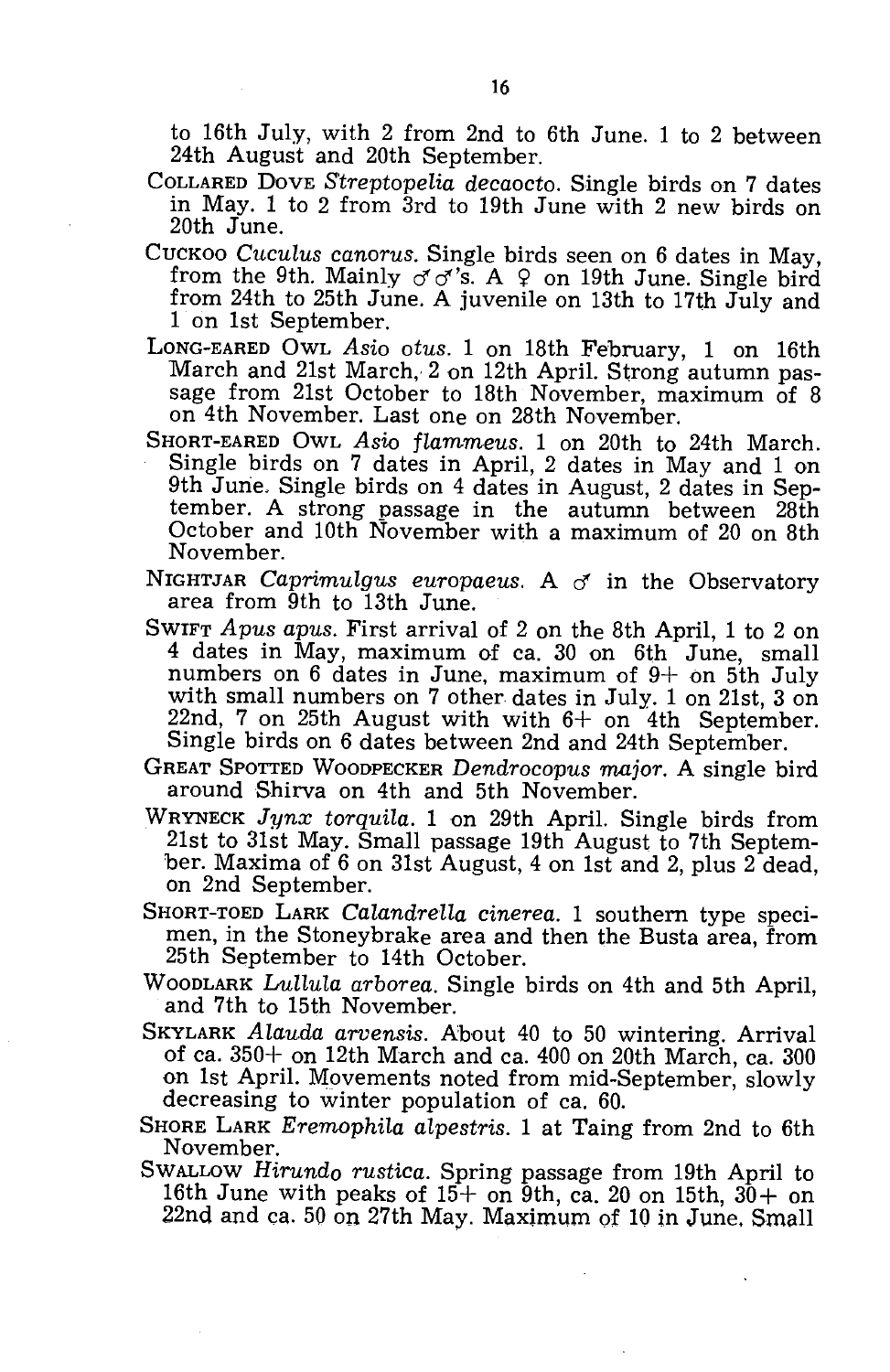numbers summered but did not nest. Small passage between 1st and 9th September, maximum of 5 on 4th September.

- HOUSE MARTIN *Delichon urbica.* Spring passage from 10th May to 16th June, early birds on 29th April and 1st May. Peaks of 10 on 15th May,  $32+$  on 2nd June and  $20+$  from 6th to 8th June. Small numbers over summer. Small autumn passage from 31st August to 18th September, maxima of  $20+$ on the 4th and ca. 25 on the 6th September.
- SAND MARTIN *Riparia riparia.* One on 24th April. 1 or 2 on six dates between 21st May and 2nd June. Small autumn passage; 2 plus on 3rd, 3 plus on 4th, ca. 10 on 5th, and 2 on 6th September.
- RAVEN *Corvus corax*. Pre-breeding season flock of 9, but only 2 pairs nested successfully. The maximum autumn flock was 8.
- CARRION CROW *Corvus corone.* Qne from 7th April, 4 from 25th and ten on 29th April. 1 or 2 until 24th May. Only autumn record, one 3rd to 15th November.
- HOODED CROW *Corvus cornix.* 20 in the pre-breeding season flock and 21 in the autumn, except on 22nd September, when 31 were recorded.
- ROOK *Corvus frugilegus.* Small spring passage from 15th March until 21st April, maximum 9 on the 21st March. A single bird from 16th June to 2nd July. Autumn passage 3 on 15th November, and a single on four dates between 17th and 22nd November.
- WREN *Troglodytes troglodytes.* No change noted, enjoyed good breeding season.
- DIPPER *Cinclus cinclus.* A black-bellied form *cinclus* from 7th to 13th April, and our first Brown-bellied form *Gularis*  from 30th April to 7th May.
- MISTLE THRUSH *Turdus viscivorus.* Spring passage from 17th March to 26th April. Singles on 7 days, 3 on 30th and 6 plus on 31st March, 4 on 1st and 5 on 2nd April. Only autumn record, one on 20th November.
- FIELDFARE *Turdus pilaris.* A few wintered. Main spring passage from 16th March to 29th April, small numbers except  $50 +$  on 12th, ca. 150 on 19th, ca. 100 on 20th, 70 on 22nd and 50 on 23rd April. Late birds in May, singles on three days up to 23rd and 9 on 5th May. Autumn passage from 2nd October, extremely strong passage from 26th October to 3rd November, with a peak of 2000 plus on 27th and 28th October. The highest total recorded on the isle since October 1952.
- SoNG THRUSH *Turdus ericetorum.* 1 or 2 wintered. Spring passage from 12th March to 30th April, maximum ca. 40 on 19th April. Late migrants, 1 on 14th and 2 on 15th May.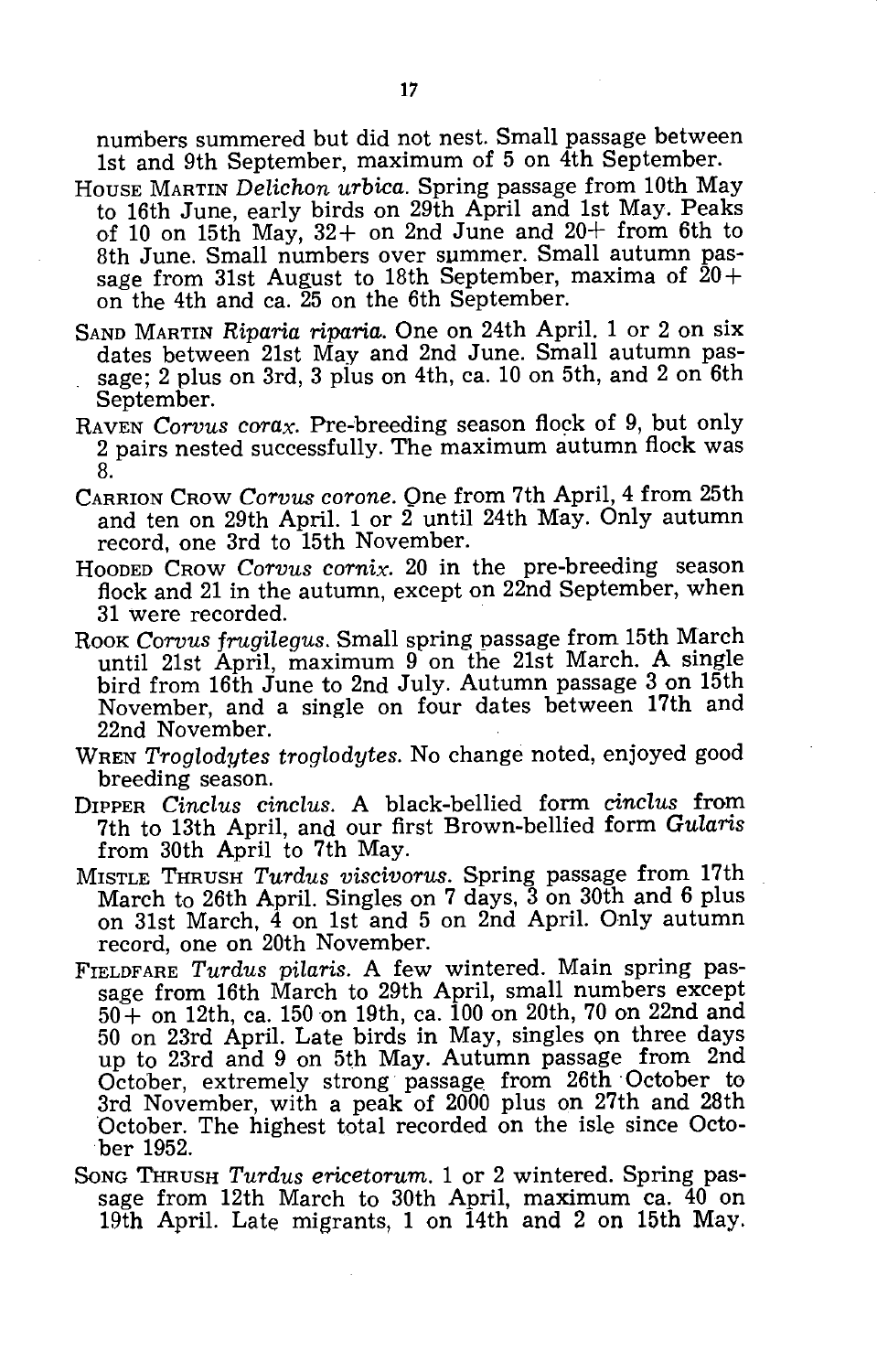Singles on 1st and 13th June. Autumn passage from 18th September, main movement after 2nd October, with peaks of  $30 +$  on 27th October and 28 on 2nd November.

- REDWING *Turdus iliacus.* A few wintered. Spring passage from 11th March to 1st May. The small numbers noted on the isle this spring reflect the severity of the winter of 1962/63; the maximum recorded on one day was 20. Late birds on 21st and 22nd May and one singing in the gully on 13th June. An early migrant from 3rd to 10th September. Autumn passage from 1st October, main peaks of 180 on 7th, 300 on 14th, 1000+ on 23rd, 26th, 1200 on 27th, 400 on 28th, 29th, and 600 on 30th, 31st October. 550 on 1st November, 300 on 2nd, 150 on 3rd. A few stayed to winter.
- RING OUZEL *Turdus torquatus.* Spring passage from 11th April to 12th June, peaks of ca. 25 on 18th, ca. 20 on 19th and ca. 10 on 21st April. Small autumn passage, one on 1st and 22nd September; one on 3rd/4th, 3 on 27th and 31st October; 2 on 1st and one on 2nd November.
- BLACKBIRD *Turdus merula.* Small numbers, up to 6, wintered. Passage from 12th March to 8th May; peaks of ca. 1000 on 20th, 800 on 21st, 300 on 23rd and  $100$  on 24th March. A  $\varphi$ noted in May, June and July, but no breeding proved. One or two seen in September. Autumn passage from 3rd October, main movements from 23rd October to 8th November. Peaks of 440 on 27th, 655 on 28th, 300+ from 29th to 31st October, 1000+ 1st and 2nd, and 300+ on 3rd November.
- WHEATEAR *Oenanthe oenanthe.* Spring passage from 2nd April to end of May. Main arrival 200 on 23rd April, and a few greenlanders *leucorrhoa* from 23rd April to 5th June. The breeding population increased considerably, a welcome change from the low numbers of 1962. A rather poor autumn passage from 21st August to 30th October; late birds on 3rd, 15th and 16th November.
- WHINCHAT *Saxicola rubetra.* Small spring passage from 21st April to 9th June, peaks of 6 to 8 between 22nd and 25th May. Autumn passage from 15th August to 24th October. Peaks of 18 to 30 between 31st August and 5th September, 22 on 9th and ca. 15 on 19th September. Only singles recorded daily from 9th October.

STONECHAT Saxicola torquata.  $\sigma \sigma s$  on 11th and 29th March.

- REDSTART *Phoenicurus phoenicurus.* First arrivals of 1 to 3 birds from 18th to 27th April, but main passage from 10th May to 12th June, maxima of 22 on 22nd, 13 on 23rd May and 8 on 2nd June. Autumn passage from 31st August to 29th September, maxima of 9 on 4th and ca. 20 on 19th September. One or two stragglers up to 23rd October.
- BLACK REDSTART *Phoenicurus ochrurus.* cf on 28th March 1 or 2 from 18th to 27th April. One on 1st June. Autumn singles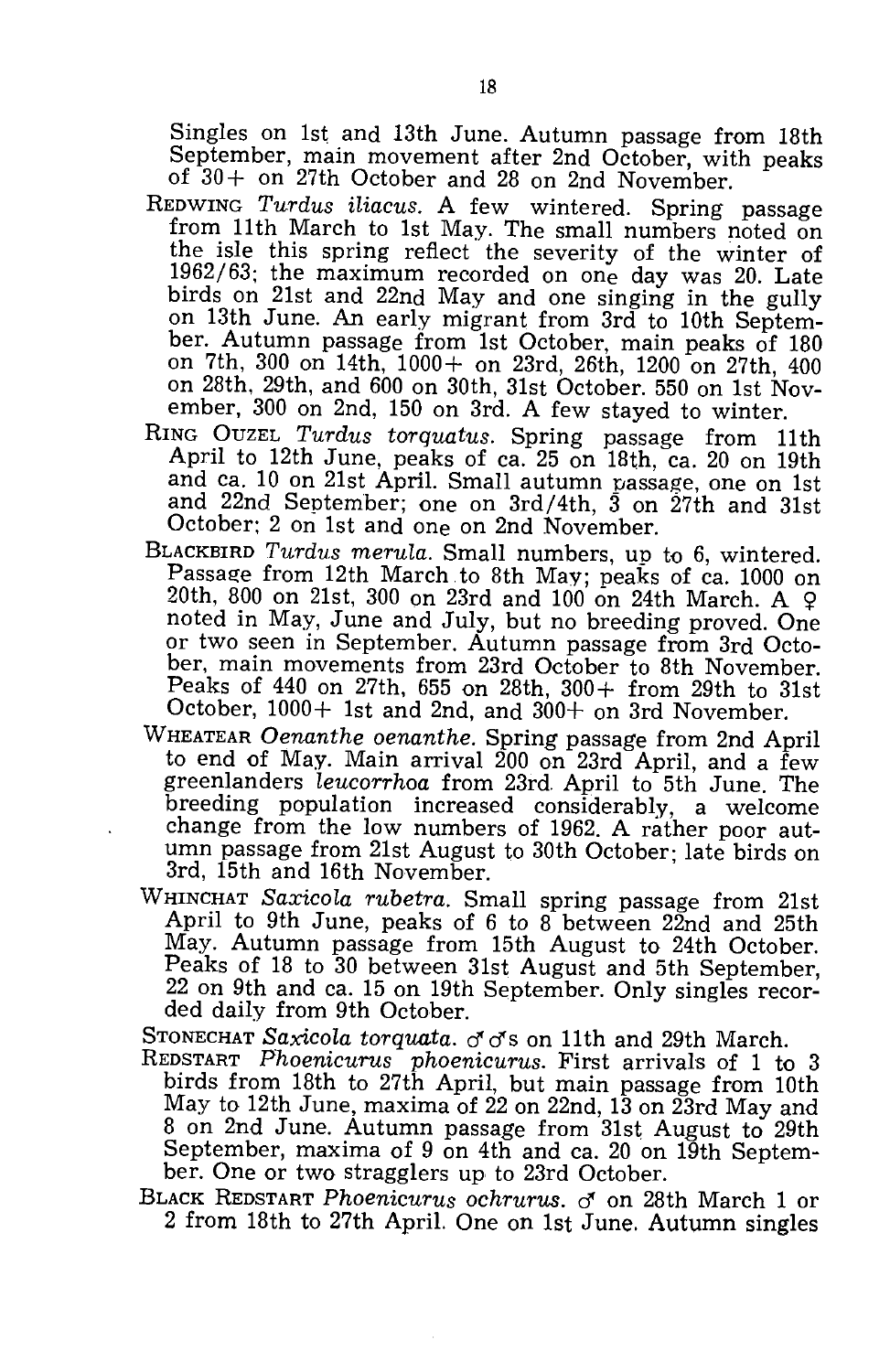on 31st October, 12th, 30th November and 2nd December.

- BLUETHROAT *Cyanosylvia svecica.* A fine white-spotted bird *cyanecula* from 18th to 22nd April. First -red-spotted bird *svecica*, a  $\sigma$  on 23rd,  $3\sigma\sigma$  and 299 on 24th, 2 $f$  *c*<sup> $f$ </sup> and 399 on 25th,  $f'$  on 26th, 1 on 27th and a 9 on 28th May. Very poor autumn passage: 2 on 19th, singles on 20th, 27th, 28th September, 2nd and 3rd October.
- ROBIN *Erithacus rubecula.* At least 3 wintered. Spring passage from 18th March to 8th May, peak period from 18th to 28th April, maximum 300+ on 19th April. Late birds on 23rd May, 1st to 11th June and an early bird on 19th August. Autumn passage from 1st October, very small numbers, peaks of 10 on 28th October and 9 on 4th November, the autumn Robin movement missed Fair Isle this time.
- GRASSHOPPER-WARBLER *Locustella naevia.* Single bird from 22nd to 26th May.
- REED WARBLER *Acrocephalus scirpaceus.* One on 23rd June, 2 on 31st August and 2 caught in the Shirva reeds on 19th September. Acrocephalus warblers were seen but not ,caught on 21st, 28th and 29th June and one or two between 31st August and 22nd September, and 3rd and 4th October.
- MARSH WARBLER *Acrocephalus palustris.* Singles on 29th May, 1st and 5th June, 29th and 31st August and 2nd September.
- SEDGE WARBLER *Acrocephalus schoenobaenus.* Spring passage from 9th May to 1st June, maximum of 5 on 16th May. Only two autumn records, single birds on 8th August and 19th September.
- ICTERINE WARBLER *Hippolais icterina.* One at Swartz Geo on 22nd May and one at Busta in the oats on 3rd and 4th September.
- BLACKCAP *Sylvia atricapilla*. Early σσs on 11th and 23rd April, small spring passage from 10th May to 1st July, maximum of 6 between 8th and 10th June. Autumn passage 31st August to 16th November, maxima of 6 on 4th September and 4 on 4th October.
- BARRED WARBLER *Sylvia nisoria.* A small autumn passage from 9th August to 19th September, mainly 1 or 2, but 4 on 4th and 3 on 5th September. A very late bird on 3rd and 4th October.
- GARDEN WARBLER *Sylvia borin.* Spring passage from 21st May to 21st June, peaks 11 on 22nd, 23rd May, 18+ on 2nd June and 12 on 10th June. Strong autumn passage from 11th August to 25th September, peaks of ca. 30 on 31st August, ca. 40 on 1st,  $21$  on 2nd,  $18$  on  $4th$  and  $12+$  on  $19th$ September. Singles on four days in October and last record on 4th November.

WHITETHROAT *Sylvia communis.* Spring passage from 6th May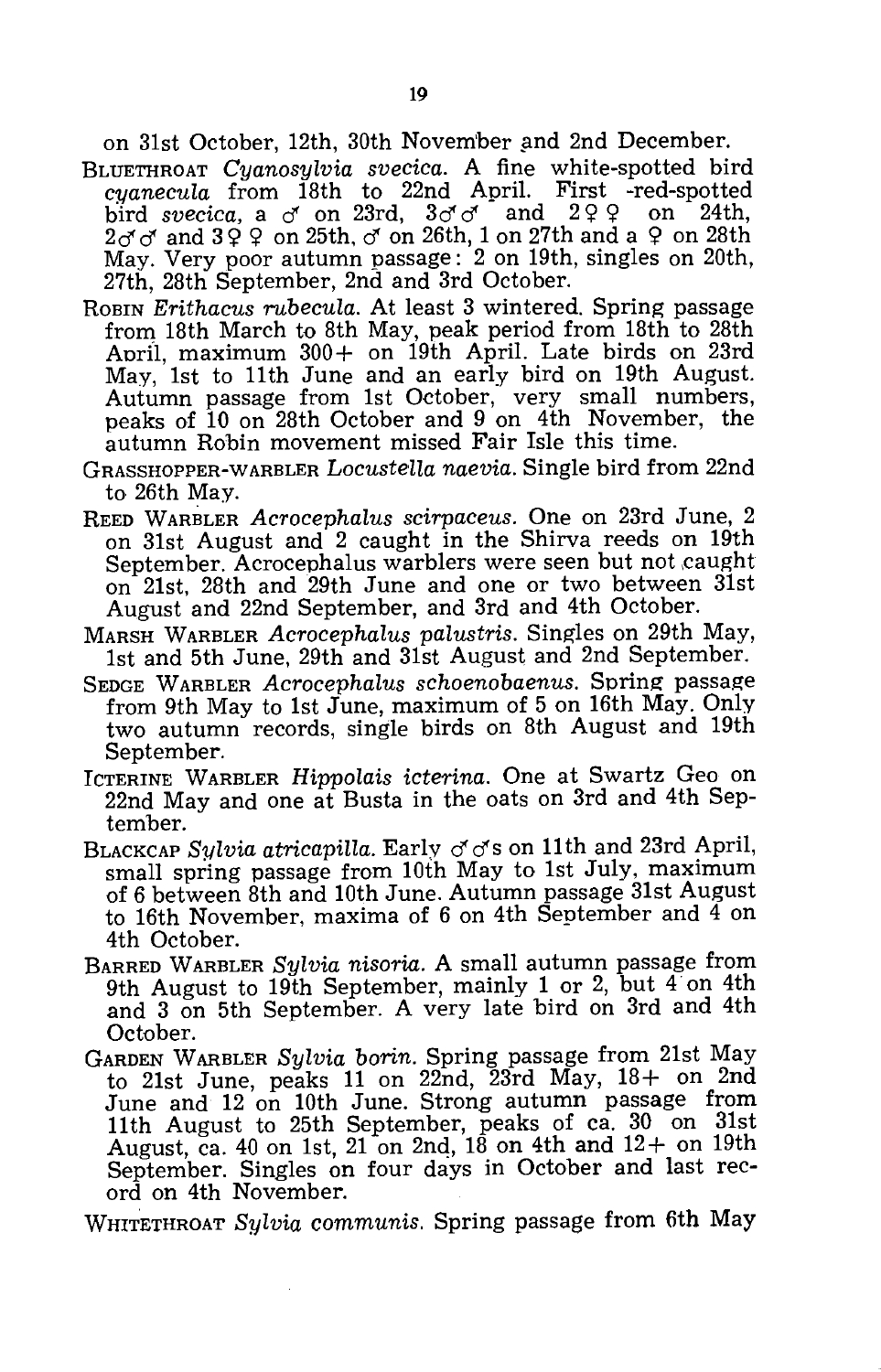to 15th June, peaks of  $10+$  on 21st, 16 on 23rd, 12 on 27th May and  $8+$  on 3rd June. Autumn passage from 16th August to 23rd September, maxima of 4 on 1st and 3rd September, and a late bird on 2nd October.

- LESSER WHITETHROAT *Sylvia curruca.* Spring passage from 8th May to 13th June, singles in May, except 2 on 9th; maximum 8 on 2nd June. Autumn passage, singles on 8th, and 23rd August, 5th, 17th, 18th September, but 3 on 19th September, 1 to 2 from 3rd to 7th October.
- WILLOW WARBLER *Phylloscopus trochilus.* An early migrant on 23rd April, but main passage from 9th May to 13th June; peaks of ca. 40 on 22nd, ca. 30 on 23rd, ca. 20 on 26th May and ca. 12 on 8th June. Birds of the northern race on 21st June and 1st July. Main autumn passage from 9th August to 26th September, except an early migrant on 29th July and a late one on 7th October. Peaks of  $50+$  on 18th,  $60+$ on 22nd, ca. 50 on 31st August, 60+ on 1st/2nd, ca. 50 on 3rd, ca. 40 on 4th and  $25+$  on 19th September.
- CHIFFCHAFF *Phylloscopus collybita.* Small spring passage from 2nd April to 17th June, peaks of  $5+$  on 18th,  $4+$  on 19th and 7+ on 20th April. Autumn passage from 19th September to 8th October, majority from 3rd to 8th October, with maximum of 5 on 7th October. Late migrants on 31st October and 2nd November, and a bird of the northern race from 27th October to 2nd November.
- WOOD WARBLER *Ph'ljlloscopus sibilatrix.* Singles on 16th, 27th May, 5th and 6th June. Strong autumn passage for Fair Isle from 13th August to 14th September, mainly singles, but 3 on 3 dates in August and a maximum of  $4+$  on 22nd August.
- YELLOW-BROWED WARBLER *Phylloscopus inornatus.* Singles on 1st. 2nd and 7th October.
- GOLDCREST *Regulus requlus.* Small numbers in spring, maximum of 6+ on 20th March, one or two on four days to end of month. one or two on five days in April, singles on 3rd and 8th May. Sparse autumn passage from 29th August to 15th November, recorded on less than half the days; peaks of 21 on 3rd, 12 on 4th, 7 on 7th October and 15 on 4th November.
- SPOTTED FLYCATCHER *Muscicapa striata.* Spring passage from 21st May to 20th June, maxima of  $30+$  on  $2nd$  and 40 on 3rd June. Small autumn passage, singles on six days in September and 3 on 5th September.
- PIED FLYCATCHER *Muscicapa hypoleuca.* Small passage from 22nd May to 24th June. One on 22nd July. Autumn passage from 6th August to 22nd September, peaks of  $6+$  on 31st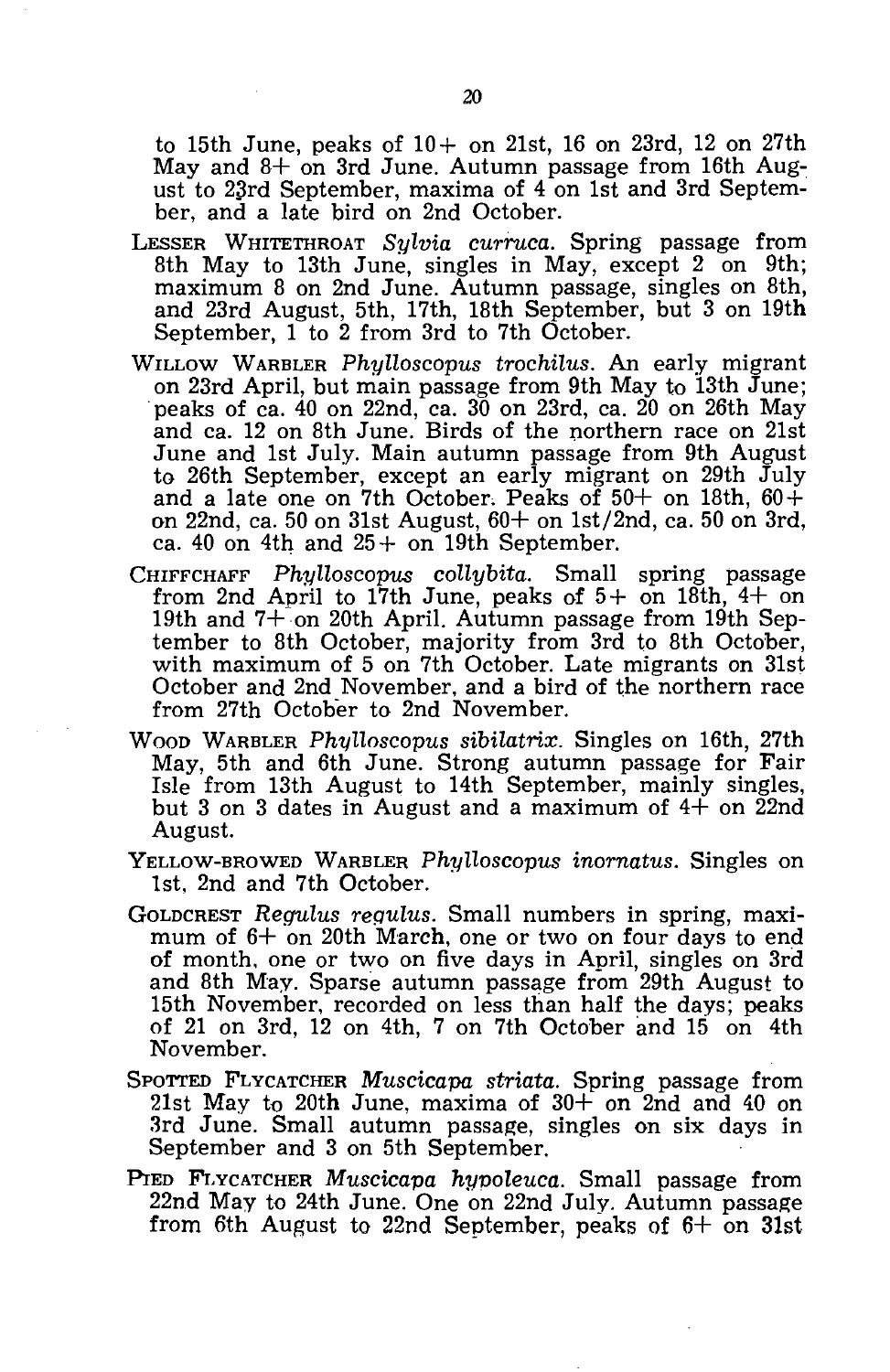August, 7 on 5th and 40 on 20th September. Late birds on 3rd, 4th (2) and 7th October.

- RED-BREASTED FLYCATCHER *Muscicapa parva.* A  $\varphi$  on 4th and 5th May was only the second spring record for Fair Isle, a <sup>~</sup>on 20th and 21st June. Autumn passage 2 on 19th, and singles on 20th, 22nd September and 3rd October.
- HEDGE SPARROW *PruneUa modularis.* Spring passage from 11th March to 27th May; peaks ca. 20 on 20th, ca. 30 on 30th March, ca. 25 on 2nd and ca. 20 on 18th April. Four birds referable to the British race on 17th March. Late birds on 3rd and 4th June. Small autumn passage of one or two between 1st and 15th November.
- MEADOW PIPIT *Anthus* pratensis. Spring arrival and passage from March 12th, main arrival from 8th April. A large decrease in the island's breeding population. Autumn migration from 22nd August to 26th November, some days of strong passage in September.
- RICHARD'S PIPIT *Anthus novaeseelandiae.* One at Dronga on 7th October, and one in the crofting area on 11th, 13th and 17th October.
- TAWNY PIPIT *Anthus campestris.* One on Meoness on 6th June.
- TREE PIPIT *Anthus trivialis.* Singles from 22nd to 30th April, but main passage from 10th May to 12th June, peaks of  $20+$ on 22nd and 15 on 26th May. Small autumn passage of one to two birds on 15 days between 17th August and 19th September.
- ROCK PIPIT *Anthus spinoletta.* Population steady and a good breeding season. Some days of migration in late August and mid-October.
- WHITE WAGTAIL *MotaciUa alba alba.* Singles on 12th/13th March and 1st to 3rd April, main passage 17th April to 31st May, peaks of 7 on 22nd April and 6 on 8th May. A pair nested at Furse and reared two young; the first successful breeding on Fair Isle since about 1944. Autumn migration from 14th August to 6th October, peaks of ca. 20 on 17th, ca. 40 on 29th, 32 on 31st August, ca. 45 on 1st, ca. 35 on 5th and ca. 30 on 9th September.
- PIED WAGTAIL *Motacilla alba yarrelli*. Spring migration from 17th March to 4th April, maximum of 3 on 31st March. A  $\sigma$  on 4th May.
- YELLOW WAGTAILS *Motacilla flava.* Blue-headed Wagtail *flava,*  $\sigma$  on 10th,  $\varphi$  on 25th May and a  $\varphi$  on 7th June. Grey-headed Wagtail *thunbergi* on 13th, 21st-23rd, 3  $\sigma$   $\sigma$  on 26th,  $\sigma$  on 27th June;  $\tilde{\varphi}$  on 6th and 10th June. Indeterminate birds, 2 on 26th May and singles on 5th and 6th June. In the autumn, 9 Blue-head *flava* from 1st to 13th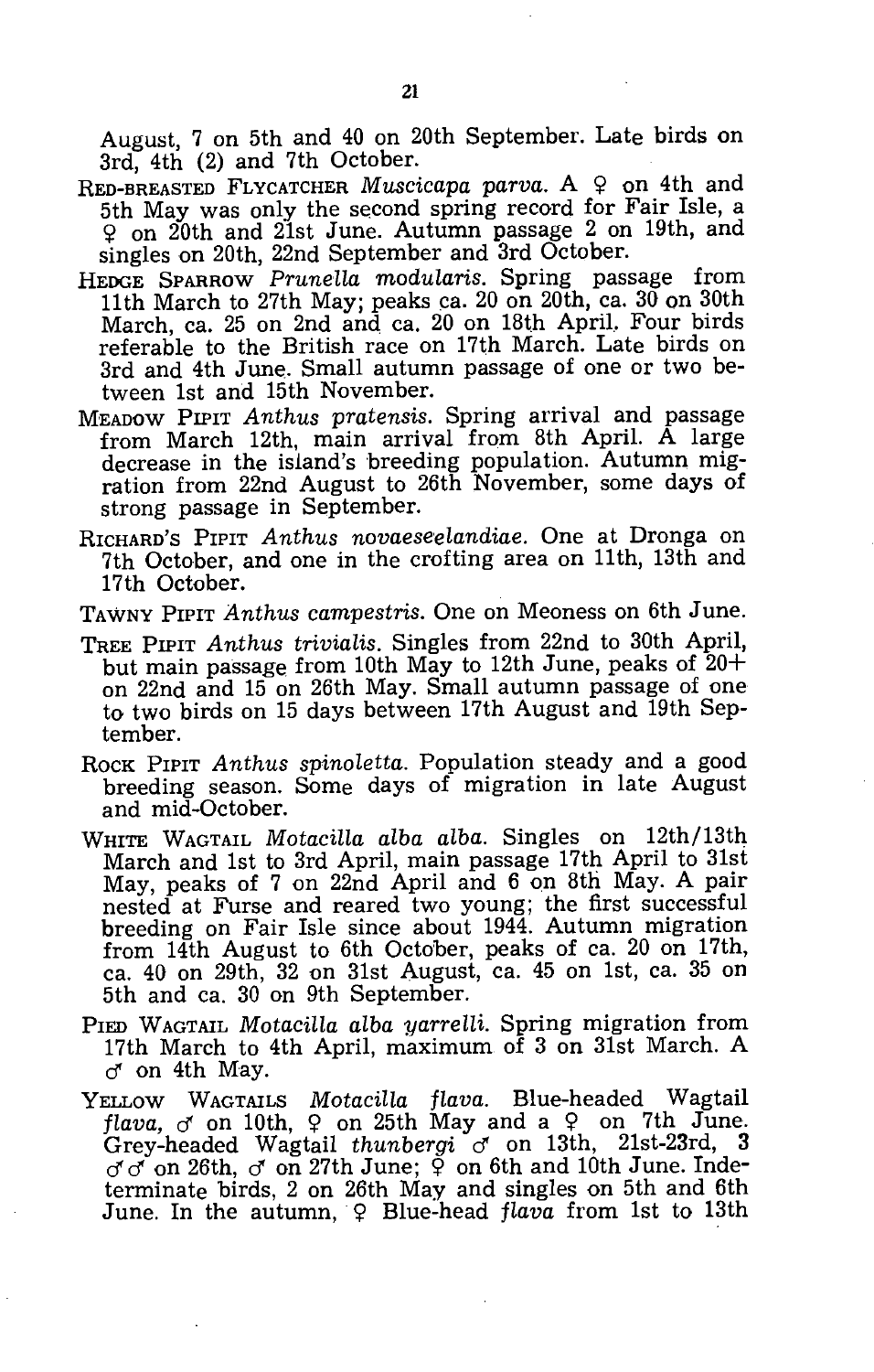September, and an indeterminate  $\varphi$  on 23rd and 24th September,

- WAXWING *Bombycilla garruLus.* A strong autumn passage from 28th October to 18th November, peaks of  $50+$  on 2nd and 25 on 4th November, many of them were in a weak condition.
- GREAT GREY SHRIKE *Lanius excubitor.* Singles on 19th April and 3rd to 7th May. Singles on 4th, 6th, 27th to 29th and 31st October. Strong movement from 1st to 7th November, maximum of 5 on the 4th. Singles on 9th and 28th November.
- WOODCHAT SHRIKE *Lanius senator.* A cf 2nd to 22nd June; trapped and ringed at the Bull's Park on 10th June.
- RED-BACKED SHRIKE *Lanius cristatus.* Spring passage from 25th May to 13th June. Maximum of  $2 \sigma \sigma$  and  $1 \sigma$  on 25th May. Autumn passage; single juveniles on 31st August and 10th September. Adult  $\sigma$  at Lower Leogh on 4th and 5th September and a  $\sigma$  at Pund on 6th October.
- STARLING *Sturnus vulgaris.* Strong spring movements on 16th, 18th and 20th March. A pale fawn juvenile was reared near Duttfield. Autumn passage from 14th October to 2nd November.
- HAWFINCH *Coccothraustes coccothraustes.* One on 12th April and another on 24th May.
- GREENFINCH *Chloris chloris*. Small spring passage from 8th April to 5th May, mainly singles but 3 on 18th April. Only autumn record, one on 1st November.
- SrSKIN *Carduelis spinus.* Singles on 10th, 21st April, 3rd, 5th and 8th June. 2 on 11th and 12th June. 4 on 8th September, and singles on 20th and 25th September.
- LINNET *Carduelis cannabina.* Spring passage from 16th March to 27th May, peaks of 6 on 20th March, 4 on 21st to 23rd April and 4 on 13th May.
- TWITE *Carduelis flavirostris.* First arrival on 7th March. Peaks of ca. 20 on 20th, ca. 45 on 27th and ca. 70 on 29th April. The breeding population continued to decline; one of the species most likely to be affected by toxic seed dressings. Rather few flocks in the autumn, largest flock only 80. Numbers decreasing in late October to about ten residents. Visible migration from Shetland noted on 9th, 16th and 23rd November.
- REPPOLL *Carduelis flammea.* Two wintered, until 2nd February. Singles on 31st March and 11th to 19th April. Small passage from 9th to 31st May, mainly Mealy Redpoll *flammea,* but single Greater Redpoll *rostrata* on 11th and 16th and Lesser Redpoll *cabaret* on 30th and 31st May. cf *cabaret* on 15th June and a  $\varphi$  on 9th July. Small autumn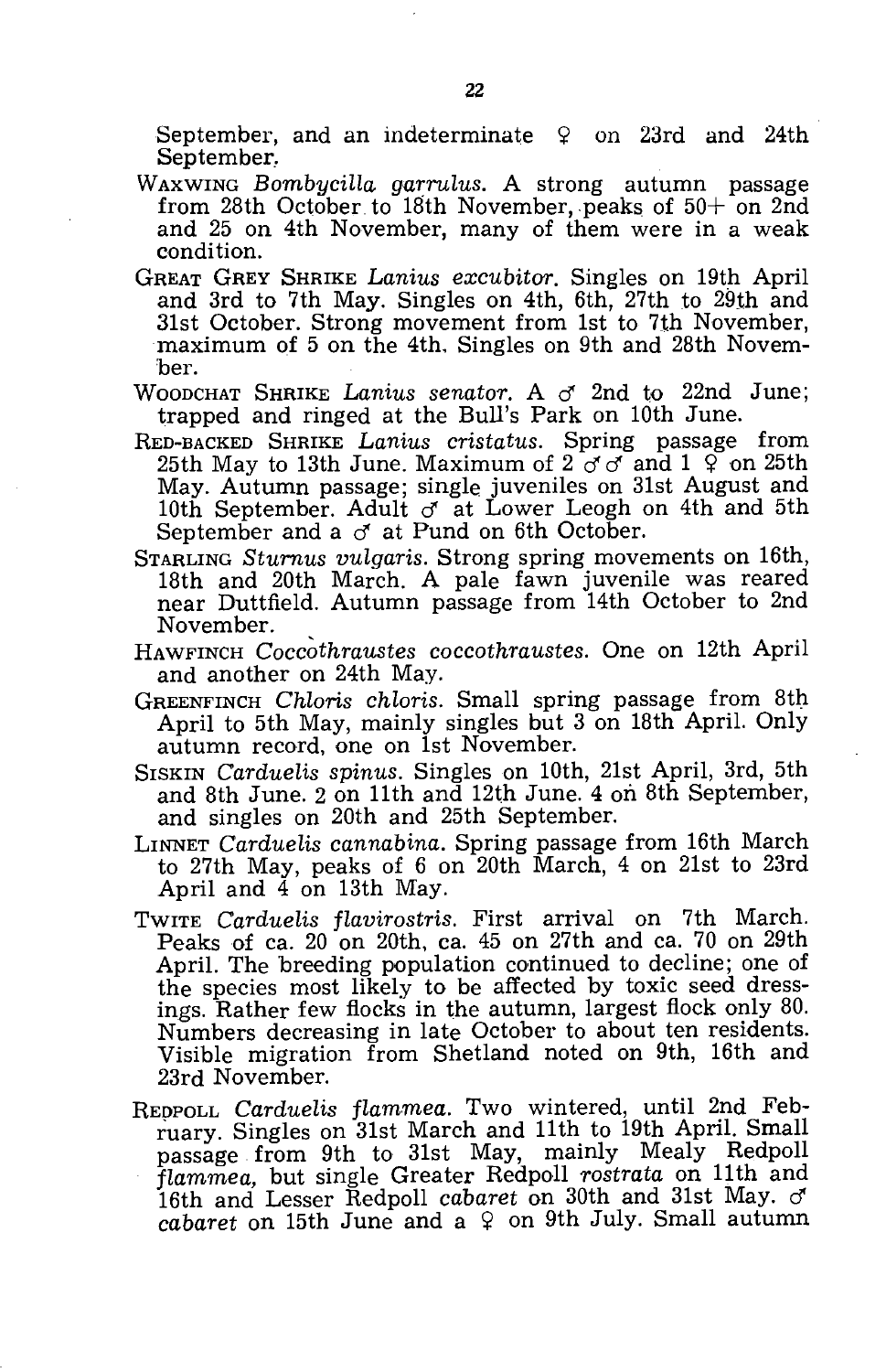passage of *rostrata* from 27th September to 21st October, maximum of 5 on 6th October. Single *flammea* from 6th to 10th November, but 3 on 9th November.

- BULLFINCH *Pyrrhula pyrrhula.* cf on 31st October and 1st November and another  $9$  from 17th to 20th November.
- SCARLET GROSBEAK *Carpodacus erythrinus*. A very poor autumn for this species, singles on 4th and 9th, and  $3+$  on the 8th September.
- CROSSBILL *Loxia curvirostra.* An early migrant on 23rd June. A few were present from the 11th July, but the only suggestion that a big irruption was to come was the passage of 34 to the south on the 13th. This species was to dominate the scene in August; a few came in on 2nd, and these built up to about 40 by 9th. Then on 11th and 12th at least 150 were on the isle, the largest fall since the 1956 irruption, and unexpected both because major invasions have rarely occurred in successive years, and because they have never before occurred so late in the summer. Their numbers decreased to about 20 by the 22nd, but increased again to over 70 on 23rd; and although there were no further obvious falls, some were always present until late September, and odd birds appeared until early November, providing the latest records ever made on Fair Isle. Of over 130 trapped, nearly all in mid-August, some 120 were adult birds, a situation which has no precedent in other invasions, at least since 1948.

PARROT CROSSBILL *Loxia pytyopsittacus.* Two on 20th March.

- CHAFFINCH. *Fringilla coelebs.* Spring passage from 12th March to 22nd May, peaks of ca. 45 on 23rd March and ca. 40 on 1st April. A  $\sigma$  throughout May, June and July, and still present on 28th August. Autumn passage from 10th October to 25th November, maximum 27 on 3rd November.
- BRAMBLING *Fringilla montifringilla.* One on 12th February. Spring passage from 30th March to 5th May; main movements 18th to 28th April, peaks of  $50+$  on 18th and ca. 40 on 23rd April. A  $9$  from 8th to 15th June. Autumn passage from 3rd October to 15th November, early birds on 10th and 20th September, peaks of 48 on 27th and 95 on 28th October.
- YELLOW HAMMER *Emberiza citrinella.* Small spring passage from 20th March to 18th May, mainly one to three, but 4 on 19th April. Small autumn passage from 23rd October to 16th November, peaks of 4 on 3rd and 9th November.
- CORN BUNTING *Emberiza calandra.* 3 on 11th and 12th April. Single from 13th to 16th November.
- YELLOW-BREASTED BUNTING *Emberiza aureola.* One at Gaila from 3rd to 5th September, and another (trapped) at Shirva from 13th to 16th September.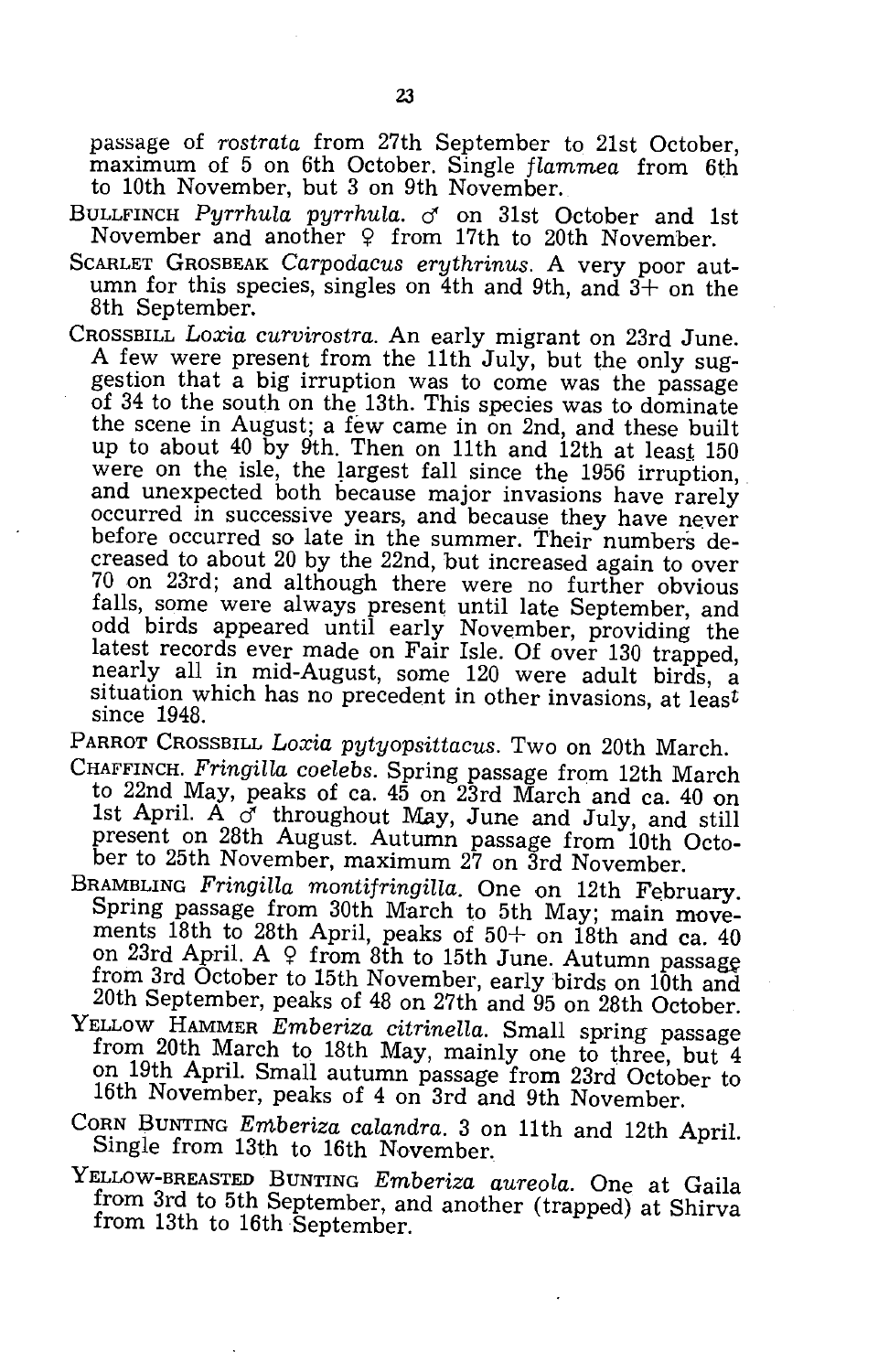- ORTOLAN BUNTING *Emberiza hortulana.* cf on 25th May and a ~ on 8th June. Singles on 18th, 26th August and 10th October.
- RUSTIC BUNTING *Emberiza rustica*. A 9 trapped in Vaadel on 12th and present until 19th June: this bird was later found in Greece (see ringing report). A  $\sigma$  at Taing on 24th and 26th October.
- LITTLE BUNTING *Emberiza pusilla.* Single at Lower Leogh from 2nd to 4th November.
- REED BUNTING *Emberiza schoeniclus.* Single from 15th to 19th March. Small spring passage from 20th March to 19th June, maxima  $6+$  on 25th April and 10 on 25th May. Autumn passage from 19th September to 13th November, one or two recorded on half of these dates.
- LAPLAND BUNTING *Calcarius lapponicus.* Single on 20th and 22nd March, 2 on 20th and a  $\sigma$  on 23rd/24th April, single on 6th and 8th May. Autumn passage from 9th September to 8th November, peaks of 8 on 10th and 17th September and 5 on 6th and 7th October.
- SNOW BUNTING *Plectrophenax nivalis.* 30-40 wintered. Small spring passage until 25th May. Peaks of ca. 100 on 11th February and 21st March. An unusual record of a  $9$  from 18th to 30th-July. Autumn passage from 8th September, peaks of ca. 120 on 7th, 230 on 29th October, 500 on 4th and 6th, 250 on 8th, 113 on 23rd November.
- HOUSE SPARROW *Passer domesticus.* Breeding population declining.
- TREE SPARROW *Passer montanus.* Six wintered. An arrival of 30+ on 21st May was most unusual. Two pairs nested in the Reevas. The autumn flock was steady at about 10 to 12 birds.

## *The Traps*

The traps were in good order this year and continued to be successful. The number of permanent Heligoland traps was reduced, because the old established Haa trap was dismantled to make way for an extension to the Haa house. It was a great loss to us, because it was our only permanent trap in the south of the isle. The, small Bluethroat trap above Hjon Park was also closed down.

The small plantation of spruce trees at the entrance to Vaadal continues to thrive; in fact they now provide such good cover for birds that many of the smaller passerines cannot be persuaded to leave the plantation and venture into the Vaadal trap. Mist nets were again used most successfully and an assortment of portable traps were also in use.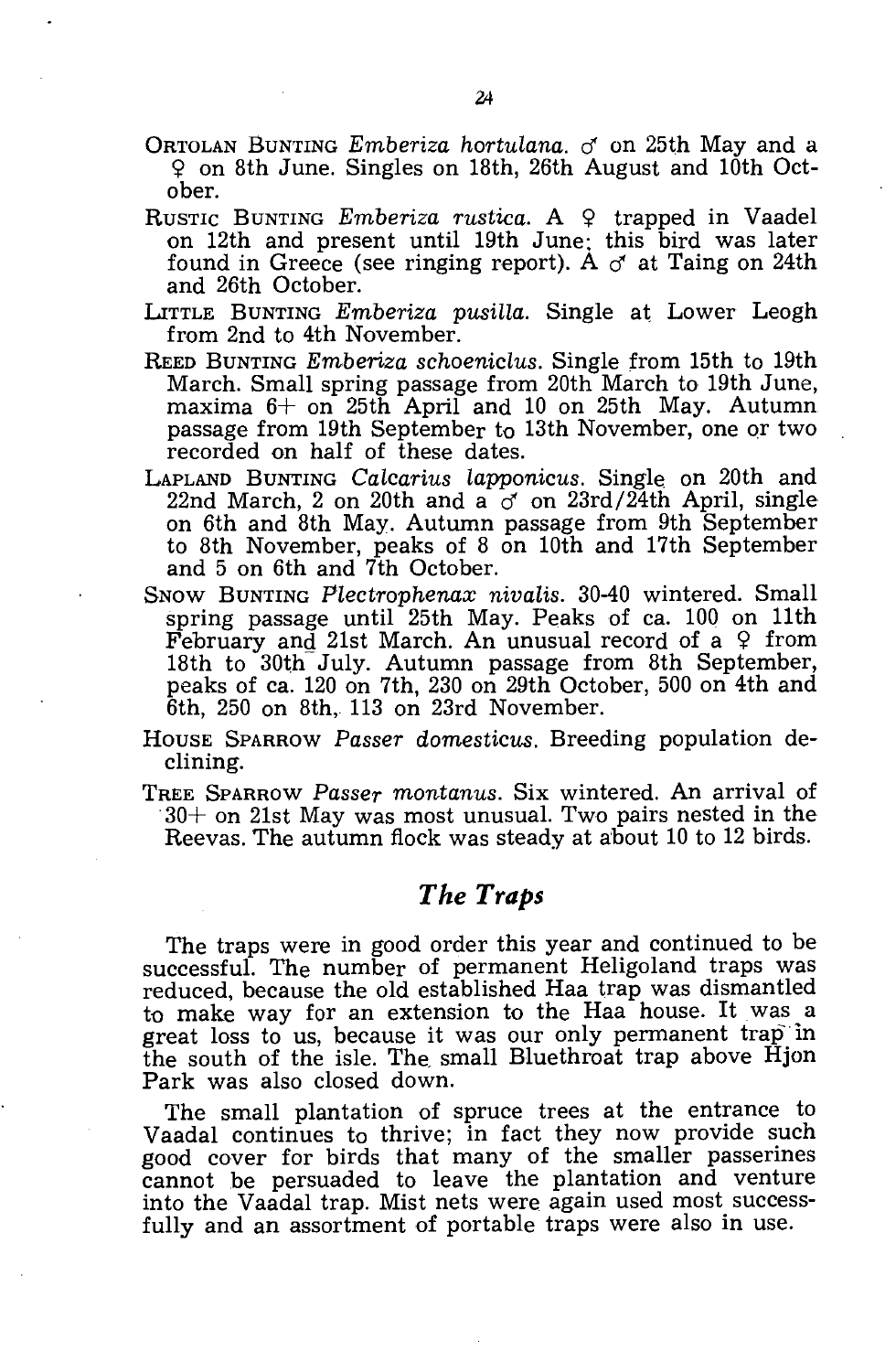The year's ringing totalled 5863 of 120 species, an increase of 109 birds over 1962, but a decrease of  $\bar{5}$  species. Sixty-six of the birds were ringed in Shetland, 25 ringed for us by Magnus Sinclair in Unst and the rest by Peter Davis when he visited Shetland in June.

The leading scores were Blackbird 879, Wheatear 612, Shag 536, Puffin 500, Starling 466, Meadow Pipit 300, Fulmar 240, Robin 239, Rock Pipit 220, and Redwing 193. Species ringed for the first time by the Observatory were Tufted Duck, Golden Plover (2 in Shetland), Pomarine Skua and Collared Dove. Other unusual birds ringed were Long-tailed Duck, Greylag, Wood Sandpiper (3), Ruff, Dipper, Marsh Warbler (5), Red-breasted Flycatcher (2), Waxwing (3), Great Grey Shrike (6), Woodchat, Crossbill (124), Parrot Crossbill, Yellowbreasted Bunting, Ortolan Bunting, Rustic Bunting and Little Bunting.

The annual and cumulative totals which were revised in 1962, have been brought up to date in Table 1.

|                        | Year         |       | No. of Birds No. of Species                                                                                                                                                                  |  |
|------------------------|--------------|-------|----------------------------------------------------------------------------------------------------------------------------------------------------------------------------------------------|--|
|                        | 1948         | 288   | 38                                                                                                                                                                                           |  |
|                        | 1949         | 1505  | 63                                                                                                                                                                                           |  |
|                        | 1950         | 2394  | 74                                                                                                                                                                                           |  |
|                        | 1951         | 2234  | 77                                                                                                                                                                                           |  |
|                        | 1952         | 1932  | 74                                                                                                                                                                                           |  |
|                        | 1953         | 2550  | 80                                                                                                                                                                                           |  |
|                        | 1954         | 2317  | 75                                                                                                                                                                                           |  |
|                        | 1955         | 2457  | 82                                                                                                                                                                                           |  |
|                        | 1956         | 3290  | 81                                                                                                                                                                                           |  |
|                        | 1957         | 2924  | 87                                                                                                                                                                                           |  |
|                        | 1958         | 4572  | 101                                                                                                                                                                                          |  |
|                        | 1959         | 4761  | 116                                                                                                                                                                                          |  |
|                        | 1960         | 5110  | 112                                                                                                                                                                                          |  |
|                        | 1961         | 5656  | 111                                                                                                                                                                                          |  |
|                        | 1962         | 5754  | 125                                                                                                                                                                                          |  |
|                        | 1963         | 5863  | 120                                                                                                                                                                                          |  |
|                        | Grand Total. | 53607 | 190                                                                                                                                                                                          |  |
| locality in Shetland). |              |       | Table 2 gives the ringing totals for the individual species,<br>together with the number of recoveries of each species away<br>from Fair Isle (or, in a few instances away from the ringing- |  |
|                        |              |       |                                                                                                                                                                                              |  |

#### TABLE I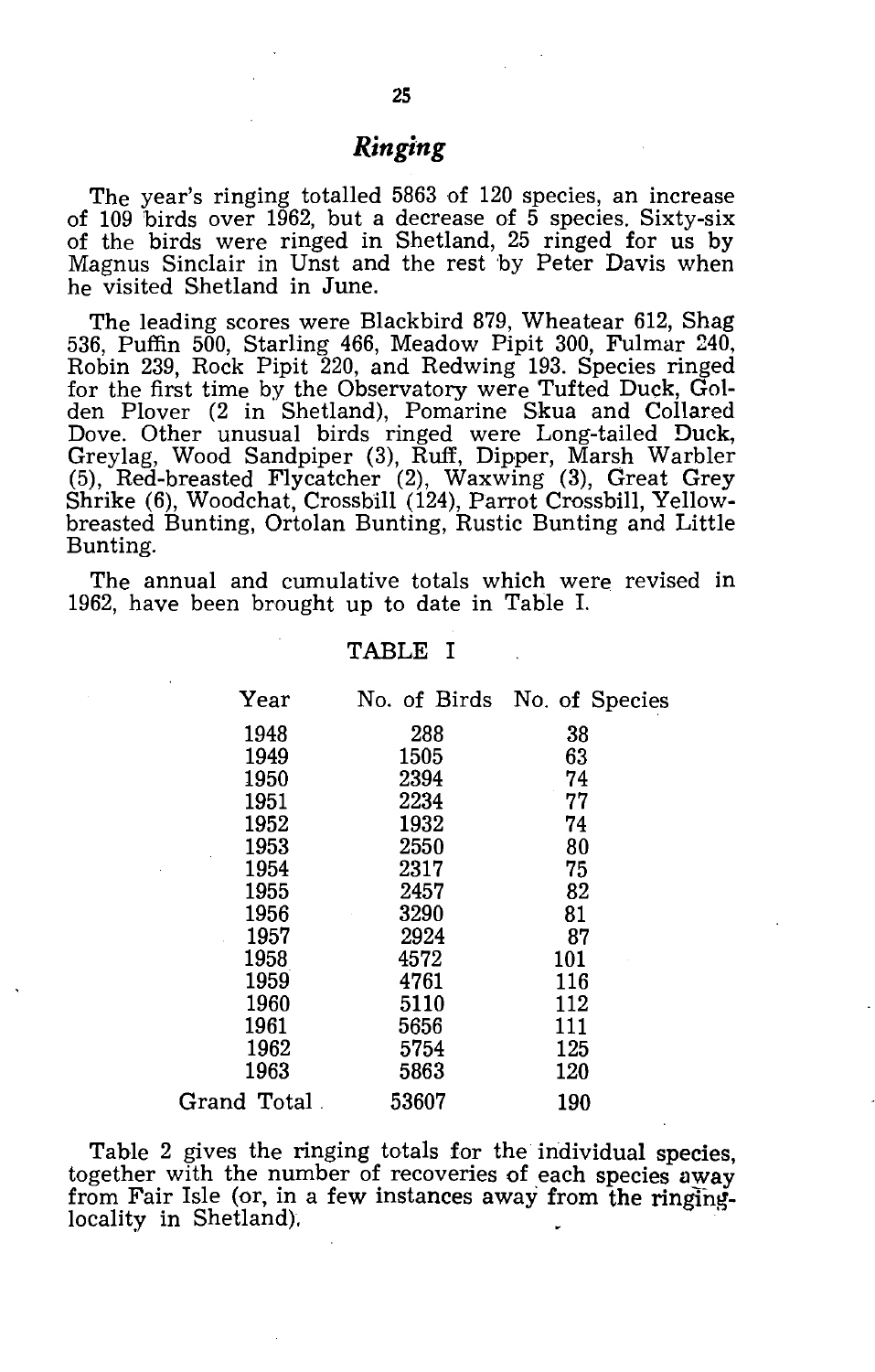| TABLE |  |
|-------|--|
|-------|--|

|                            | Numbers Ringed |                  |                         | <b>Numbers Recovered</b> |              |                |  |
|----------------------------|----------------|------------------|-------------------------|--------------------------|--------------|----------------|--|
|                            | 1948-62        | 1963             |                         | Total 1948-62            | 1963         | Total          |  |
| Slavonian Grebe            | $\mathbf 1$    |                  | 1                       |                          |              |                |  |
| Little Grebe               | 1              |                  | 1                       |                          |              |                |  |
| Storm Petrel               | 60             | 10               | 70                      |                          | 1            | 1              |  |
| Fulmar                     | 1177           | 240              | 1417                    | 7                        |              | 7              |  |
| Gannet                     | 8              | 1                | 9                       |                          |              |                |  |
| Cormorant                  | 3              | 1                | 4                       |                          |              |                |  |
| Shag                       | 2467           | 536              | 3003                    | 77                       | 8            | 85             |  |
| Heron                      | 5              | 2                | 7                       |                          |              |                |  |
| Mallard                    | $\overline{2}$ | $\mathbf{1}$     | 3                       |                          |              |                |  |
| Teal                       | 6              | $\mathbf{1}$     | 7                       | $\mathbf{1}$             |              | 1              |  |
| Wigeon                     | 3              | $\overline{2}$   | 5                       |                          |              |                |  |
| Scaup                      | $\mathbf{1}$   |                  | $\mathbf{1}$            |                          |              |                |  |
| Tufted Duck                |                | 1                | $\mathbf{1}$            |                          |              |                |  |
| Goldeneye                  | $\overline{2}$ |                  | $\overline{2}$          |                          |              |                |  |
| Long-tailed Duck           | $\mathbf{1}$   | $\mathbf{1}$     | $\overline{2}$          |                          |              |                |  |
| Velvet Scoter              | 1              |                  | $\mathbf{1}$            |                          |              |                |  |
| Eider                      | 21             | $\overline{2}$   | 23                      |                          |              |                |  |
| Red-br. Merganser          | 1              |                  | 1                       |                          |              |                |  |
| Greylag Goose              | 1              | 1                | $\overline{2}$          |                          |              |                |  |
| <b>White-fronted Goose</b> | 1              |                  | $\mathbf{1}$            |                          |              |                |  |
| Whooper                    | 3              | 3                | 6                       |                          |              |                |  |
| Sparrowhawk                | - 44           | $\overline{2}$   | 46                      | 8                        |              | 8              |  |
| Peregrine                  | 3              |                  | 3                       |                          |              |                |  |
| Merlin                     | 88             | 8                | 96                      | 9                        | $\mathbf{1}$ | 10             |  |
| Kestrel                    | 15             |                  | 15                      | 3                        |              | 3              |  |
| Red-footed Falcon          | 1              |                  | 1                       |                          |              |                |  |
| Water Rail                 | 104            | 3                | 107                     | $\mathbf{2}$             |              | 2              |  |
| <b>Spotted Crake</b>       | $\overline{2}$ |                  | $\overline{2}$          |                          |              |                |  |
| Corncrake                  | 18             | 3                | 21                      | $\overline{2}$           |              | $\overline{2}$ |  |
| Moorhen                    | 23             | 3                | 26                      |                          |              |                |  |
| Coot                       | 3              | $\mathbf{1}$     | 4                       |                          |              |                |  |
| Oystercatcher              | 366            | 37               | 403                     | 14                       | 2            | 16             |  |
| Lapwing                    | 188            | 15               | 203                     | 1                        | 1            | 2              |  |
| Ringed Plover              | 131            | 18               | 149                     | $\mathbf 1$              |              | 1              |  |
| Golden Plover              |                | $\overline{2}$   | $\overline{2}$          |                          |              |                |  |
| Turnstone                  | 13             | 6                | 19                      |                          |              |                |  |
| Snipe                      | 65             | 10               | 75                      | 1                        | $\mathbf{1}$ | 2              |  |
| Jack Snipe                 | 14             | $\mathbf{1}$     | 15                      |                          |              |                |  |
| Woodcock                   | 80             | 3                | 83                      | 2                        | 1            | 3              |  |
| Curlew                     | 7              | $\mathbf{1}$     | 8                       |                          |              |                |  |
| Whimbrel                   | 4              | $\overline{2}$   | 6                       |                          |              |                |  |
| Bar-tailed Godwit          | 4              |                  | $\overline{\mathbf{4}}$ | 1                        |              | 1              |  |
| Green Sandpiper            | 8              | $\boldsymbol{2}$ | 10                      |                          |              |                |  |
| Wood Sandpiper             | 1              | 3                | 4                       |                          |              |                |  |
| Common Sandpiper           | 13             |                  | 13                      |                          |              |                |  |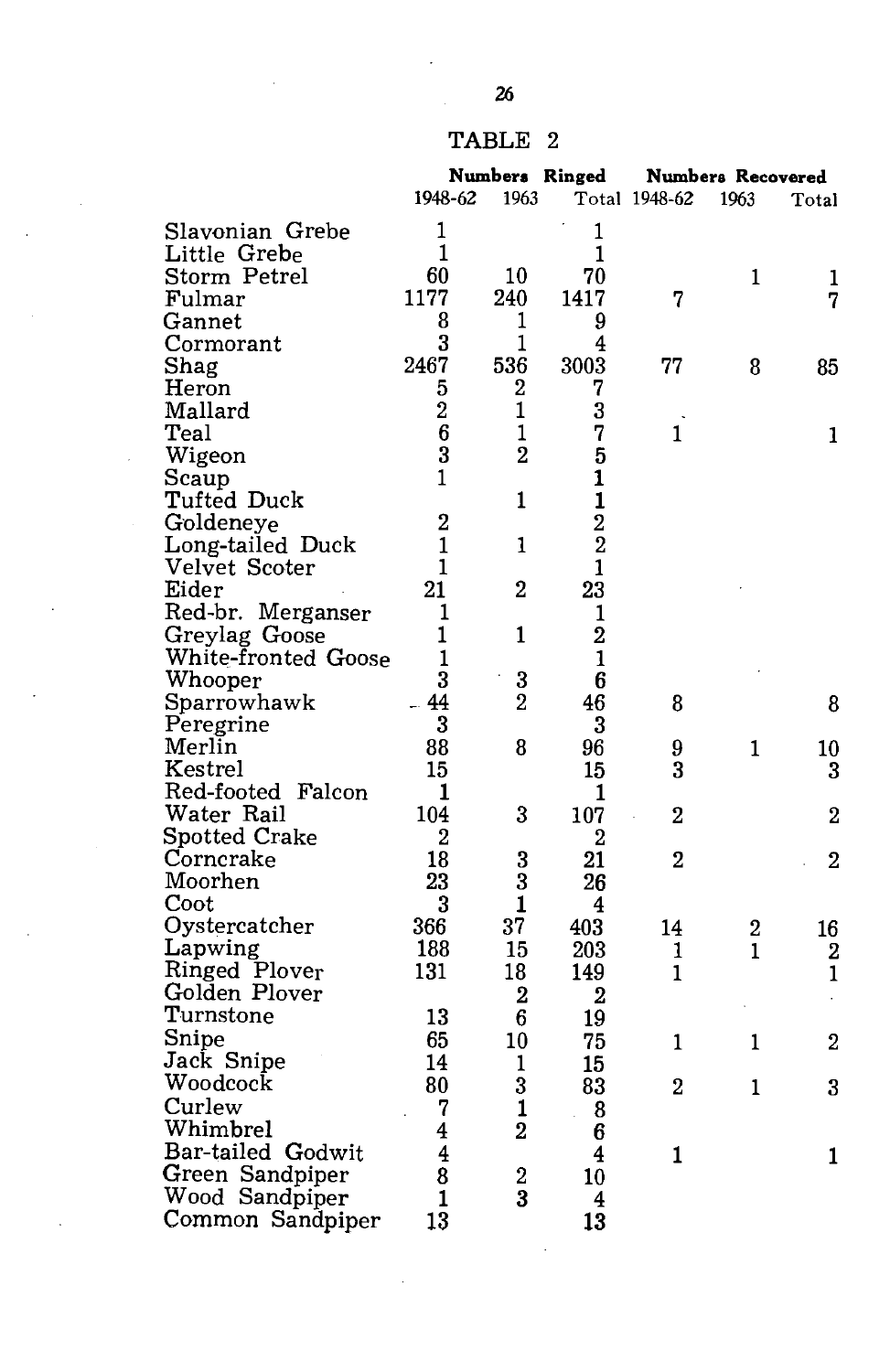| Redshank                 | 34             | 5              | 39                      |                | 1              | 1              |
|--------------------------|----------------|----------------|-------------------------|----------------|----------------|----------------|
| Spotted Shank            | 1              |                | 1                       |                |                |                |
| Greenshank               | 3              |                | $\overline{\mathbf{3}}$ |                |                |                |
| Knot                     | 22             | 1              | 23                      |                |                |                |
| Purple Sandpiper         | 42             | 5              | 47                      |                |                |                |
| Little Stint             | 8              |                | 8                       |                |                |                |
| Western Sandpiper        | 1              |                | $\mathbf{1}$            |                |                |                |
| Am. Pectoral Sandpiper 2 |                |                | $\overline{2}$          |                |                |                |
| Dunlin                   | 100            | 11             | 111                     | $\overline{2}$ |                | $\bf{2}$       |
| Sanderling               | 38             | 1              | 39                      |                |                |                |
| Ruff                     | 3              | 1              | $\cdot$ 4               | 1              |                | 1              |
| Red-necked Phalarope     | $\overline{2}$ |                | 2                       |                |                |                |
| Arctic Skua              | 1016           | 47             | 1063                    | 17             | 1              | 18             |
| Bonxie                   | 294            | 28             | 322                     | 3              |                | 3              |
|                          |                | 1              | 1                       |                |                |                |
| Pomarine Skua            | 181            | 8              | 189                     | 7              | 3 <sup>1</sup> | 10             |
| Great Blackback          | 173            | 62             | 235                     | 3              |                | 3              |
| Lesser Blackback         |                | 75             | 330                     | 6              | $\overline{2}$ | 8              |
| Herring Gull             | 255            | 29             | 38                      |                |                |                |
| Common Gull              | 9              |                |                         | 1              |                | 1              |
| Glaucous Gull            | 5              | 1              | 5                       | 1              | $\mathbf{1}$   | $\overline{2}$ |
| Black-headed Gull        | 33             |                | 34                      |                |                |                |
| Kittiwake                | 56             | 13             | 69                      |                |                |                |
| Common Tern              | 4              | 7              | 11                      |                |                |                |
| Arctic Tern              | 95             |                | 95                      |                |                |                |
| Razorbill                | 208            | 86'            | 294                     | 13             | $\overline{2}$ | 15             |
| Little Auk               | 4              |                | 4                       |                |                |                |
| Guillemot                | 191            | 40             | 231                     | 8              | 1              | 9              |
| Black Guillemot          | 171            | 52             | 223                     | $\overline{2}$ |                | $\overline{2}$ |
| Puffin                   | 2875           | 500            | 3375                    | $\overline{4}$ |                | 4              |
| Wood Pigeon              | 10             | 2              | 12                      |                |                |                |
| Turtle Dove              | 12             |                | 12                      |                |                |                |
| Collared Dove            |                | 1              | 1                       |                |                |                |
| Cuckoo                   | 24             | $\overline{2}$ | 26                      | 1              |                | ı              |
| Long-eared Owl           | 23             | 7              | 30                      | 1              |                | 1              |
| Short-eared Owl          | 1              |                | 1                       |                |                |                |
| Swift                    | 5              |                | 5                       |                | 1              | 1              |
| Great Spotted            |                |                |                         |                |                |                |
| Woodpecker               | 7              |                | 7                       |                |                |                |
| Wryneck                  | 30             | 3              | 33                      |                |                |                |
| Lark<br>Short-toed       | 1              |                | 1                       |                |                |                |
| Woodlark                 | $\mathbf{1}$   |                | 1                       |                |                |                |
| Skylark                  | 286            | 19             | 305                     | 1              | 1              | 2              |
| Swallow                  | 64             | 7              | 71                      | 1              |                | 1              |
| House Martin             | $18^{\circ}$   | $\overline{2}$ | 20                      |                |                |                |
| Raven                    | 1              |                | 1                       |                |                |                |
| Hooded Crow              | 7              | 1              | 8                       |                |                |                |
| Rook                     | 3              | $\mathbf{1}$   | 4                       |                |                |                |
| Tit<br>Great             | $\mathbf{1}$   |                | $\mathbf{1}$            |                |                |                |
| Blue Tit                 | $\overline{2}$ |                | $\overline{2}$          |                |                |                |
|                          |                |                |                         |                |                |                |

27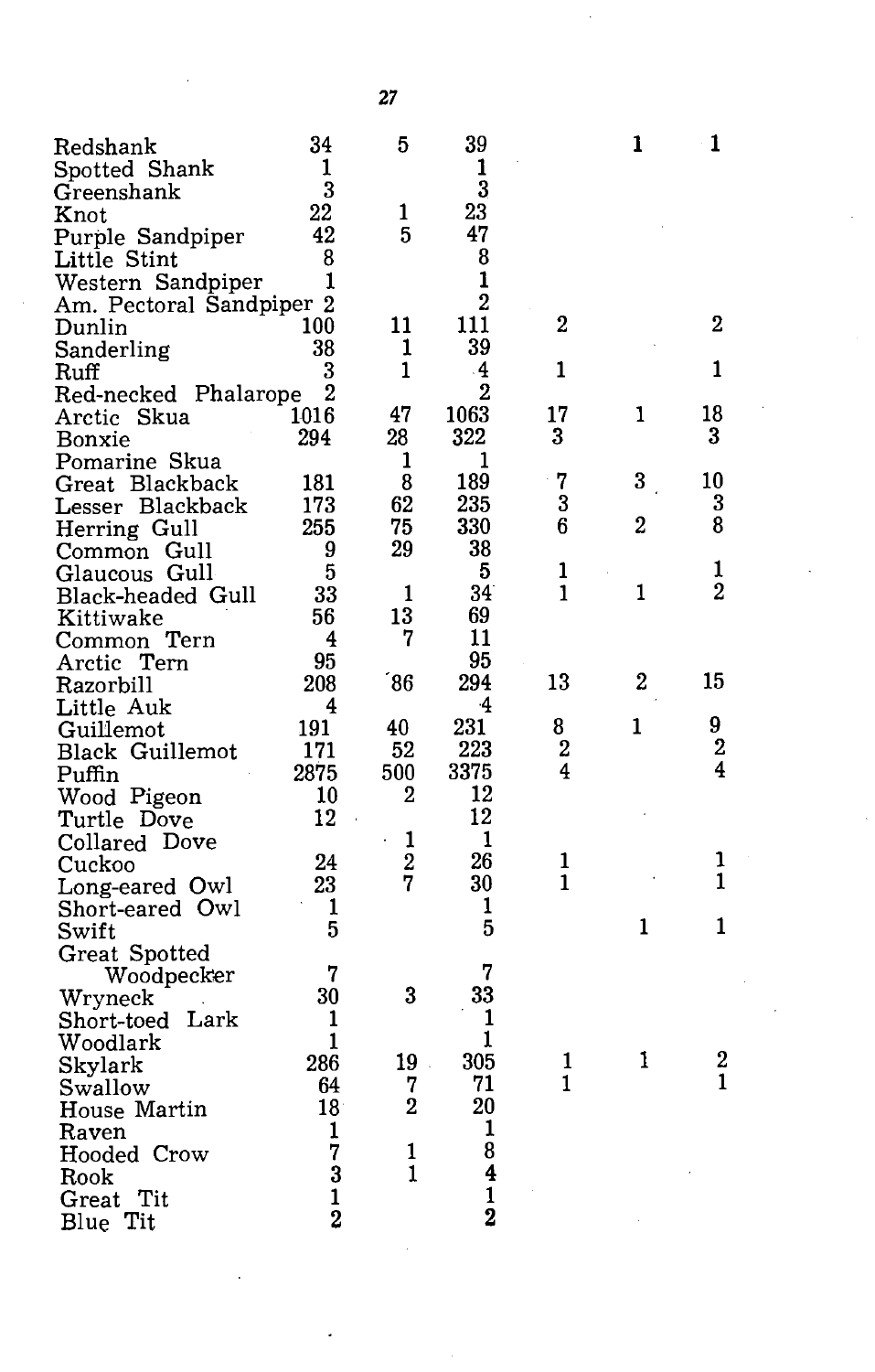| Treecreeper       |                         | 1              |                         | 1              |                |                  |                  |  |
|-------------------|-------------------------|----------------|-------------------------|----------------|----------------|------------------|------------------|--|
| Wren              |                         | 303            | 15                      | 318            |                |                  |                  |  |
| Dipper            |                         | 3              | 1                       | 4              |                |                  |                  |  |
| Mistle Thrush     |                         | 7              | 1                       | 8              |                |                  |                  |  |
| Fieldfare         |                         | 127            | 25                      | 152            |                |                  |                  |  |
| Song Thrush       |                         | 416            | 41                      | 457            | 10             | 3                | 13               |  |
| Redwing           |                         | 2064           | 193                     | 2257           | 18             | $\overline{2}$   | $20\,$           |  |
| Dusky Thrush      |                         | 1              |                         | 1              |                |                  |                  |  |
|                   | Black-throated Thrush 1 |                |                         | 1              |                |                  |                  |  |
| Ring Ouzel        |                         | 51             | 7                       | 58             | 1              |                  | 1                |  |
| Blackbird         |                         | 6627           | 879                     | 7506           | 117            | 20               | 137              |  |
|                   | Grey-cheeked Thrush     | 2              |                         | 2              |                |                  |                  |  |
| Wheatear          |                         | 6758           | 612                     | 7370           | 33             | $\boldsymbol{2}$ | 35               |  |
| ${\rm Stonechat}$ |                         | 12             |                         | 12             |                |                  |                  |  |
| Whinchat          |                         | 175            | 30                      | 205            | 1              |                  | 1                |  |
| Redstart          |                         | 518            | 29                      | 547            |                |                  |                  |  |
|                   | Black Redstart          | 24             | $\bf{3}$                | 27             |                |                  |                  |  |
| Nightingale       |                         | 1              |                         | 1              |                |                  |                  |  |
|                   | Thrush Nightingale      | $\overline{2}$ |                         | $\overline{2}$ |                |                  |                  |  |
| Bluethroat        |                         | 72             | $\overline{\mathbf{5}}$ | 77             | 1              |                  | 1                |  |
| Robin             |                         | 1500           | 239                     | 1739           | 9              | 1                | 10               |  |
|                   | Grasshopper Warbler     | 12             | 1                       | 13             |                |                  |                  |  |
|                   | Lanceolated Warbler     | 3              |                         | 3              |                |                  |                  |  |
|                   | Pallas's Grasshopper    |                |                         |                |                |                  |                  |  |
|                   | Warbler                 | 1              |                         | 1              |                |                  |                  |  |
| River Warbler     |                         | 1              |                         | 1              |                |                  |                  |  |
| Reed Warbler      |                         | 25             | 5                       | 30             |                |                  |                  |  |
|                   | Marsh Warbler           | 10             | 5                       | 15             |                |                  |                  |  |
|                   | Paddyfield Warbler      | 1              |                         | 1              |                |                  |                  |  |
|                   | Thick-billed Warbler    | 1              |                         | 1              |                |                  |                  |  |
| Sedge Warbler     |                         | 99             | 8                       | 107            |                |                  |                  |  |
|                   | Aquatic Warbler         | 4              |                         | 4              |                |                  |                  |  |
|                   | Melodious Warbler       | 1              |                         | 1              |                |                  |                  |  |
|                   | Icterine Warbler        | 18             |                         | 18             |                |                  |                  |  |
|                   | Booted Warbler          | 1              |                         | 1              |                |                  |                  |  |
| Blackcap          |                         | 337            | 45                      | 382            | $\overline{2}$ |                  | $\boldsymbol{2}$ |  |
|                   | Barred Warbler          | 77             | 7                       | 84             |                |                  |                  |  |
|                   | Garden Warbler          | 427            | 113                     | 540            |                |                  |                  |  |
| Whitethroat       |                         | 283            | 41                      | 324            |                |                  |                  |  |
|                   | Lesser Whitethroat      | 117            | 9                       | 126            |                |                  |                  |  |
|                   | Subalpine Warbler       | 4              |                         | 4              |                |                  |                  |  |
|                   | Willow Warbler          | 652            | 142                     | 794            |                |                  |                  |  |
|                   | Greenish Warbler        | 5              |                         | 5              |                |                  |                  |  |
| Chiffchaff        |                         | 112            | 16                      | 128            |                |                  |                  |  |
| Wood Warbler      |                         | 8              | 7                       | 15             |                |                  |                  |  |
|                   | Bonelli's Warbler       | 1              |                         | 1              |                |                  |                  |  |
| Arctic Warbler    |                         | 6              |                         | 6              |                |                  |                  |  |
| Yellow-browed     |                         |                |                         |                |                |                  |                  |  |
|                   | Warbler                 | 17             |                         | 17             |                |                  |                  |  |
|                   |                         |                |                         |                |                |                  |                  |  |
|                   |                         |                |                         |                |                |                  |                  |  |

 $\frac{1}{2}$ 

 $\mathbb{Z}^{\mathbb{Z}^2}$ 

 $\overline{a}$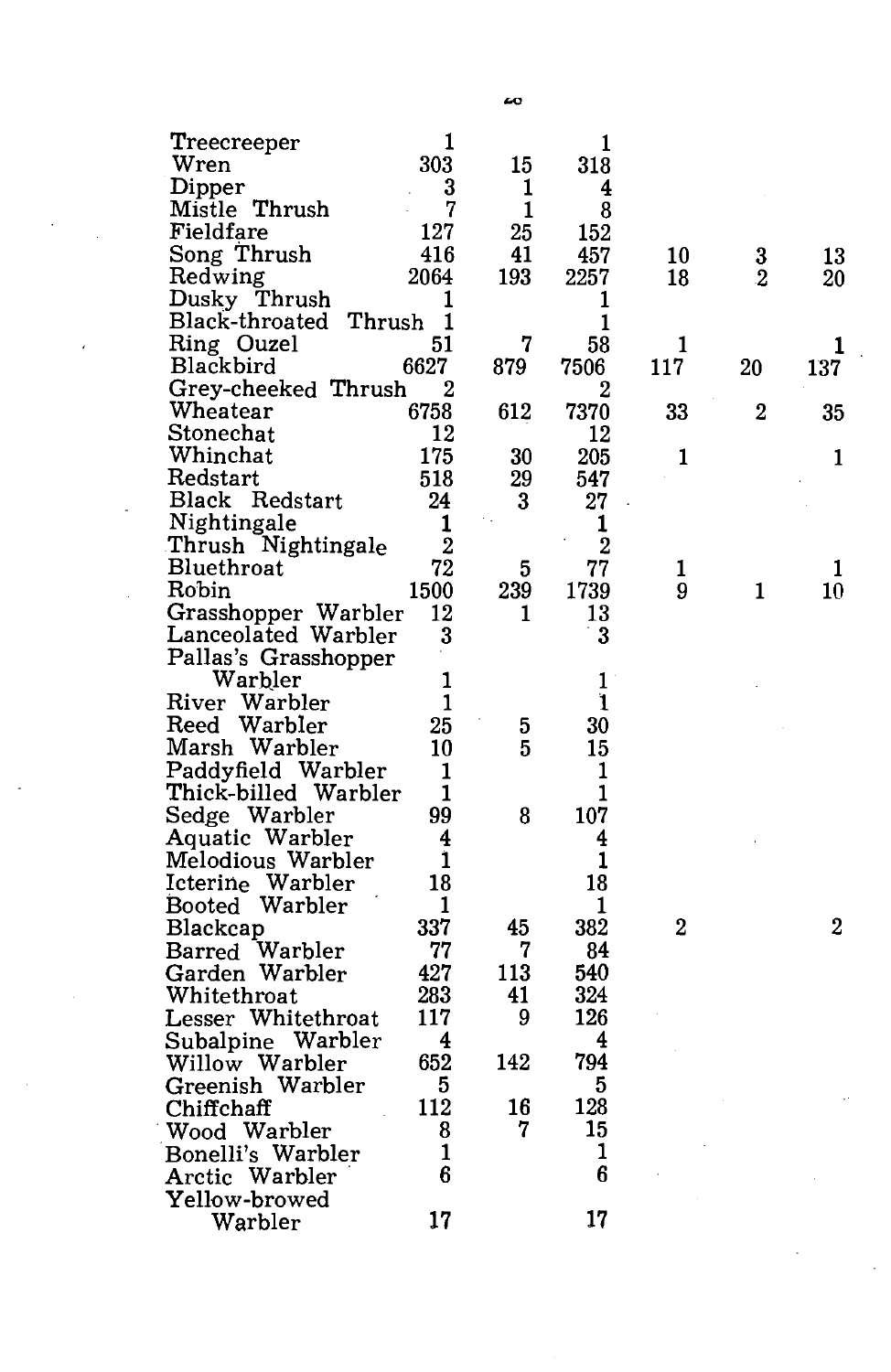| Dusky Warbler             | ı                   |                | 1                       |                |                |                  |
|---------------------------|---------------------|----------------|-------------------------|----------------|----------------|------------------|
| Goldcrest                 | 284                 | 27             | 311                     |                |                |                  |
| Spotted Flycatcher        | 121                 | 23             | 144                     | 1              |                | ı                |
| Pied Flycatcher           | 261                 | 20             | 281                     | 1              | 1              | $\overline{2}$   |
| Red-breasted              |                     |                |                         |                |                |                  |
| Flycatcher                | 25                  | $\overline{2}$ | 27                      |                |                |                  |
| Hedge Sparrow             | 266                 | 96             | 362                     | $\overline{2}$ | 1              | 3                |
| Meadow Pipit              | 3430                | 300            | 3730                    | 30             | $\overline{2}$ | 32               |
| Tree Pipit                | 147                 | 5              | 152                     |                |                |                  |
| Petchora Pipit            | $\mathbf{1}$        |                | 1                       |                |                |                  |
| Red-throated Pipit        | 1                   |                | 1                       |                |                |                  |
| Rock Pipit                | 2767                | 220            | 2987                    | 6              |                | 6                |
| Richard's Pipit           | 3                   |                | 3                       |                |                |                  |
| Tawny Pipit               | 1                   |                | 1                       |                |                |                  |
| Pied/White Wagtail        | 206                 | 25             | 231                     |                | 1              | 3                |
| Grey Wagtail              | 4                   |                | 4                       | $\frac{2}{1}$  |                | 1                |
| Yellow Wagtail ssp.       | 6                   |                | 6                       |                |                |                  |
| Yellow-headed Wagtail     | 3                   |                | 3                       |                |                |                  |
|                           | 4                   | 3              | 7                       |                |                |                  |
| Waxwing                   | 11                  | 6              | 17                      |                |                |                  |
| Great Grey Shrike         |                     |                |                         |                |                |                  |
| Lesser Grey Shrike        | 3<br>$\overline{2}$ | $\mathbf{1}$   | 3                       |                |                |                  |
| Woodchat Shrike           |                     |                | 3                       |                |                |                  |
| Red-backed Shrike         | 31                  | $\overline{2}$ | 33                      |                |                |                  |
| Starling                  | 4383                | 466            | 4849                    | 28             | 4              | 32               |
| Rose-coloured Starling    | ı                   |                | 1                       |                |                |                  |
| Greenfinch                | 8                   | $\overline{2}$ | 10                      |                |                |                  |
| Goldfinch                 | 1                   |                | 1                       |                |                |                  |
| Siskin                    | 96                  | 1              | 97                      |                |                |                  |
| Linnet                    | 7                   | $\overline{2}$ | 9                       |                |                |                  |
| Twite                     | 1606                | 55             | 1661                    | 2              |                | $\boldsymbol{2}$ |
| Redpoll                   | 91                  | 3              | 94                      |                |                |                  |
| Arctic Redpoll            | $\overline{2}$      |                | $2\cdot$                |                |                |                  |
| Bullfinch                 | 6                   |                | 6                       |                |                |                  |
| Scarlet Grosbeak          | 15                  |                | 15                      |                |                |                  |
| Crossbill                 | 131                 | 124            | 255                     | 1              |                | 1                |
| Parrot Crossbill          | 34                  | 1              | 35                      |                |                |                  |
| Chaffinch                 | 408                 | 28             | 436                     |                |                |                  |
| <b>Brambling</b>          | 193                 | 5              | 198                     |                |                |                  |
| Yellowhammer              | 12                  | 3              | 15                      |                |                |                  |
| Corn Bunting              | 1                   |                | 1                       |                |                |                  |
| Red-headed Bunting        | 3                   |                | 3                       |                |                |                  |
| Yellow-breasted Bunting 1 |                     | 1              | $\overline{\mathbf{c}}$ |                |                |                  |
| Ortolan                   | 4                   | 1              | 5                       |                |                |                  |
| <b>Rustic Bunting</b>     | $\overline{2}$      | $\mathbf{1}$   | 3                       |                | 1              | $\mathbf{1}$     |
| Little Bunting            | 7                   | $\mathbf{1}$   | 8                       |                |                |                  |
| Reed Bunting              | 58                  | 5              | 63                      | 1              |                | ı                |
| Lapland Bunting           | 25                  | 4              | 29                      |                |                |                  |
| Snow Bunting              | 145                 | 8              | 153                     | $\overline{2}$ |                | 2                |
| Song Sparrow              | 1                   |                | 1                       |                |                |                  |
|                           |                     |                |                         |                |                |                  |

29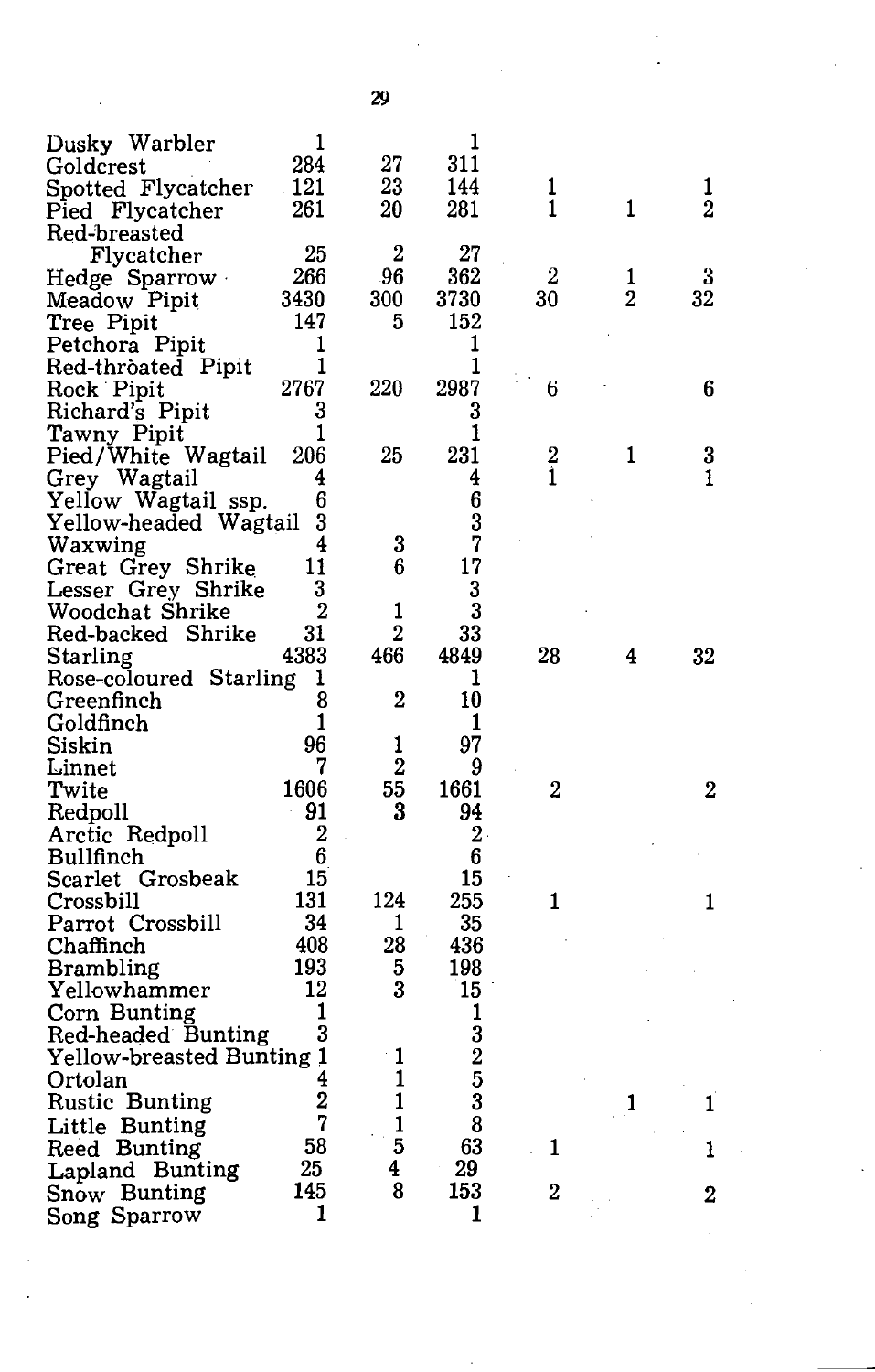| House Sparrow<br>Tree Sparrow | 746   | 749        |     |    |     |
|-------------------------------|-------|------------|-----|----|-----|
| <b>GRAND TOTAL</b>            | 47744 | 5863 53607 | 470 | 65 | 535 |

#### *Recoveries* **1963**

Recoveries of sixty-five birds ringed by the Observatory were reported during the year; eight birds ringed elsewhere were found at Fair Isle. The most exciting recovery was a Rustic Bunting ringed at Fair Isle on 12th June, 1963 and recovered at Kambos, Island of Chios in the Aegean Sea about the 15th October 1963.

Only eight Shags were reported; 7 ringed as chicks between 1960 and 1963 were recovered as follows, Shetland (5), Orkney (4), and Caithness (1). The eighth was ringed as a chick in June 1958 and recovered in August 1962 (reported in 1963) off Fecamp (Seine Maritime) France. A Merlin ringed in October 1962 was found dying at Deerness, Orkney on 2nd January 1963.

Two Oystercatcher chicks were reported; a 1956 chick controlled (recovered and released) at Gronant, Flintshire in November 1963 and the other controlled at Holbeach, Lincolnshire in September 1963, 460 miles south, two months after ringing date. A Lapwing chick ringed by Magnus Sinclair in Unst in June 1960 was recovered in February 1963 at Butlar, Spain. This is the second Unst Lapwing recovered in Spain. A Snipe ringed in August 1960 was shot near Bantry, Cork in January 1963. A WOQdcock ringed in November 1960 was recovered at Bullover, Sweden, in May 1963. A Redshank ringed on 14th August 1962 was found in Schleswig-Holstein, West Germany on 18th April 1963.

Only one Arctic Skua was reported, a 1959 chick caught off Portugal in November 1963. Two adult Great Black-backs ringed on Fair Isle in November 1960 and December 1961 respectively, were recovered in Norway in Spring and Summer 1963. A local Great Black-back chick ringed in July 1959 was found tangled in herring nets fifty miles south-east of Aberdeen in August, 1963. An adult Herring Gull, ringed on the same night as the December 1961 Great Black-back, was found in Nordland, Norway on 16th April 1963. One of this year's Herring Gull chicks was found dead near Sutton Bridge, Lincolnshire in October 1963. A Black-headed Gull chick ringed at Spiggie on 30th June 1955 was found dead on Shapinsay, Orkney on 9th January, 1963. Two Razorbills were reported; a 1961 chick was found oiled in Beadnell Bay, Northumberland in March 1963 and a 1962 chick was killed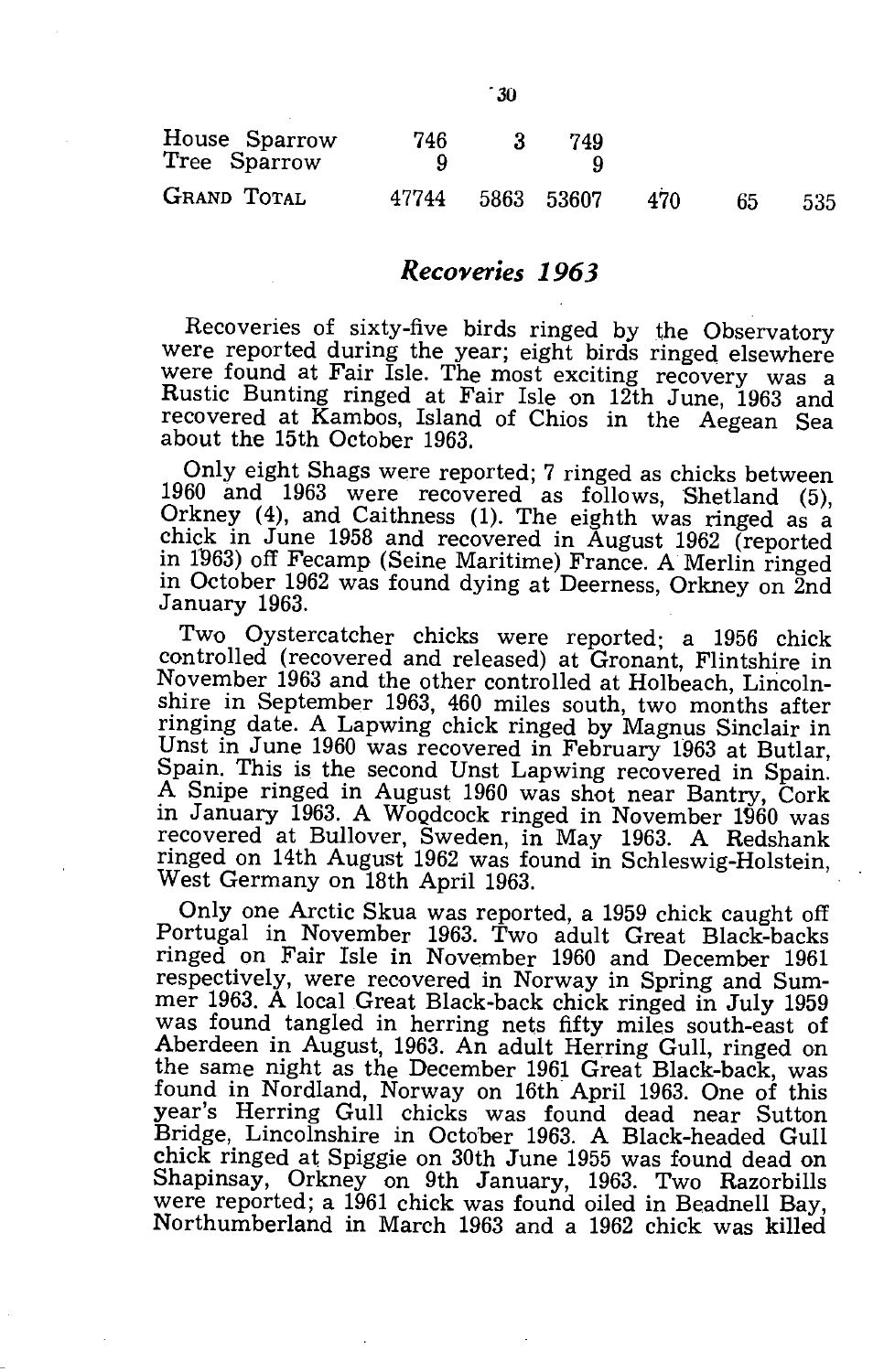off south-west Norway in November 1963. A 1962 Guillemot chick was found oiled at Sunderland, Durham in February 1963.

Four Swifts were mist netted at Fair Isle on 30th April 1962, one of these was found dead near Ostersund, Jamtland, Sweden in June 1962, but reported in 1963. A Skylark ringed in October 1956 was found six and a half years later near Boston, Lincolnshire. A Song Thrush ringed on 29th September 1960 was killed by a raptor in Spain on 20th February 1963. Another ringed in March 1962 was found dead in Cheshire in February 1963. An adult ringed on 24th March 1963 was found at Skaelskor, Denmark on 20th May; another example of a bird reaching Fair Isle in the spring and then returning south-east to its breeding area. A September 1961 Redwing was caught in January 1963 in the Landes district of France. Another ringed in October 1962 was found dead near Londonderry, Ireland in January 1963.

Twenty Blackbirds were reported. Eleven in Scandinavia, all between April and November, four in Ireland in January and February, one in Scotland in January and one in Wales in February. A Blackbird ringed in October 1960 was controlled at Heligoland in April 1963. One ringed in April 1958 was found dead on board a boat on 22nd March 1963, between Shetland and Faeroes. Another ringed on 11th November 1962 was killed at Bardsey Lighthouse, North Wales on 31st November 1962 (reported in 1963). Only two Wheatear returns; a 1st-winter bird ringed in September 1959 found in West Flanders, Belgium in April 1962. A Fair Isle juvenile ringed in 1963 was killed in Almeria, Spain during September 1963. An adult Robin ringed on 25th May 1963 was controlled at Ottenby, Sweden nine days later.

A Pied Flycatcher ringed on 30th May 1961 was caught in a mist net near Agadir, Morocco on 9th May 1963. A Hedge Sparrow ringed on 30th March 1963 returned south and was controlled on the Isle of May on 11th May 1963. A juvenile Meadow Pipit ringed in July' 1960 was shot in Spain in February 1963 and another ringed in August 1962 was trapped in Spain in November, 1963. A White Wagtail ringed on 22nd April 1963 was found dead near Loftus, Yorkshire on the 8th May 1963. Finally we received four Starling reports; one in Shetland, one ringed in April 1963 found dying in the Norwegian Sea north east of Fair Isle in May. Two examples of reversed migration, a female ringed on 27th March 1963 came down the chimney of the lifeboat station on Blakeney Point, Norfolk on the 9th April 1963 (460 miles south) and a male ringed on 17th April 1963 was caught on a fishing boat in the North Sea, 270 miles north-east of Lowestoft on 21st May 1963.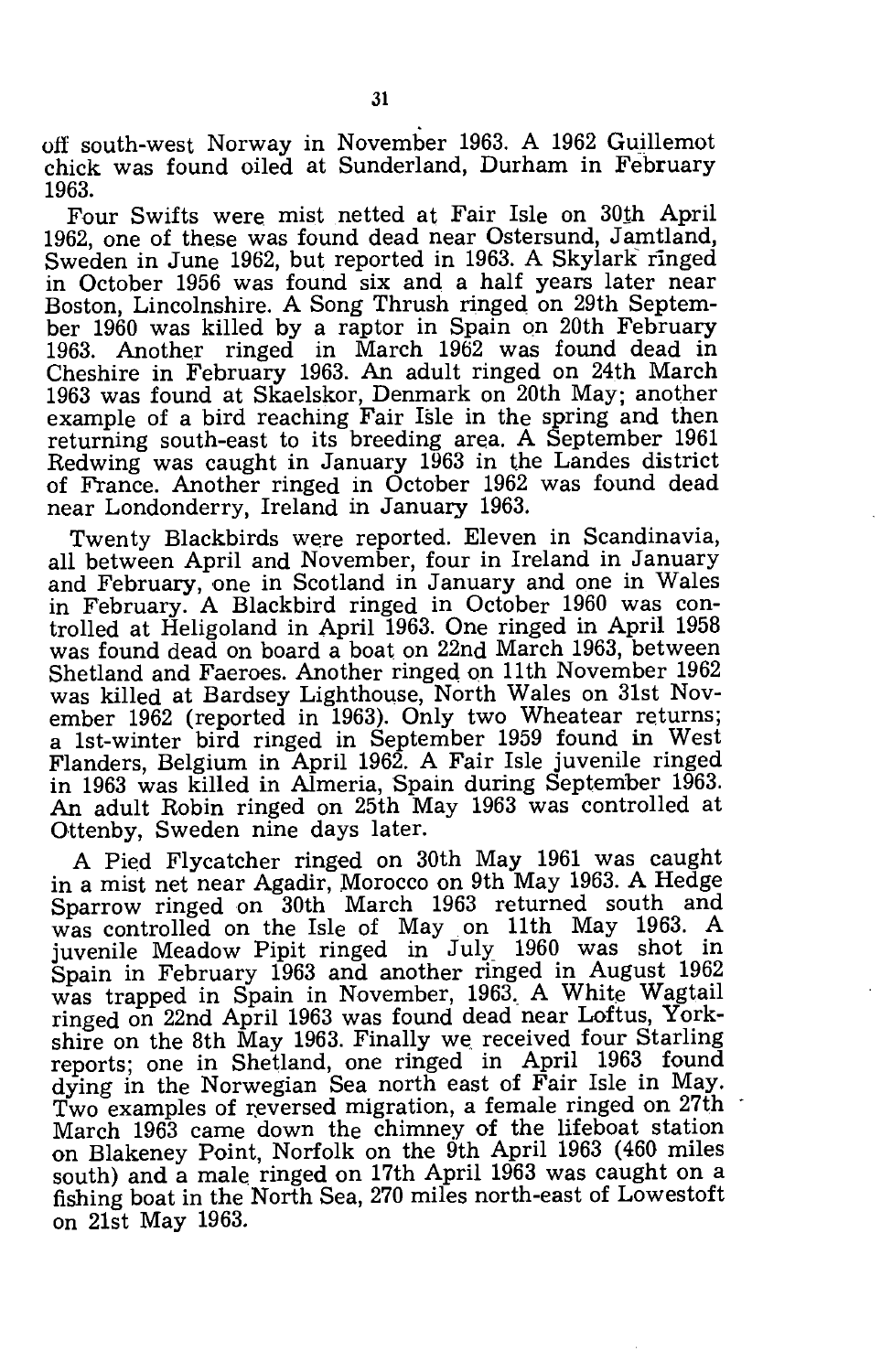#### RINGED STRANGERS

A young Cormorant ringed in June 1962 on Gairsay, Orkney found freshly dead on the isle in April 1963. The ring of a Foula Shag, ringed as a chick in 1958, was found on Fair Isle in April 1963. One of Chris Booth's Merlins ringed as a chick in July at South Nesting, Shetland was controlled on Fair Isle in September 1963. A young Herring Gull from Noss, Shetland controlled on Fair Isle in its first autumn. A Black-headed Gull ringed as a chick in Jutland in June 1961 found on Fair Isle on 19th March 1963.

An Icelandic Redwing ringed at Reykjavik in April 1961 controlled at Fair Isle on 22nd October 1963. A Blackcap ringed at Culross, Fife on 21st July 1963 controlled on 10th September 1963. Finally a Coot caught at the Haa on the 5th November 1963 was carrying a Heligoland ring. We have not received the ringing details to date.

### *Publications*

Three Bulletins were sent out during the year; Vol. 5, No. 1 in January, No. 2 in June, and *No.* 3 in October, the last being brought forward by three months owing to the necessity of completing it before the change of staff in late September. The Annual Report for 1962 was circulated to members in September.

The following publications relating to the work at the observatory were printed during the year:

DAVIS, P. The Parrot Crossbill Irruption at Fair Isle. *Bird Migration:* 2, pp. 260-264.

Recent Developments at Fair Isle. *Scottish Birds:* 2, pp. NISBET, 1. C. T. Western Sandpiper at Fair Isle. *British Birds:*  56, pp. 55-57.

SAGE, B. L. Notes on the Coleoptera of Fair Isle. *Scottish Naturalist:* 71, pp. 1-12.

Bird-weights from Fair Isle were used in the preparation of 1. C. T. Nisbet's paper, "Weight Loss during Migration", part Il, published in *Bird Banding* Vol. 34, pp. 139-159.

The next Bulletin (Vol. 5 No. 4) will be published in November 1964.